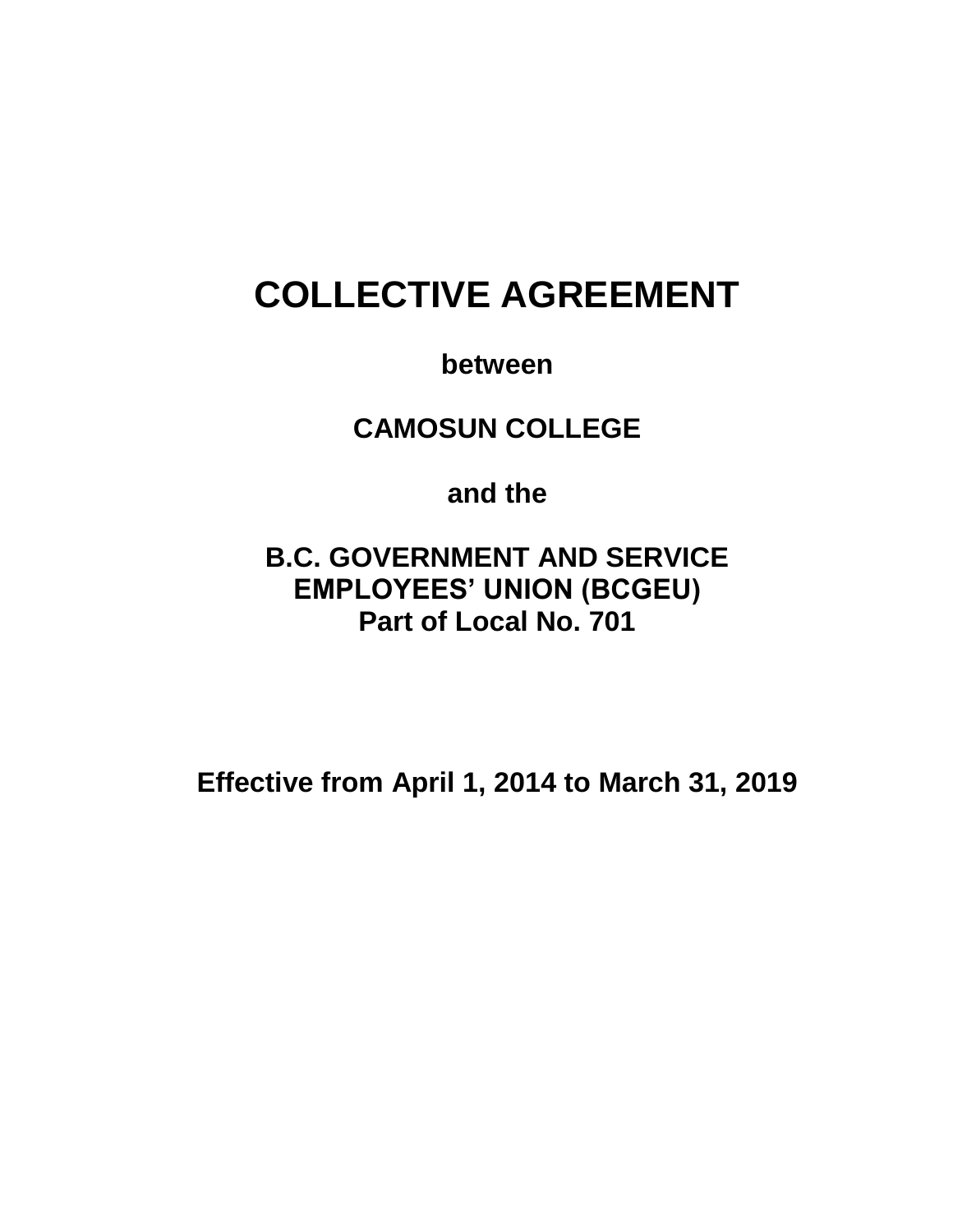| 1.1 |  |
|-----|--|
| 1.2 |  |
| 1.3 |  |
| 1.4 |  |
| 1.5 |  |
| 1.6 |  |
| 1.7 |  |
|     |  |
| 2.1 |  |
| 2.2 |  |
| 2.3 |  |
| 2.4 |  |
| 2.5 |  |
| 2.6 |  |
| 2.7 |  |
| 2.8 |  |
|     |  |
| 3.1 |  |
| 3.2 |  |
| 3.3 |  |
| 3.4 |  |
| 3.5 |  |
|     |  |
| 4.1 |  |
| 4.2 |  |
| 4.3 |  |
| 4.4 |  |
| 4.5 |  |
|     |  |
| 5.1 |  |

# **TABLE OF CONTENTS**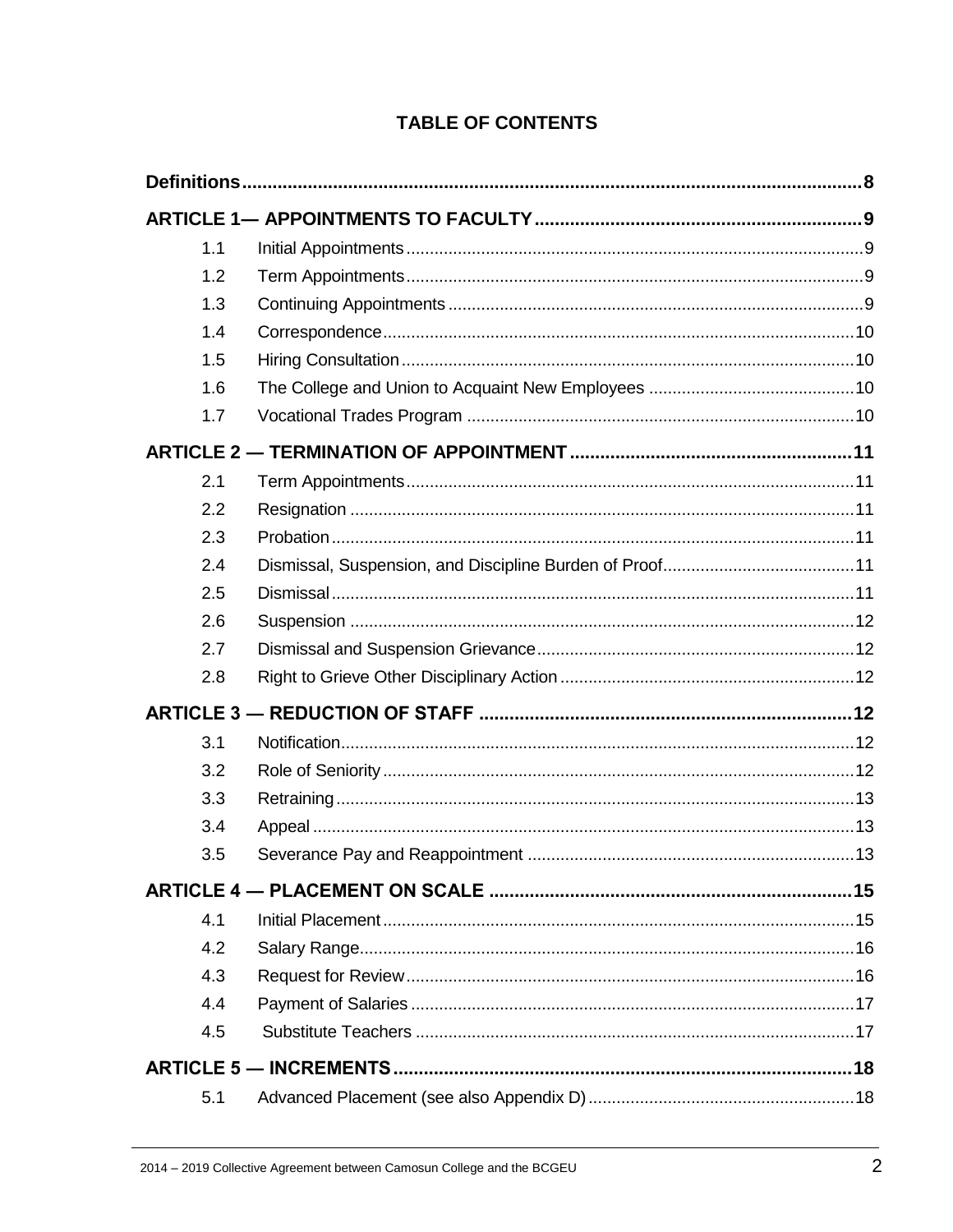| 5.2  |     |
|------|-----|
| 5.3  |     |
|      |     |
| 6.1  |     |
| 6.2  |     |
| 6.3  |     |
| 6.4  |     |
| 6.5  |     |
| 6.6  |     |
| 6.7  |     |
|      |     |
| 7.1  |     |
| 7.2  |     |
| 7.3  |     |
| 7.4  |     |
| 7.5  |     |
| 7.6  |     |
| 7.7  |     |
| 7.8  |     |
| 7.9  |     |
| 8.1  |     |
| 8.2  |     |
| 8.3  |     |
| 8.4  |     |
|      | .25 |
|      |     |
| 10.1 |     |
| 10.2 |     |
| 10.3 |     |
| 10.4 |     |
|      |     |
| 11.1 |     |
| 11.2 |     |
| 11.3 |     |
|      |     |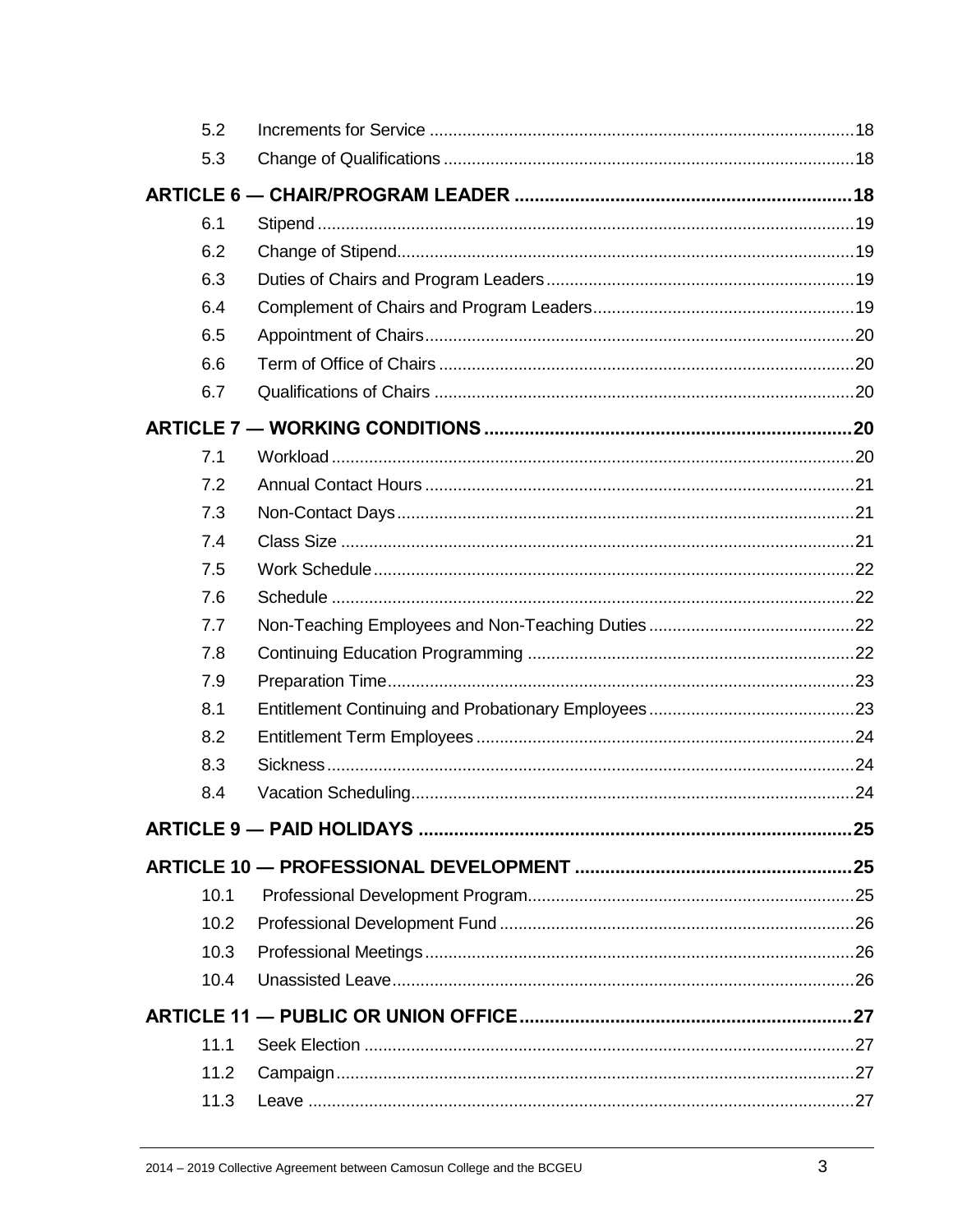| 14.1 |                                                           |  |
|------|-----------------------------------------------------------|--|
| 14.2 |                                                           |  |
| 14.3 |                                                           |  |
| 14.4 |                                                           |  |
| 14.5 |                                                           |  |
| 14.6 |                                                           |  |
|      |                                                           |  |
| 15.1 |                                                           |  |
| 15.2 |                                                           |  |
| 15.3 |                                                           |  |
|      | ARTICLE 16 - WORKER'S COMPENSATION BOARD AND OCCUPATIONAL |  |
|      |                                                           |  |
| 16.1 |                                                           |  |
| 16.2 |                                                           |  |
|      |                                                           |  |
| 17.1 |                                                           |  |
| 17.2 |                                                           |  |
| 17.3 |                                                           |  |
| 17.4 |                                                           |  |
| 17.5 |                                                           |  |
| 17.6 |                                                           |  |
| 17.7 |                                                           |  |
| 17.8 |                                                           |  |
|      |                                                           |  |
| 18.1 |                                                           |  |
| 18.2 |                                                           |  |
|      |                                                           |  |
|      |                                                           |  |
|      |                                                           |  |
| 21.1 |                                                           |  |
| 21.2 |                                                           |  |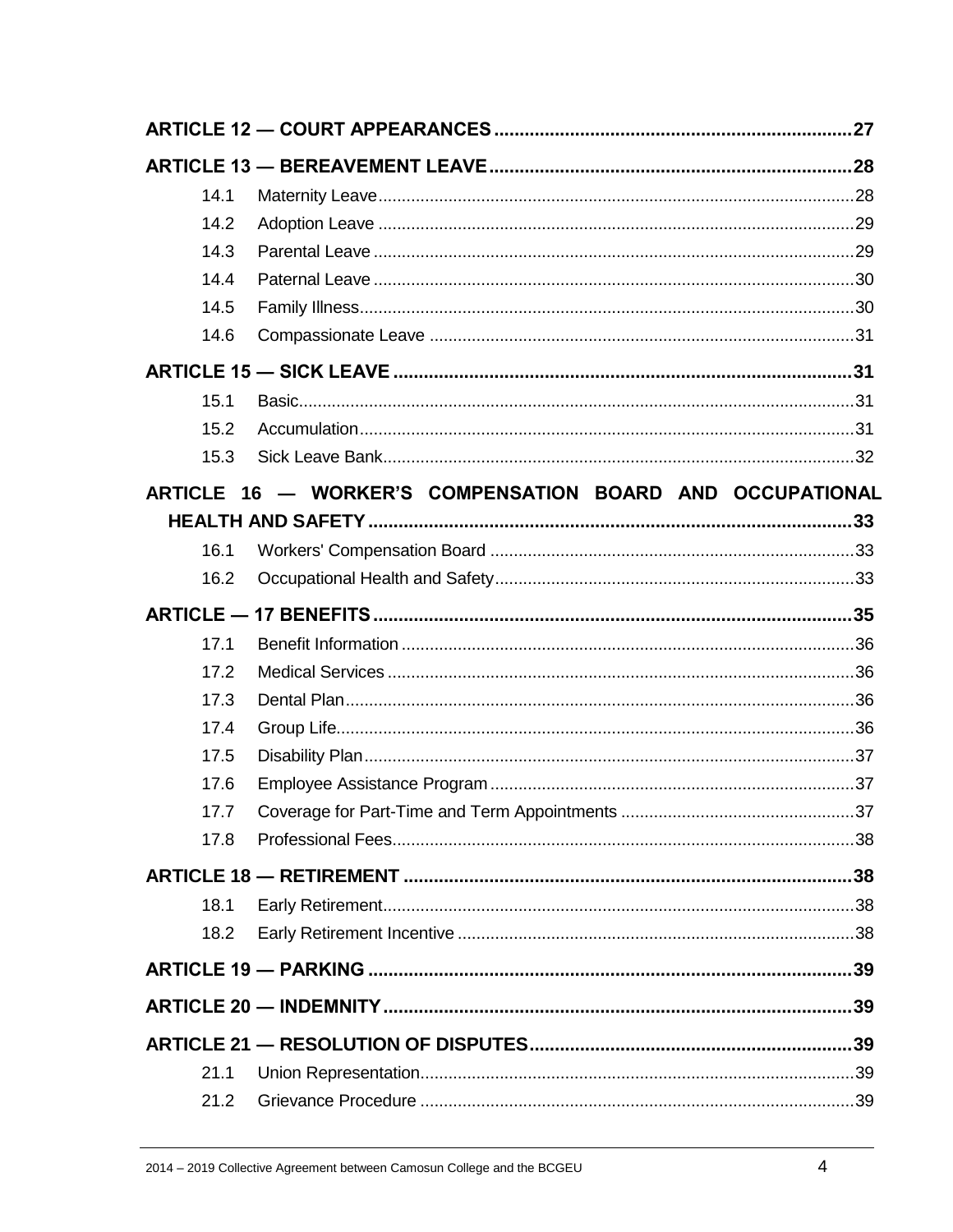| 21.3  |                                                      |  |
|-------|------------------------------------------------------|--|
| 21.4  |                                                      |  |
| 21.5  |                                                      |  |
| 21.6  |                                                      |  |
| 21.7  |                                                      |  |
| 21.8  |                                                      |  |
| 21.9  |                                                      |  |
| 21.10 |                                                      |  |
| 21.11 |                                                      |  |
|       |                                                      |  |
|       |                                                      |  |
|       |                                                      |  |
|       |                                                      |  |
|       |                                                      |  |
|       |                                                      |  |
| 22.1  |                                                      |  |
| 22.2  |                                                      |  |
| 22.3  |                                                      |  |
| 22.4  |                                                      |  |
|       |                                                      |  |
| 23.1  |                                                      |  |
| 23.2  |                                                      |  |
| 23.3  |                                                      |  |
| 23.4  |                                                      |  |
|       | ARTICLE 24 - SAFEGUARD AGAINST SALARY REDUCTIONS  45 |  |
|       |                                                      |  |
| 26.1  |                                                      |  |
| 26.2  |                                                      |  |
| 26.3  |                                                      |  |
|       |                                                      |  |
|       |                                                      |  |
| 28.1  |                                                      |  |
| 28.2  |                                                      |  |
|       |                                                      |  |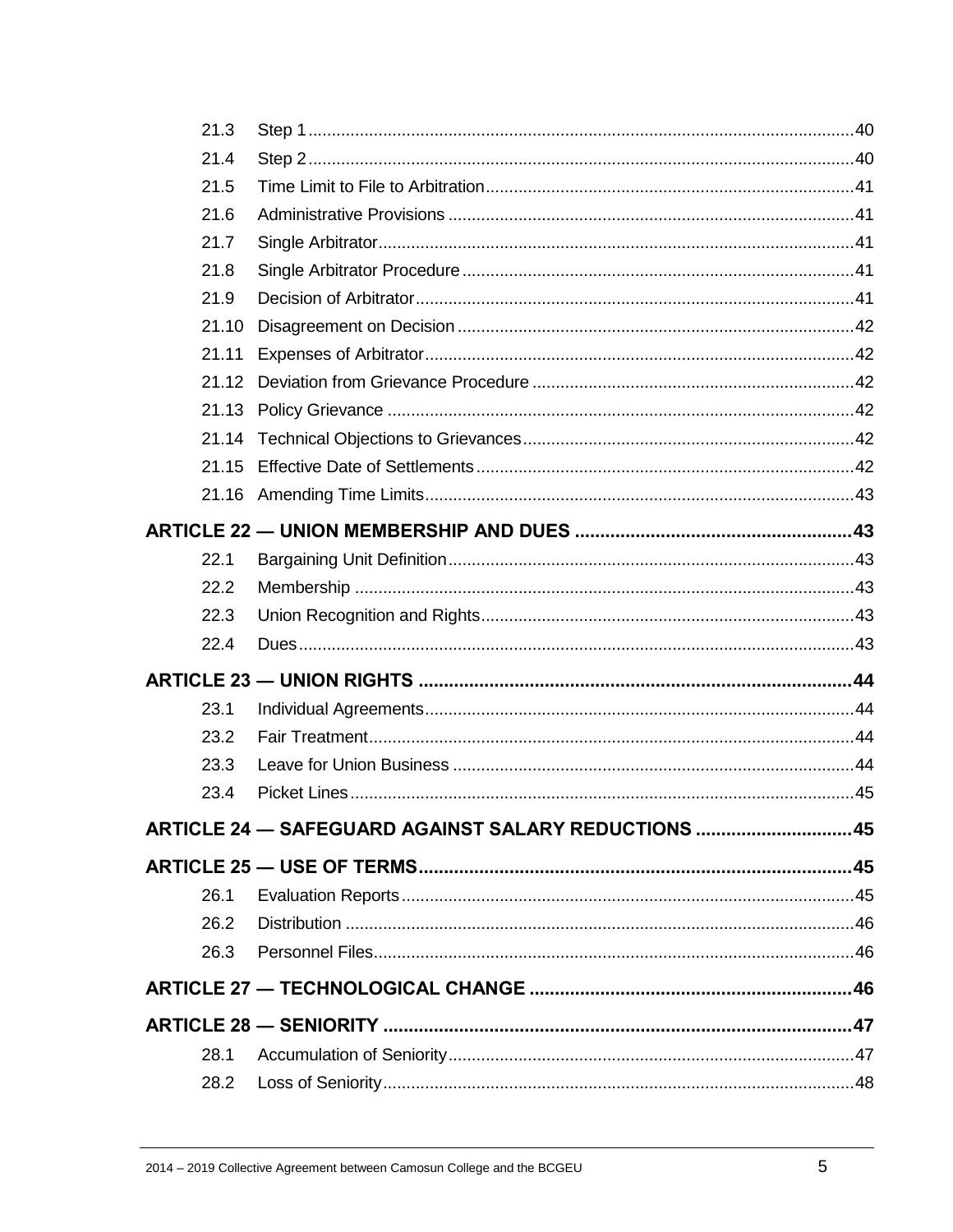| 31.1                                                                                |
|-------------------------------------------------------------------------------------|
| 31.2                                                                                |
| 31.3                                                                                |
|                                                                                     |
|                                                                                     |
|                                                                                     |
|                                                                                     |
|                                                                                     |
|                                                                                     |
|                                                                                     |
|                                                                                     |
|                                                                                     |
|                                                                                     |
| Re: Family Illness (Clause 14.5) Compassionate Leave (Clause 14.6) and Sick Bank    |
|                                                                                     |
|                                                                                     |
| Re: Principles of Agreement for the Implementation of Article 6 - Common Agreement  |
| (Regularization) between Camosun College and BCGEU Vocational Instructors:          |
|                                                                                     |
| 60                                                                                  |
| Re: Article 14 - Maternity and Parental Leave and regarding Supplemental Employment |
|                                                                                     |
|                                                                                     |
|                                                                                     |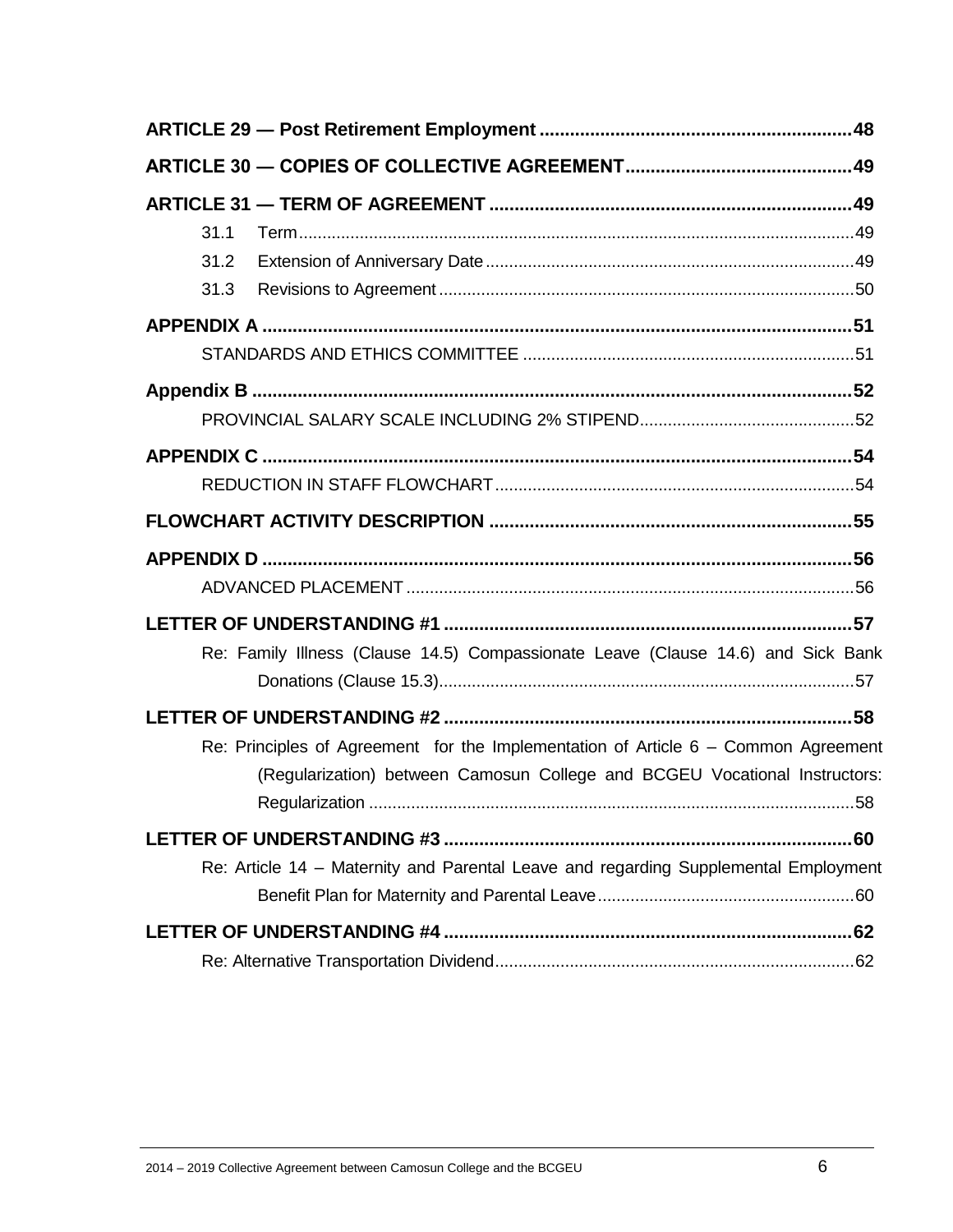THIS AGREEMENT made and entered into on April1, 2012 to March 31, 2014.

BETWEEN THE:

#### **CAMOSUN COLLEGE (hereinafter called the "College")**

#### OF THE FIRST PART

AND THE:

#### **B.C. GOVERNMENT AND SERVICE EMPLOYEE'S UNION part of LOCAL 701, CAMOSUN COLLEGE BARGAINING UNIT (hereinafter called the "Union")**

#### OF THE SECOND PART

WHEREAS Camosun College is an employer within the meaning of the Labour Code of *British Columbia Act*:

AND WHEREAS the B.C. Government and Service Employees' Union is the certified bargaining agent for Vocational Instructors under the *Act*:

AND WHEREAS the Parties have carried on collective bargaining under the *Act* and have reached agreement as herein expressed:

NOW THIS AGREEMENT WITNESSETH that the Parties HERETO AGREE EACH WITH THE OTHER AS FOLLOWS: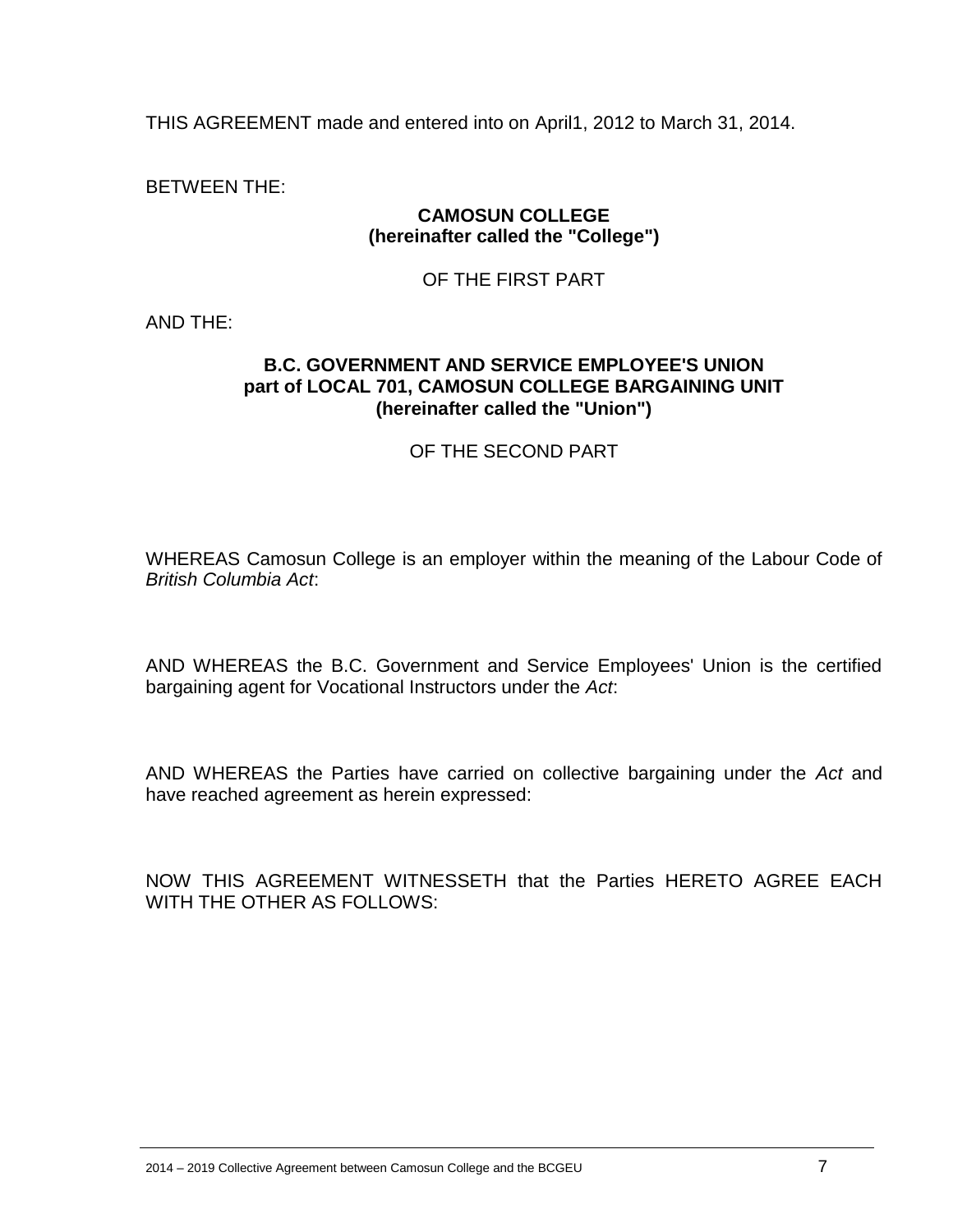# **DEFINITIONS**

- <span id="page-7-0"></span>*Personnel Files:* includes all employee records maintained by *the Human Resources Department*
- *Union Representative:* a Union member elected by its membership to act on behalf of the bargaining unit – this includes the Staff Representative.
- *College:* Camosun College including all campuses.
- *Bargaining Unit Chair:* the elected Camosun representative of the BCGEU, Local 701.
- *Local Area Office:* BCGEU 2994 Douglas Street Victoria, BC V8T 4N4
- **Probation:** employees shall be subject to a period of probation for two (2) full time equivalent years.
- *Term:* is an appointment for a specified period of time with an identified termination date.
- *Appointment:* is a written offer of employment.
- *President of the Union:* is the President of the B.C. Government and Service Employees' Union.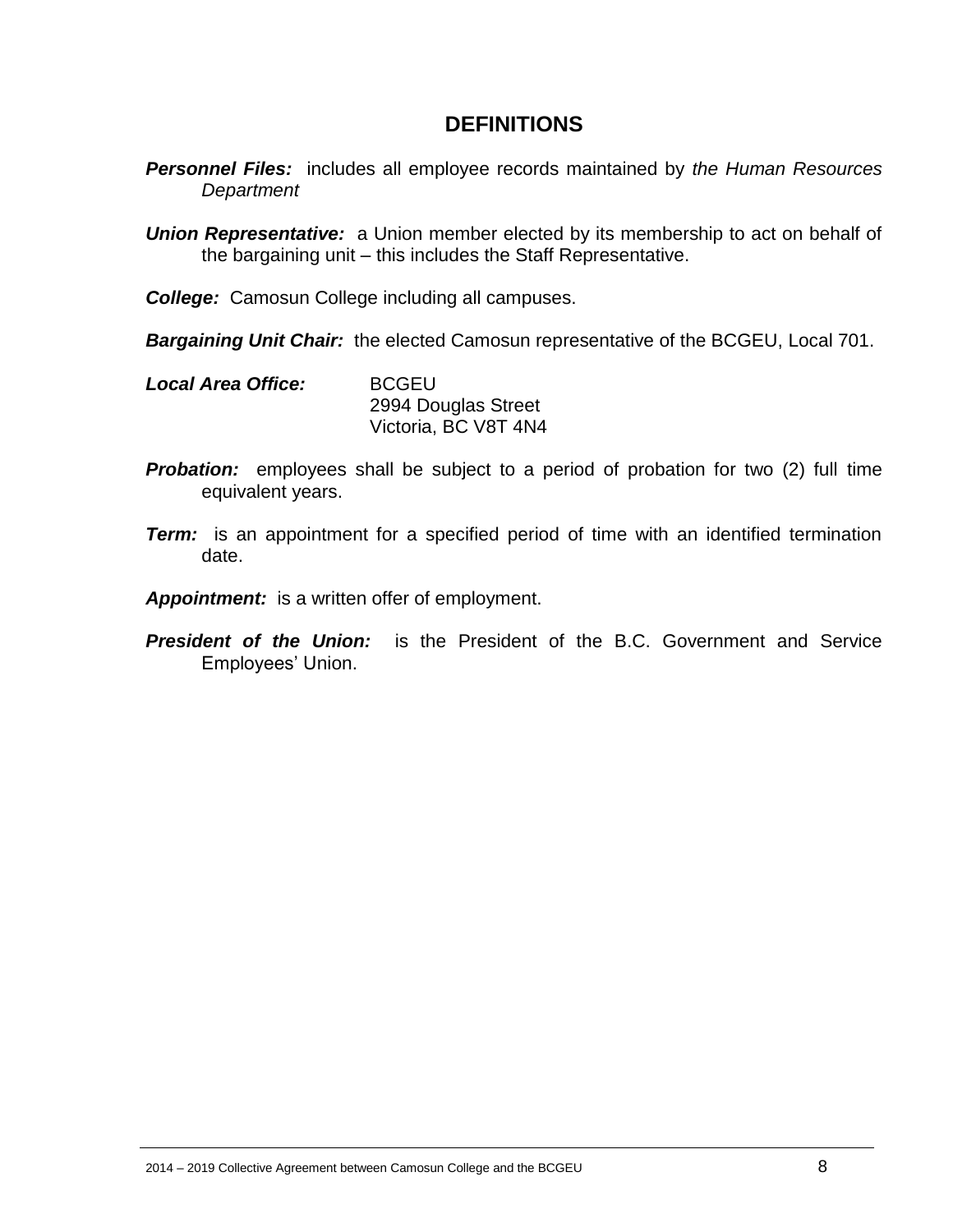# <span id="page-8-0"></span>**ARTICLE 1― APPOINTMENTS TO FACULTY**

## <span id="page-8-1"></span>**1.1 Initial Appointments**

- (a) An offer of an appointment has been made to the successful applicant when it is given in writing and signed by the appropriate Dean. An employee will normally not commence service at the College until the employee has accepted in writing his/her offer of appointment.
- (b) Initial appointments may be term (full-time or part-time) or continuing (fulltime or part-time - over 50%). Appointments will be subject to a probationary period for the equivalent of two (2) years.
- (c) Whenever possible, the offer of appointment shall be made at least two weeks prior to the date of commencement of appointment. This clause shall not apply to appointment of substitute instructors.
- (d) The College will ensure that the Union is fully aware of the criteria and procedures for salary placement.

## <span id="page-8-2"></span>**1.2 Term Appointments**

Specified Term Appointments shall be made:

- (a) to replace faculty on leave; or
- (b) to staff instructional programs or projects which are controlled or funded outside the regular operating budget of the College; or
- (c) for faculty positions providing less than fifty percent (50%) annual workload. This provision shall not apply to continuous contracts which are reduced below fifty percent (50%), by application of Clause 3, reduction of staff.

Subject to Clauses 3.2 and 3.3 service accumulated during term appointments shall be credited toward probationary appointments, seniority, and all other benefits for which the employee is eligible.

# <span id="page-8-3"></span>**1.3 Continuing Appointments**

(a) A full-time faculty member shall not be converted involuntarily to part-time without mutual agreement among the member, the Union and the College. A full-time faculty member assigned to a continuing part-time contract will maintain accumulated seniority and shall continue to accrue seniority on a prorated basis.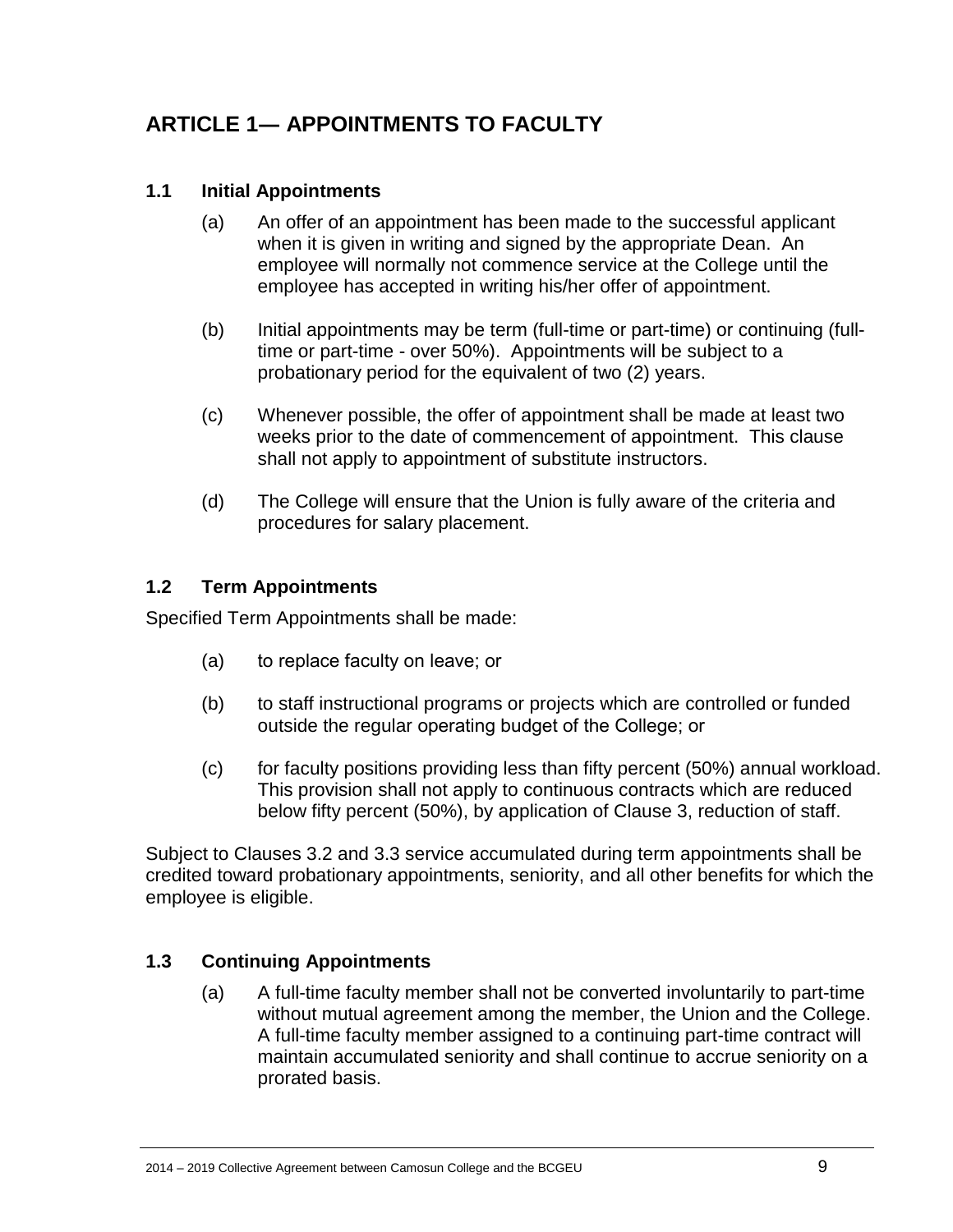(b) In the event that a full-time faculty member who has voluntarily converted to continuing part-time wishes to revert to a full-time appointment he/she can only do so if there is a full-time vacancy in the area of his/her expertise or if there was an agreement made specifying the years of part-time employment prior to the member becoming part-time.

## <span id="page-9-0"></span>**1.4 Correspondence**

The Union shall receive a copy of each letter of appointment.

## <span id="page-9-1"></span>**1.5 Hiring Consultation**

- (a) Faculty members of the respective department shall be consulted in the selection of all new faculty.
- (b) Normally a committee shall be formed to select a qualified candidate. The committee is responsible for screening applicants, short listing applicants, interviewing applicants and making a hiring recommendation to the appropriate Dean.
- (c) Normally the committee shall include the following:
	- (i) the appropriate Chair;
	- (ii) at least two (2) faculty members from the department/functional area where the vacancy exists;
	- (iii) the appropriate Dean or designate; and
	- (iv) such other representation deemed appropriate by the College.
- (d) In the event of a creation of a new department, continuing faculty members in a related department, if any exist, shall be consulted in the selection of new faculty.

# <span id="page-9-2"></span>**1.6 The College and Union to Acquaint New Employees**

The College and Union agree to acquaint new employees with the fact that a Collective Agreement is in effect. The College will be responsible for providing an orientation session for new employees and will invite a Union representative to participate. The Union will be responsible for informing the new employee of the name and location of his/her Union representative.

# <span id="page-9-3"></span>**1.7 Vocational Trades Program**

All programs leading to qualifications in skilled trades, certified trades, designated vocational trades programs or technical trades shall be deemed to be vocational trades programs. All faculty engaged in instruction, supervision, evaluation, interpretation or development of such technical course content or material shall be members of the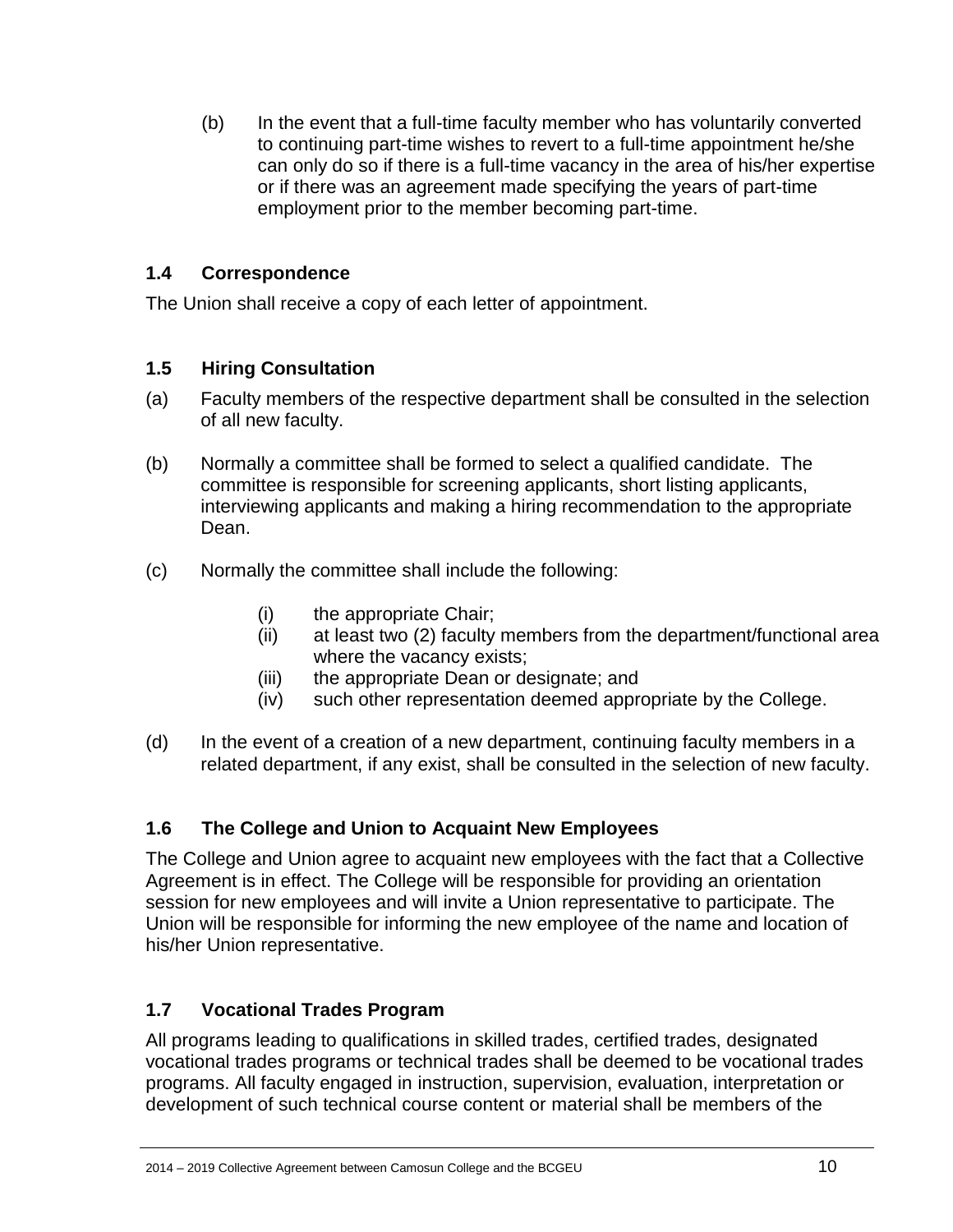BCGEU, part of Local 701, Camosun College Bargaining Unit, and possess qualifications as outlined in Clause 4.1 of this Collective Agreement.

# <span id="page-10-0"></span>**ARTICLE 2 ― TERMINATION OF APPOINTMENT**

# <span id="page-10-1"></span>**2.1 Term Appointments**

Term Appointments shall terminate automatically, without notification, on the date specified in the letter of appointment.

## <span id="page-10-2"></span>**2.2 Resignation**

Employees will give the College as much notice of resignation as possible, and will where possible, arrange for the effective date to coincide with the end of a class instructional period. The notice will normally be at least one month.

## <span id="page-10-3"></span>**2.3 Probation**

- (a) The probation period shall be for the equivalent of two (2) years.
- (b) An employee, while on probation, may be terminated for unsatisfactory performance at any time providing he/she has been evaluated in a fair and reasonable manner according to the standards and procedures accepted within the School. The employee shall be informed of these evaluation standards and procedures at the commencement of his/her employment. In lieu of notice, severance pay equivalent to two (2) weeks salary will be provided. Such termination is subject to appeal through the dispute and grievance procedure only if it is alleged that the provisions for evaluation have not been implemented as prescribed in this clause. The College shall specify, in writing, the reasons for the termination.

# <span id="page-10-4"></span>**2.4 Dismissal, Suspension, and Discipline Burden of Proof**

In all cases of discipline, the burden of proof of just cause shall rest with the College.

## <span id="page-10-5"></span>**2.5 Dismissal**

The President of the College or his/her designate specifically authorized by the President may dismiss any employee for just cause. Notice of dismissal shall be in writing and shall set forth the reasons for dismissal.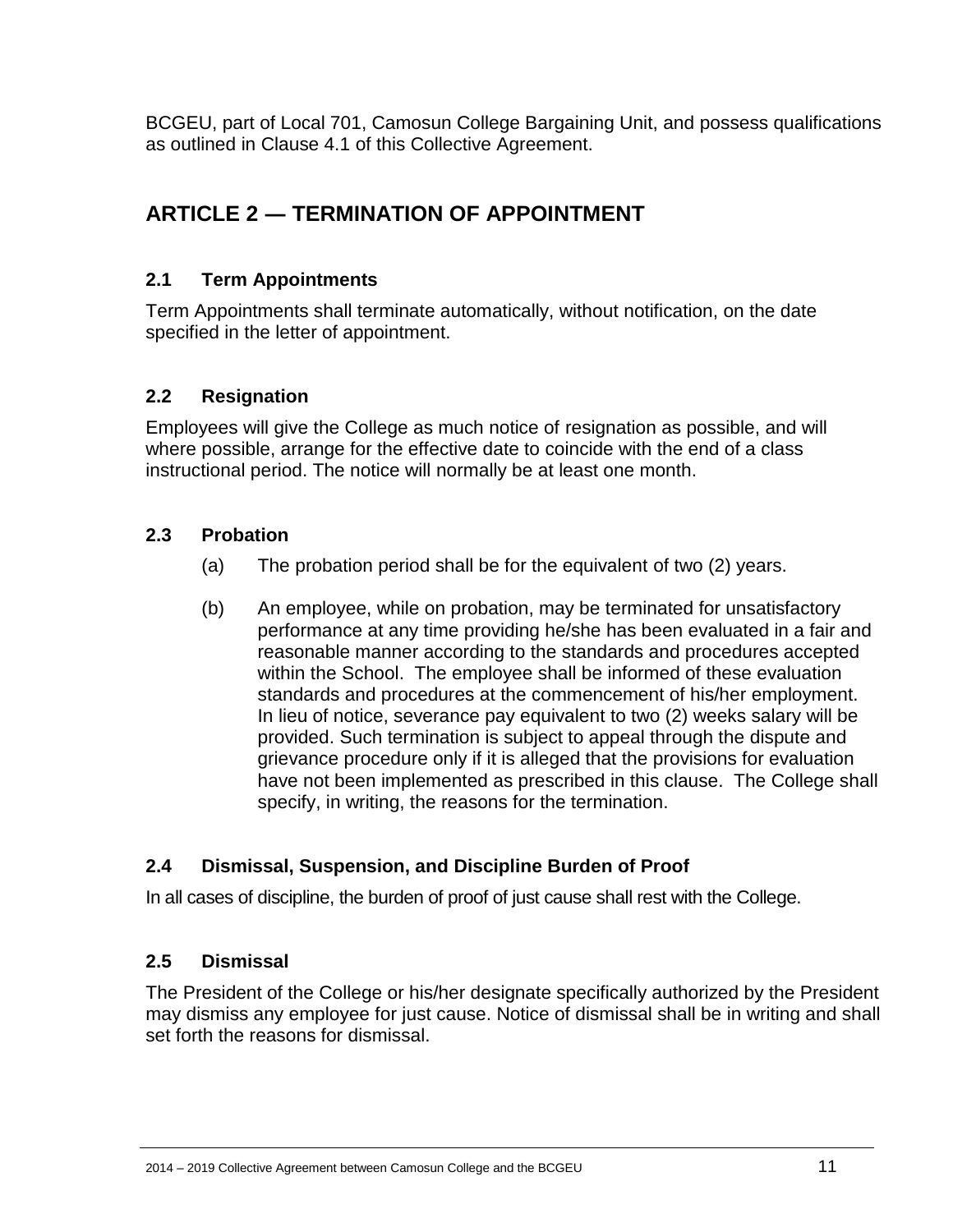# <span id="page-11-0"></span>**2.6 Suspension**

The President of the College or his/her designate specifically authorized by the President may suspend an employee for just cause. Notice of suspension shall be in writing and shall set forth the reasons for the suspension.

# <span id="page-11-1"></span>**2.7 Dismissal and Suspension Grievance**

All dismissals and suspensions will be subject to formal grievance procedure under Clause 21 of this Agreement. A copy of the written notice of dismissal or suspension shall be forwarded to the President of the Union within five (5) working days of the action being taken.

# <span id="page-11-2"></span>**2.8 Right to Grieve Other Disciplinary Action**

Disciplinary action grievable by the employee shall include letters of reprimand, and written adverse reports. As well, performance evaluations are grievable by the employee as per Article 26. An employee shall be given a copy of any such document placed on the employee's file which might be the basis of disciplinary action. Should an employee dispute any such entry in their file, the employee shall be entitled to recourse through the grievance procedure and the eventual resolution thereof shall become part of their personnel record.

# <span id="page-11-3"></span>**ARTICLE 3 ― REDUCTION OF STAFF**

# <span id="page-11-4"></span>**3.1 Notification**

When a reduction of staff is necessary due to changes in enrolment, the deletion of a program, technological changes, or budgetary reasons, an employee shall be entitled to at least four (4) months notice, excluding annual holidays. (See Flowchart Appendix C)

**In the event that the President approves termination of an appointment for reasons of reductions in staff, the Employer shall inform the individual at least one (1) month prior to issuing the layoff notice. The notice period shall be calculated from the date that the President issues the layoff notice. The Board shall be informed of any termination resulting from a layoff notice.** 

# <span id="page-11-5"></span>**3.2 Role of Seniority**

A reduction in force shall be based on seniority within a department, discipline or specialty, provided that the senior staff have appropriate qualifications and are providing satisfactory service.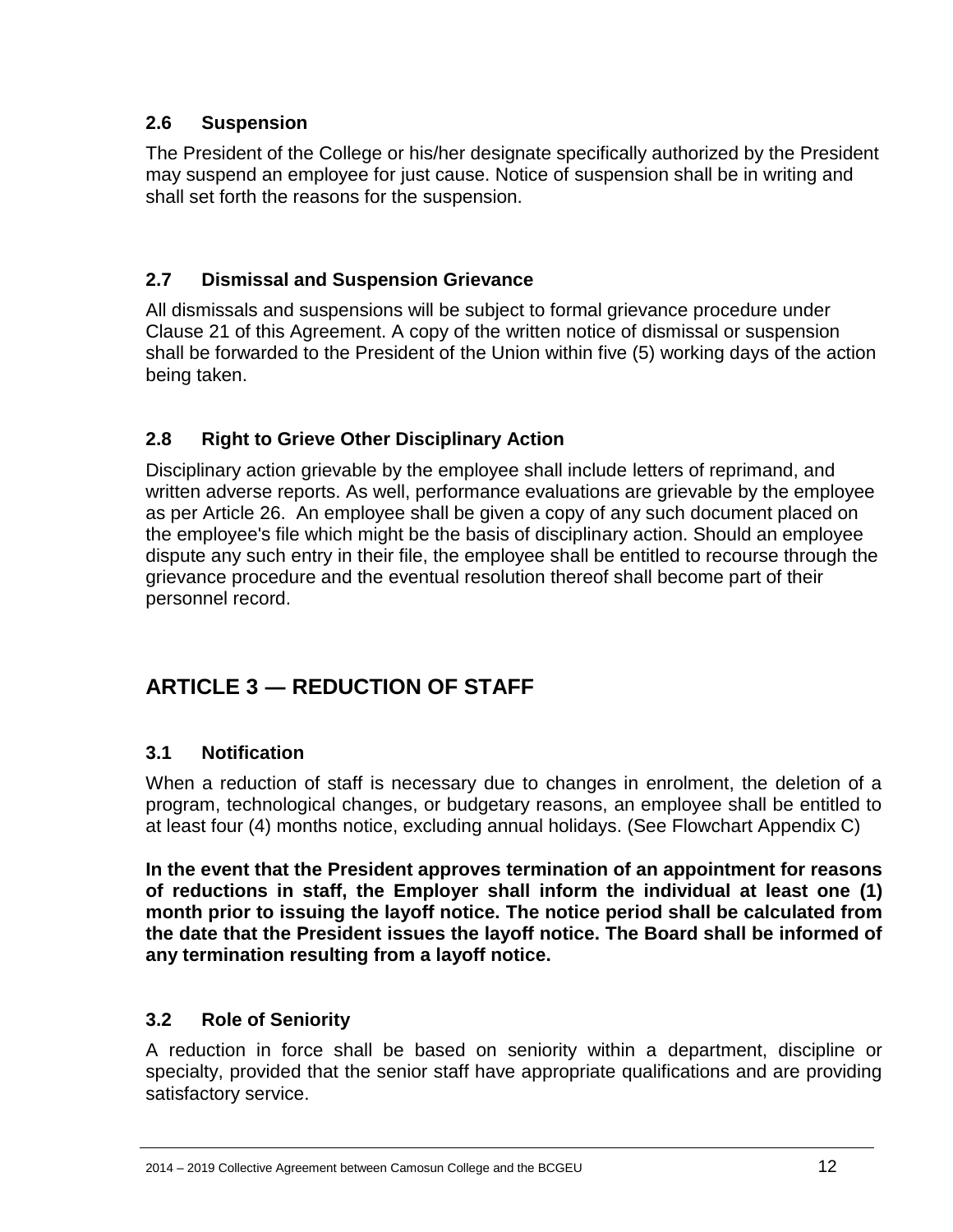Whenever possible, an employee shall be given an opportunity to serve the College in some other capacity for which he/she is qualified. This clause applies to all employees, including those on leave at time of reduction of staff.

## <span id="page-12-0"></span>**3.3 Retraining**

- (a) An employee who is terminated for reason of reduction of staff, who is not judged to be qualified to transfer to another position as provided in Clause 3.2, and who has served the College for at least five (5) years shall receive paid leave of up to eight (8) months, in order to qualify for an available position at the College. An available position is one which, at the time the reduction in staff is given, is currently unfilled or has been confirmed to become vacant within the retraining period. Payment for the leave will be prorated if only part-time leave is required. In the event no position is available, Clause 3.5 shall apply.
- (b) When retraining is not practicable, and to facilitate early retirement of employees between the ages of 55 and 64 years, an employee shall be granted either severance pay in accordance with Clause 3.5(b), in addition to other retirement benefits, or early retirement incentive in accordance with Clause 18.2. In no case will both clauses be applied.
- (c) Where courses are altered or changed to the extent where new or greater skills are required than are already possessed by the affected employee such that the employee's continuing employment is threatened, such employee shall be given up to two (2) months in addition to annual vacation and to professional development time provided in Clause 10 for approved professional development, with no loss of income benefits or seniority.

#### <span id="page-12-1"></span>**3.4 Appeal**

In the event that an employee who has received a notice of reduction of staff wishes to grieve their selection based on seniority, he/she may do so in accordance with the provisions of Clause 21.

## <span id="page-12-2"></span>**3.5 Severance Pay and Reappointment**

Any continuing employee, laid off for reasons of reductions in staff, who has not received alternate placement under Clauses 3.2 or 3.3, may select either alternative (a) or (b) below:

(a) Reappointment: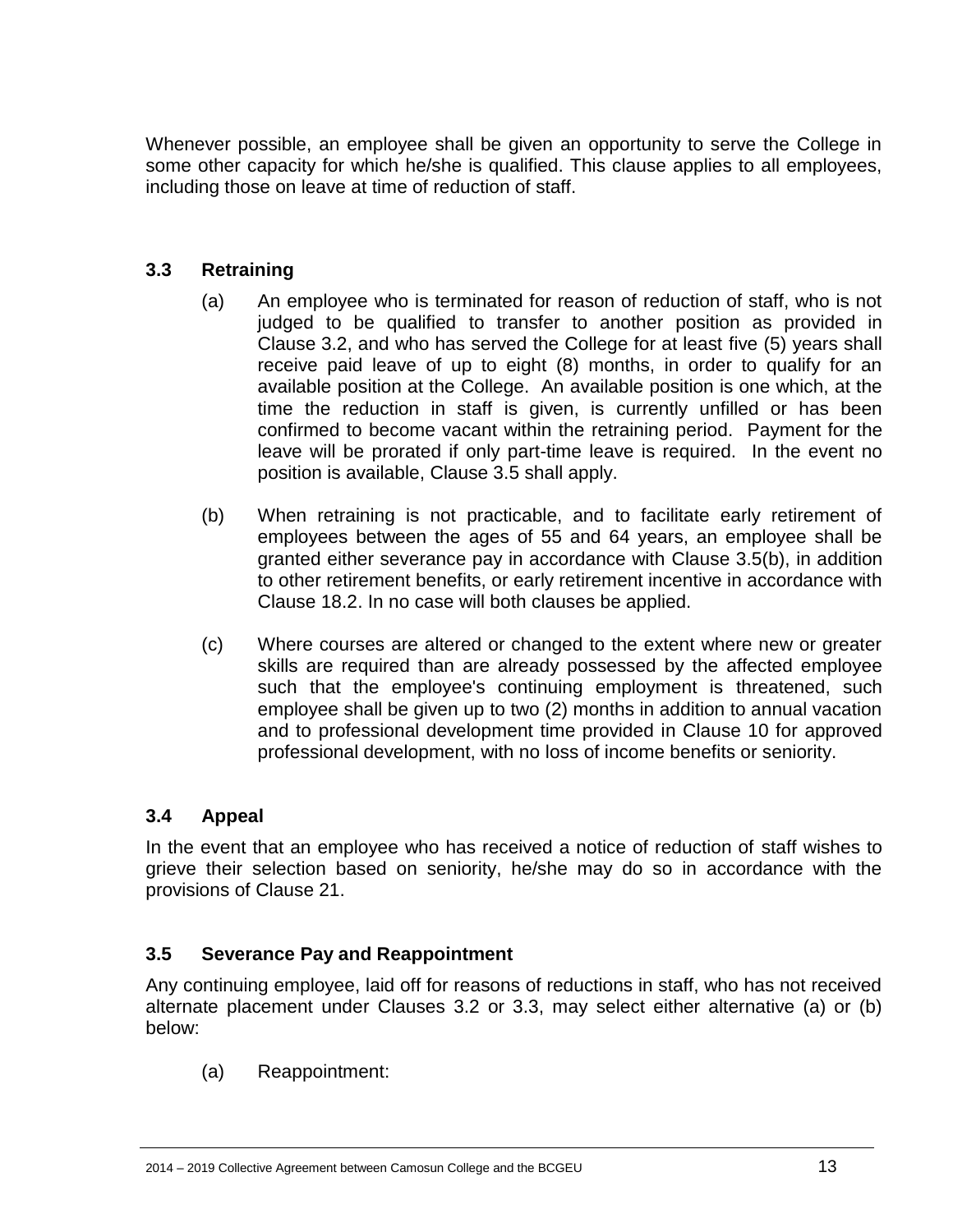An employee with five (5) years of service or less shall be placed on a reappointment list for one (1) year. An employee with more than five (5) years of service shall be placed on a reappointment list for two (2) years. Reappointment shall be based on seniority within the department, discipline or specialty. An employee may, at any time while on the list or at the expiry of being on the list other than for reasons of reemployment into a continuing or probationary position, apply to the College to receive a severance payment in accordance with 3.5(b). An employee who elects the severance pay is deemed to have resigned and forfeits any further entitlement to reappointment under this clause.

(b) Severance Pay:

An employee shall receive pay calculated as one-half  $(\frac{1}{2})$  of one (1) month's salary, based on the full monthly salary for the employee's step placement established by the Salary Scale currently in effect, for each fulltime equivalent year of service to the College, to a maximum of six (6) months of salary.

Severance pay will be paid on the employee's final day of work and will not be considered employment for either College or statutory benefits. An employee who elects the severance pay alternative is no longer eligible for the conditions provided in Clause 3.5(a).

Where this clause is applied, Clause 3.3(c) may not also be applied.

Should an employee be reemployed on a continuing contract before the expiration date of the period of time from the layoff date equivalent to that paid as severance pay, the employee shall reimburse the College for the remaining balance of the severance pay within a mutually agreed period of time after the commencement of the new appointment. The amount to be repaid shall be based on the net amount received by the individual, or the gross amount less any taxes required to be paid by the employee as a result of removal of the funds from a registered savings plan where the funds were paid directly to a plan.

If an employee is rehired on a continuing contract and subsequently is laid off again, he/she will only be eligible to receive the portion of the original severance pay that was repaid to the College plus any additional severance pay earned through the current appointment.

(c) A faculty member who declines a reduction in assignment from fulltime to parttime will be covered by this Clause and will have the same options as a faculty member whose employment in his/her assigned position is to be terminated due to a reduction in staff.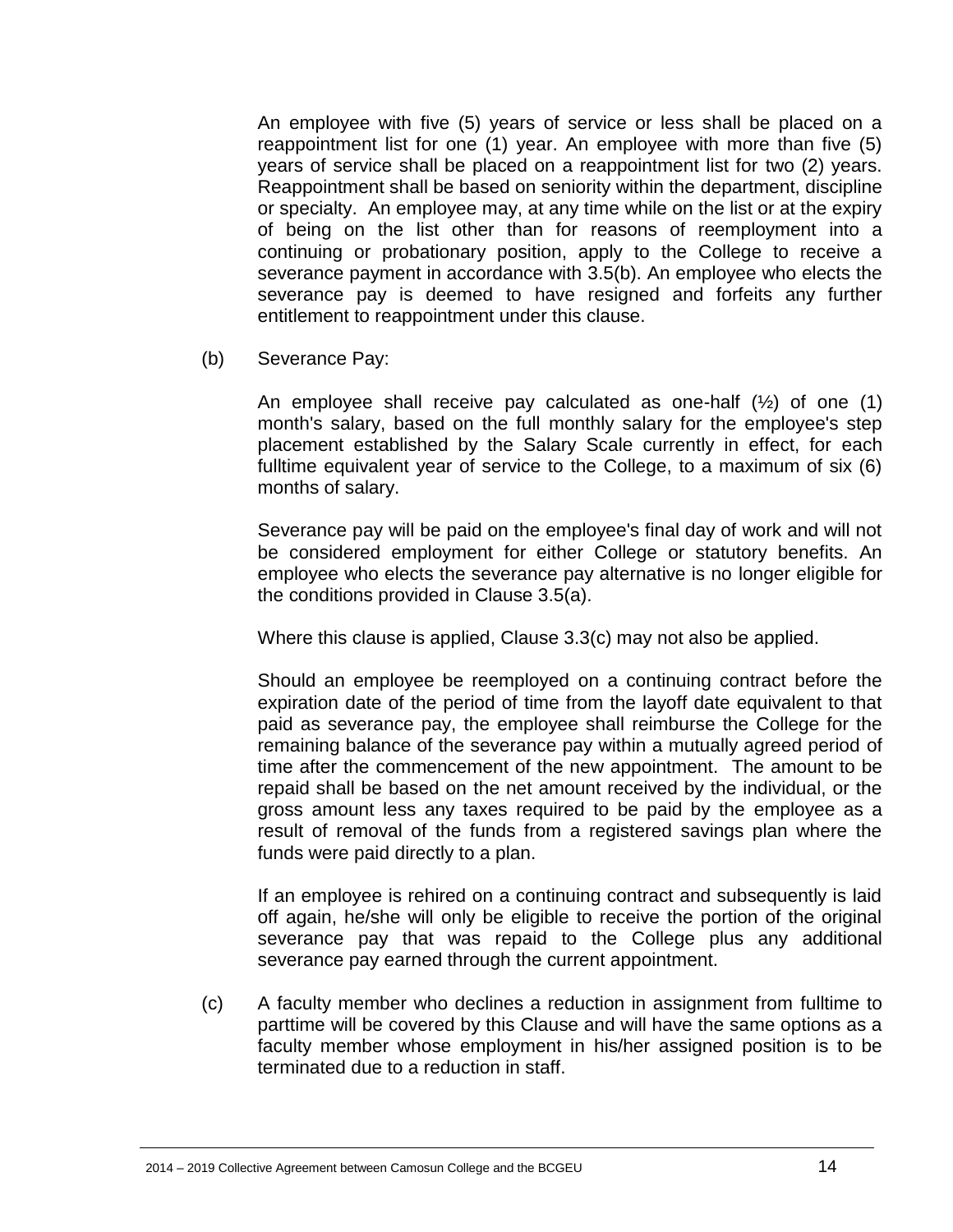(d) This acceptance of severance pay by an employee shall not prejudice the employee's opportunity of future employment at the College.

# <span id="page-14-0"></span>**ARTICLE 4 ― PLACEMENT ON SCALE**

## <span id="page-14-1"></span>**4.1 Initial Placement**

Initial placement on the salary scale shall be based on qualifications and advanced in recognition of work and teaching experience:

- (a) Qualifications
	- (1) For an employee holding a degree from a recognized university at the Bachelor's level, or a combination of university, college, or other training deemed to be equivalent and relevant to his/her field of expertise initial placement will be Step 11 with a maximum placement of Step 6.
	- (2) For an employee holding a master's degree; equivalent professional certification; journey**person's** certificate; or professional qualifications such as a registered nurse, which is directly relevant to the discipline area in which the employee will teach initial placement will be Step 10 with a maximum placement of Step 3.
- (b) Application Principles
	- (1) Employees who have a maximum placement of Step 3 shall progress from Step 3 to Step 2A on their increment date.
	- (2) Employees who qualify for advanced placement under Article 5.1 or Article 4.1(d) while at, or prior to reaching, Step 3 of the new scale shall progress from Step 3 to Step 2 and then to Step 1.
	- (3) Employees who qualify for advanced placement under Article 5.1 while at Step 2A of the new scale shall progress from Step 2A to Step 2 and then to Step 1.
	- (4) Employees who reach Step 2 on the new salary scale shall progress to Step 1 on their increment date.
- (c) Recognition for Work and Teaching Experience

For initial placement on scale the following experience shall be recognized by granting one (1) increment on the basic scale for: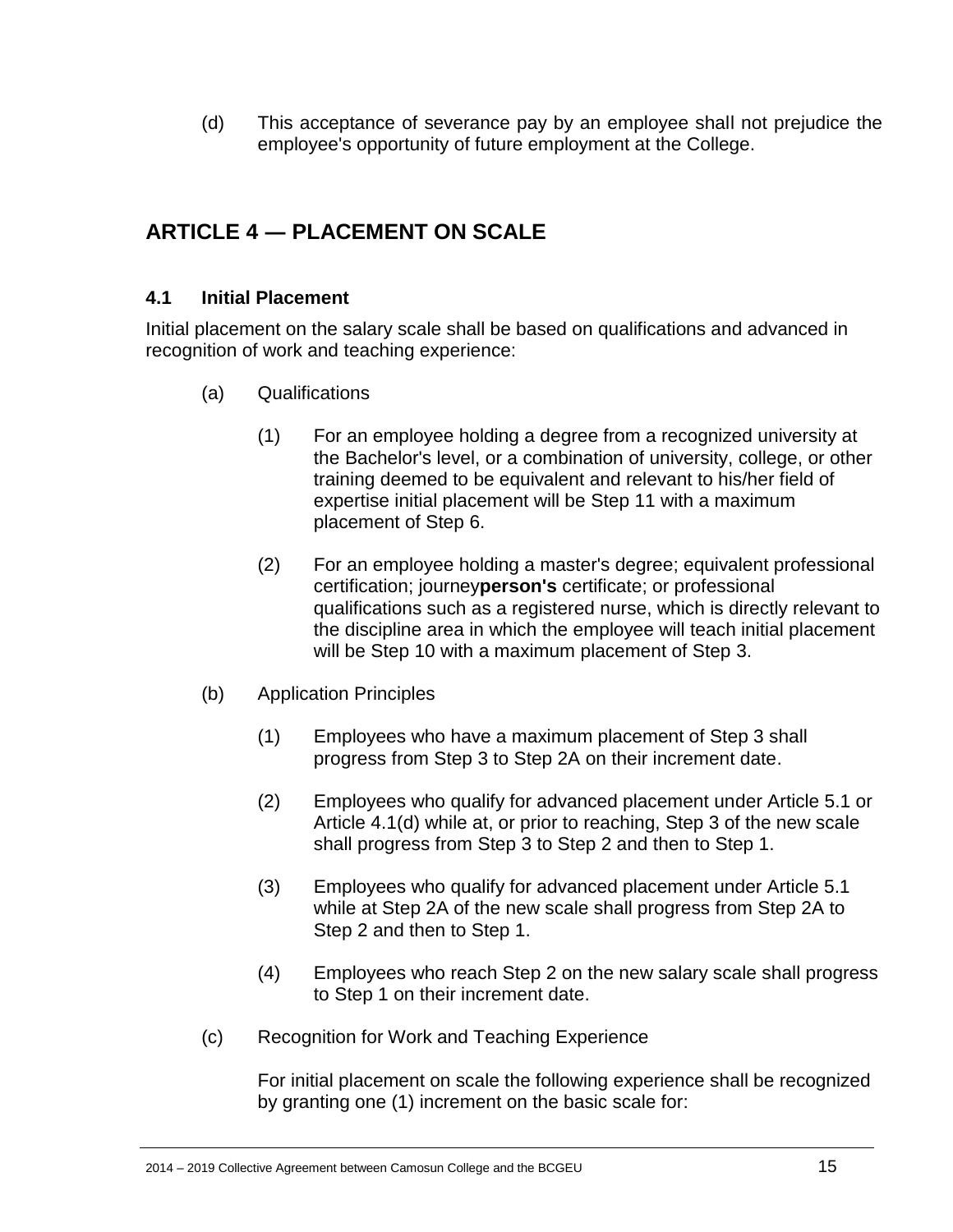- (1) each year of teaching or relevant work experience in a college, technical institute or vocational school.
- (2) each year of teaching or relevant work experience in a secondary school or university to a maximum of eight (8) years (8 steps).
- (3) two (2) years of relevant work experience in other than a collegetype setting, for experience beyond that required to qualify for initial placement, to a maximum of ten (10) years (5 steps). (For initial placement in the School of Trades and Technology all other qualifications being equal, preference will be given to applicants who have supervisory work experience after receiving journeyman or equivalent certification.)
- (d) Recognition of Additional Education

Additional Education, beyond the study leading to the degree or certification credited to meet the minimum requirements in Clause 4.1(a), will advance both initial and maximum placement by one (1) step for each of the following, but not beyond step 2:

- (1) the completion of an additional relevant degree at the bachelor's level or the master's level at a recognized university;
- (2) successful completion of one (1) year of relevant advanced study beyond any degrees or completion of professional certification equivalent to a year of relevant advanced study;
- (3) the completion of an I.D., V.I.C., teaching certificate, or the equivalent of at least one (1) year of professional education courses whether taken for credit or not.

Further increments will not be awarded under Article 5, Clause 5.1 for a single program of study.

## <span id="page-15-0"></span>**4.2 Salary Range**

The salary range shall be as shown on the grid in Appendix A of the Provincial Common Agreement.

## <span id="page-15-1"></span>**4.3 Request for Review**

(a) The College will provide employees with a copy of the worksheet used in determining salary placement.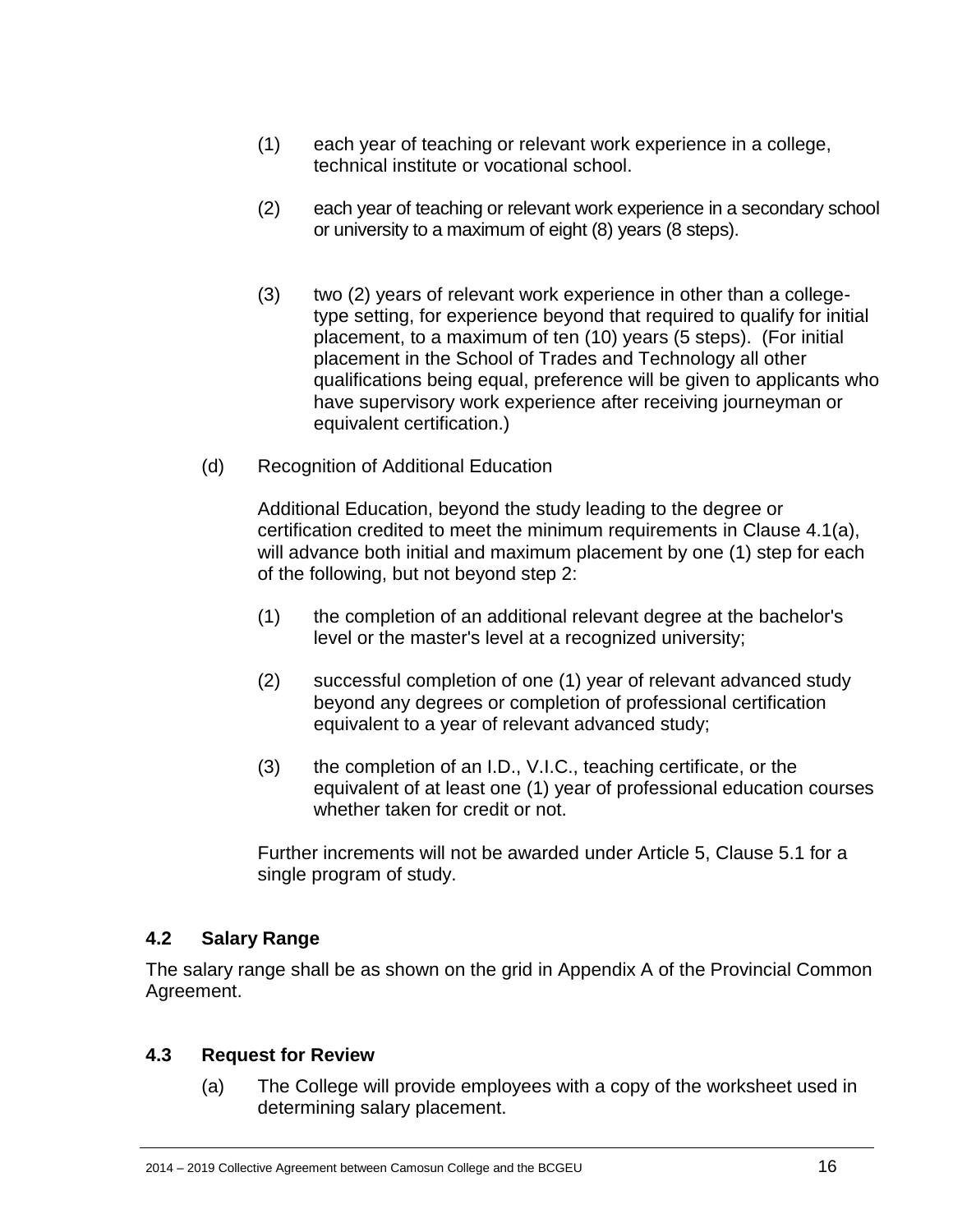- (b) At the request of the employee, placement on the salary scale may be reviewed at any time. Increases to an employee's placement on scale resulting from the review of qualifications shall be retroactive to the time of appointment if the review is initiated within six (6) months of the acceptance of the offer of appointment. Otherwise, increases shall be retroactive to the date on which the faculty member requested the review. A request for review of placement received more than six (6) months after the acceptance of the offer of employment must be based on a specific identified area of concern. Changes in placement procedures which were agreed to by the two parties since a faculty member's most recent placement shall not be grounds for review unless the changes were agreed to be retroactive.
- (c) Where the College wishes to attract specialized personnel, the Union and the College shall negotiate appropriate placement salary.

#### <span id="page-16-0"></span>**4.4 Payment of Salaries**

Paydays shall be bi-weekly (every second Friday).

#### <span id="page-16-1"></span>**4.5 Substitute Teachers**

- (a) Wherever possible the College will provide for substitute instructors to replace instructors who are absent as a result of illness or other emergency.
- (b) The procedure for recruiting, determining suitability, and assigning substitutes shall be developed by the Dean/Associate Dean, in consultation with his/her Chairs.
- (c) Substitute instructors shall be paid on an hourly rate teaching equivalent to Step 7 or the step at which they were last placed at the College if they have been previously employed by the College.
- (d) Substitute instructors working ten (10) consecutive working days or less shall be paid on submission of time sheets, will pay Union dues and will be entitled to representation by the Union on issues resulting in grievance, but shall receive only statutory benefits. Substitute instructors working more than ten (10) consecutive working days shall receive a term appointments from the start of such employment**.**
- (e) Whenever a faculty member is unable to meet a scheduled class, he/she shall inform the Department Chair. In the event that the Department Chair is not available, the Program Leader from the applicable specialty shall be informed.Only the Dean**/**Associate Dean or his/her designee will cancel a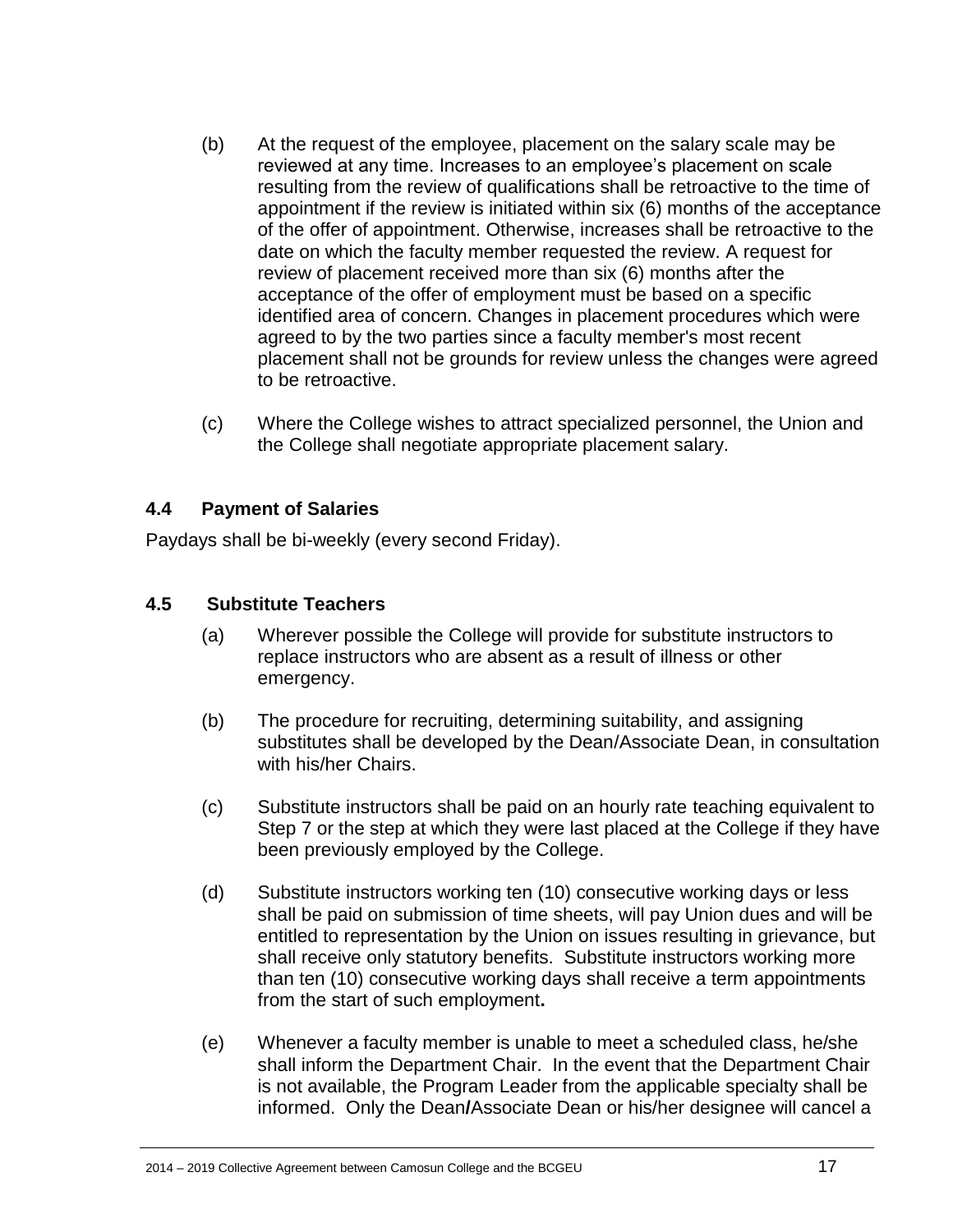class, and will inform students on any cancellations.

# <span id="page-17-0"></span>**ARTICLE 5 ― INCREMENTS**

## <span id="page-17-1"></span>**5.1 Advanced Placement (see also Appendix D)**

Current and maximum placement will be advanced one (1) step for each of the following, but not beyond Step 1:

- (a) the completion of an additional degree at the bachelor's level or the master's level at a recognized university;
- (b) successful completion of one (1) year of relevant advanced study beyond any degrees or completion of professional certification equivalent to a year of relevant advanced study;
- (c) the completion of an I.D., V.I.C., teaching certificate, or the equivalent of at least one (1) year of professional education courses, in addition to or aside from those required for the qualifications recognized for initial placement, whether taken for credit or not.

## <span id="page-17-2"></span>**5.2 Increments for Service**

For each full- time equivalent year of service to the College, an employee is entitled to one (1) increment on the basic salary scale until he/she reaches the maximum for his/her category. The increment date shall be the first day of the pay period following the date on which the employee became eligible for the increment.

# <span id="page-17-3"></span>**5.3 Change of Qualifications**

An employee who becomes entitled to an increment under this clause by reason of a change in qualifications shall provide Human Resources documentation satisfactory to the appropriate Dean in support of his/her claim. The increase shall be retroactive to the date of the change in qualifications, providing it does not exceed three (3) months. Human Resources shall inform the member in writing of his/her new step placement and maximum placement.

# <span id="page-17-4"></span>**ARTICLE 6 ― CHAIR/PROGRAM LEADER**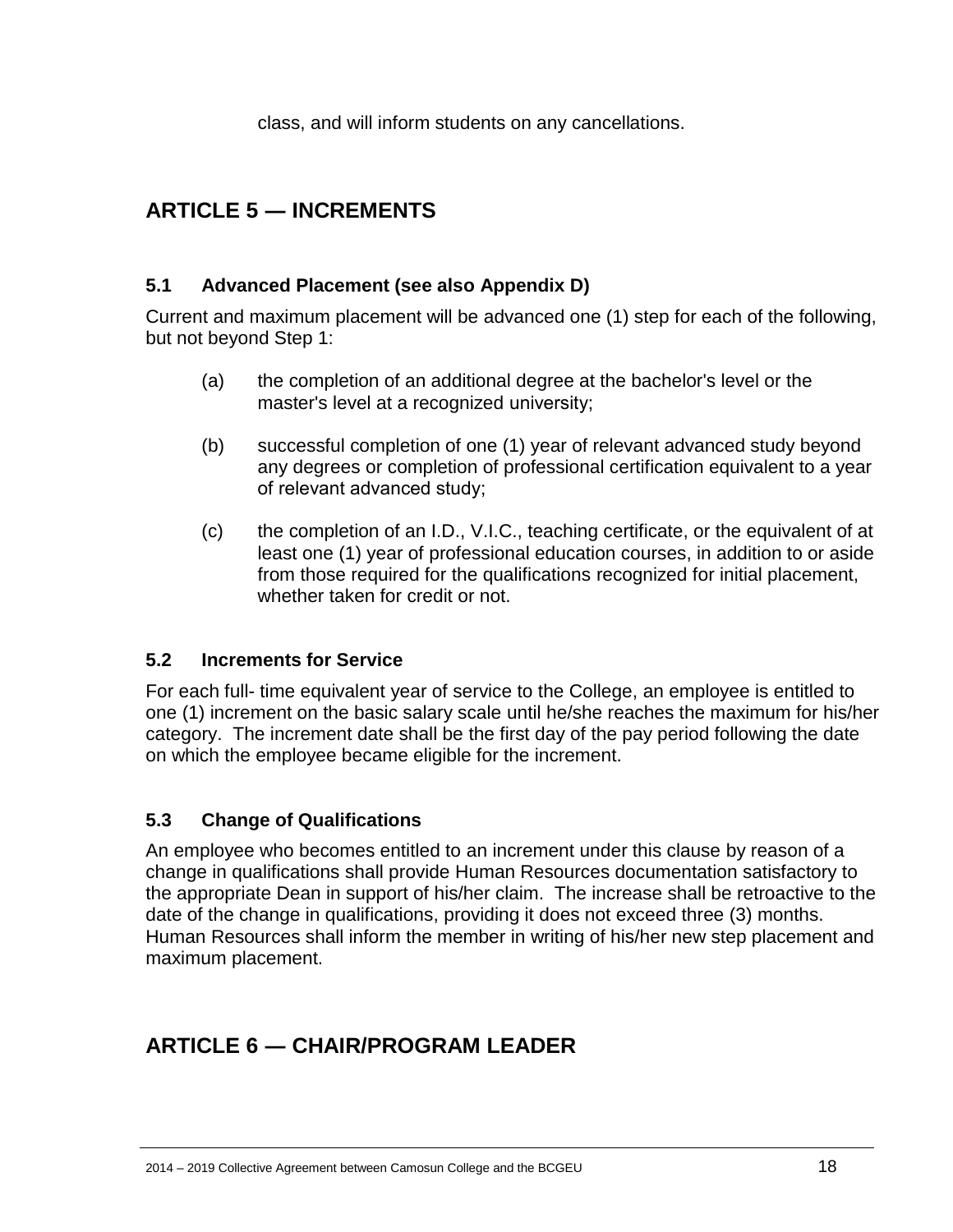# <span id="page-18-0"></span>**6.1 Stipend**

Chairs/Program Leaders shall be entitled to an administrative stipend. When it is deemed necessary to appoint an acting Chair/program leader, the acting Chair/program leader will also receive an amount equal to amount of stipend that the Chair/program leader receives.

# <span id="page-18-1"></span>**6.2 Change of Stipend**

The amount of the stipend shall be subject to the same percent change as is the basic salary scales on April 1st of each year.

# <span id="page-18-2"></span>**6.3 Duties of Chairs and Program Leaders**

The duties and responsibilities of the position shall be established by the Vice President, Education on the recommendation of the respective Dean(s) following consultation with faculty members of the respective department(s) and such information shall be made available to all prospective applicants.

## <span id="page-18-3"></span>**6.4 Complement of Chairs and Program Leaders**

A Chair may be appointed for each department as defined by the College. Each Chair shall have a reduced teaching load established from time to time by the Dean and Vice President in consultation with the Chair. Where a program specialty, other than that represented by the Chair, is identified by the College within a department, a program leader may be appointed to assist in such administrative duties as scheduling, purchasing, advisory committees, etc.

In a program specialty where only one (1) instructor is employed, that program leader shall receive one-third (1/3) of the Chair's stipend as compensation for the additional administrative workload. In program areas where two (2) or more fulltime equivalent instructors are employed on a continuous basis, the program leader shall receive twothirds (2/3) of a Chair's stipend as compensation for the additional administrative workload.

In program areas employing three (3) or more FTE instructors, the program leader may be given some release time for administrative duties at the discretion of the Dean.

In no instance may a Chair receive both a Chair's stipend and a program leader's stipend simultaneously.

The program leader will normally be the program member having the greatest seniority, but the College may appoint another member if special expertise or other situations indicate.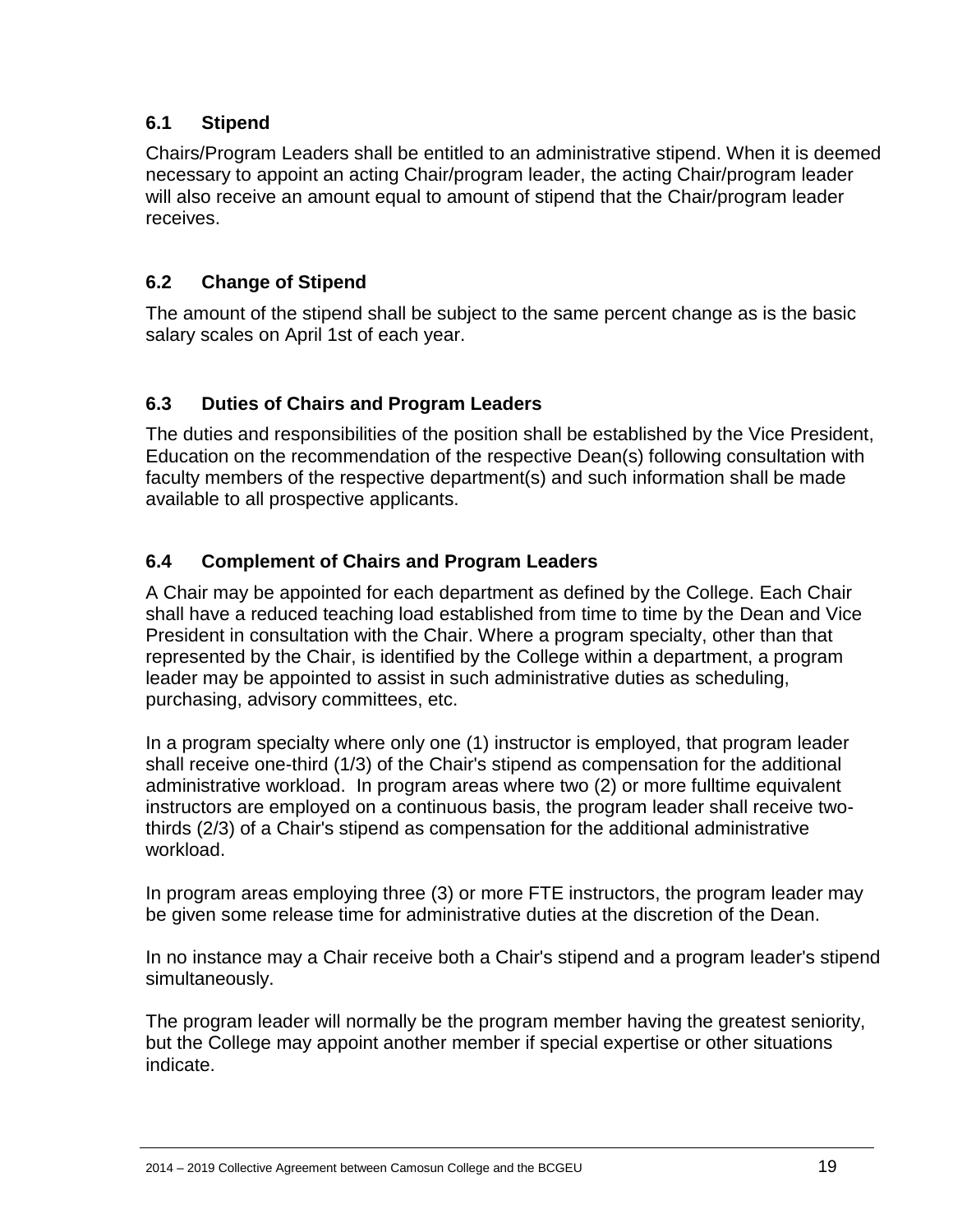# <span id="page-19-0"></span>**6.5 Appointment of Chairs**

Each position shall be advertised internally and filled without external advertising if a suitable candidate is found. Selection procedures shall provide for adequate consultation with faculty from the department(s). Where more than one internal candidate exists, a selection committee shall be formed to make recommendations to the Dean. Normally, the selection committee shall include the appropriate Dean and three (3) faculty members from the department/functional area involved. If the position covers a multi-discipline department/functional area then faculty from each specialty shall have representation on the selection committee.

# <span id="page-19-1"></span>**6.6 Term of Office of Chairs**

The term of office shall be three (3) years, subject to successful evaluation, with the position being declared vacant and posted for two (2) months prior to the end of the three (3) year term. Midterm evaluation of the Chair will occur and supplementary evaluations will also be conducted upon a request of the majority of employees within the department.

## <span id="page-19-2"></span>**6.7 Qualifications of Chairs**

Instructors in the department(s) shall be given first preference for this position, and in any event, wherever possible, the candidate will be a qualified instructor in at least one (1) discipline in that department's area(s) of expertise.

# <span id="page-19-3"></span>**ARTICLE 7 ― WORKING CONDITIONS**

## <span id="page-19-4"></span>**7.1 Workload**

An employee's assignment shall be outlined in writing at the beginning of an appropriate time block and shall be determined by the employee, his/her Chair and his/her Dean, working together to consider each of the following factors:

- (a) class size;
- (b) nature of course;
- (c) number of different courses;
- (d) support staff;
- (e) marking;
- (f) office hours;
- (g) committee involvement;
- (h) nonteaching duty days;
- (i) variation in class size during a term;
- (j) administrative responsibilities and/or other non-instructional professional duties;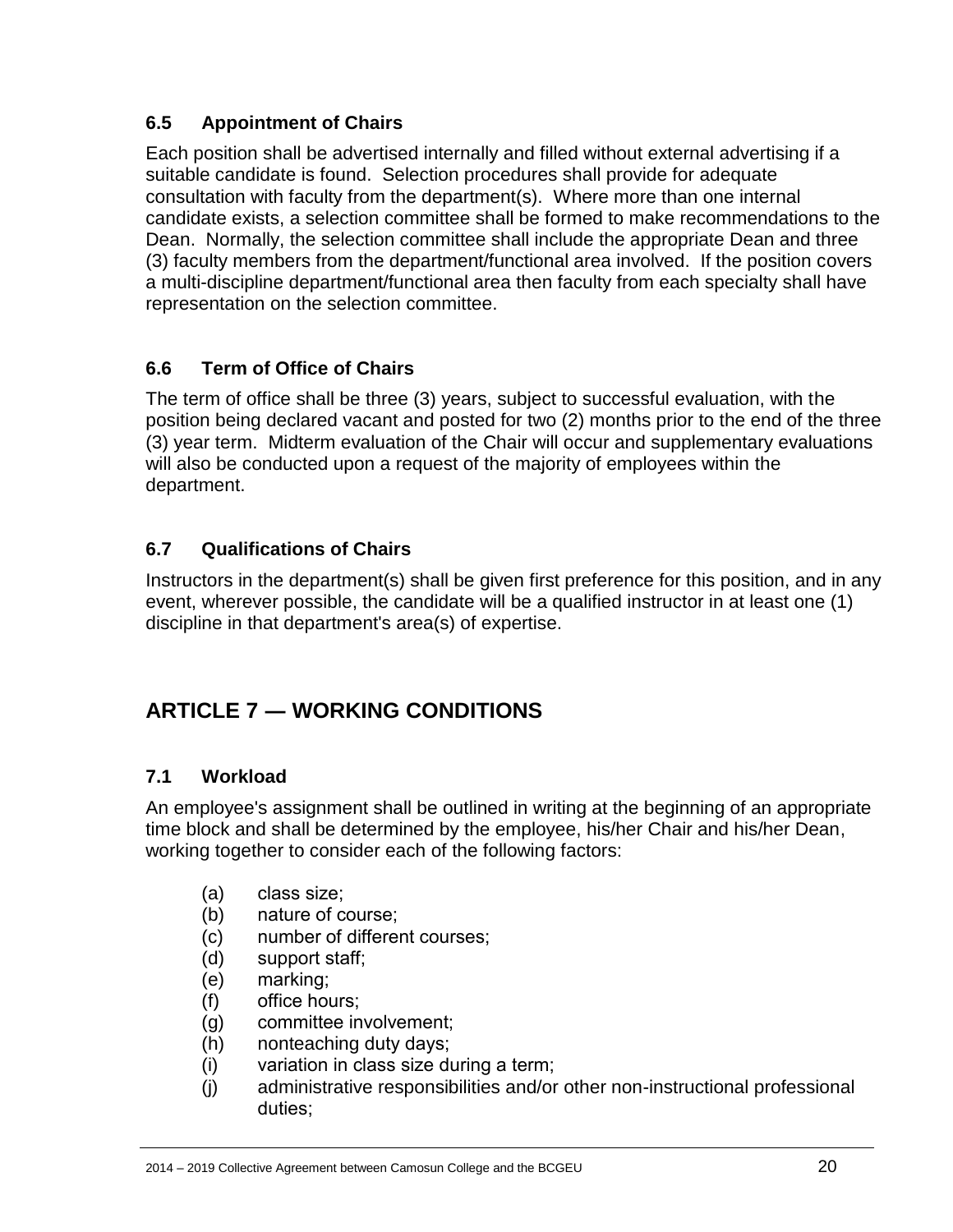- (k) spread of daily teaching hours beyond eight (8) hours;
- (l) variation or changes in curriculum;
- (m) nature of student intake;
- (n) number of campuses or other work sites on which the employee is required to teach.

When the employee, Chair and Dean determine that agreement cannot be reached on workload, the matter will first be discussed with the Vice President, Education and, if not resolved, will be referred to a Workload Review Committee, comprising three (3) faculty appointed annually by the Union, and three (3) administrators appointed by the Vice President, Education. (Should one of the committee members be involved in the issue, an alternate will be appointed.) A majority decision of the Committee shall constitute the resolution of the matter.

# <span id="page-20-0"></span>**7.2 Annual Contact Hours**

Effective April 1, 1990 the allocation of instructional faculty to a discipline or department shall be determined by dividing the number of planned and funded class training days by 181. The Dean and faculty, working together, shall determine the number of hours per week of instruction for each instructor, and the method of delivery and scheduling which provides effectively for student learning within available resources. Personnel required for coordination, new program development and special projects will be provided in addition to those required for instruction, as resources permit.

# <span id="page-20-1"></span>**7.3 Non-Contact Days**

Continuing and probationary employees and term employees with appointments of one (1) continuous year or longer shall be eligible for non-contact days. An instructional year consists of two hundred and four (204) working days (261 days less 12 statutory holidays, less 45 days of vacation). The standard for calculating non-contact days is based on the number of instructional (contact) days in a fiscal year. An employee who instructs one hundred and eighty-one (181) days at thirty (30) contact hours per week will be entitled to twenty-three (23) six (6) hour days of non-contact.

For those employees instructing less than one hundred and eighty-one (181) six (6) hour days or less than thirty (30) hours per week, non-contact time will be equal to the number of contact hours worked beyond twenty-six and one-half (26½) in a week. If a teaching schedule fluctuates above and below twenty-six and one- half (26½) contact hours in a week, the accumulation of non-contact time will also fluctuate accordingly.

An instructor is expected to be engaged in College work, including departmental meetings, or on tasks clearly in support of his/her program on non- contact days.

# <span id="page-20-2"></span>**7.4 Class Size**

Class size for vocational instructors in shops will not normally exceed sixteen (16). In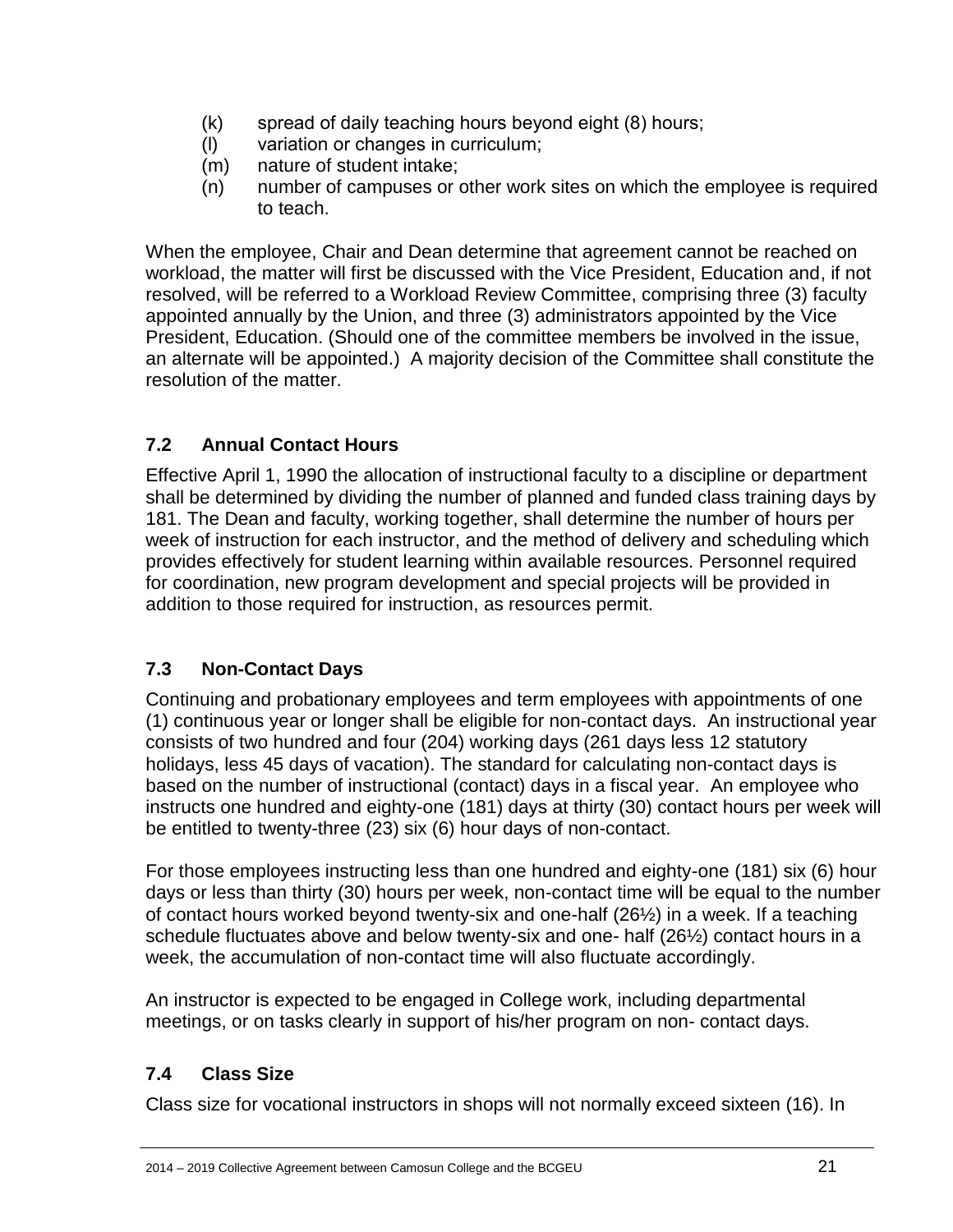specified programs, related to entry level and pre-employment programs, class sizes of eighteen (18) may be scheduled. In continuous entry programs, where low enrolments have been recorded, class sizes of twenty (20) may be scheduled. Where an instructor's class size is to be increased, the maximum class size will be determined through consultation between the instructor and the Dean and will be subject to review as outlined in Clause 7.1.

To facilitate the implementation of reduced student contact hours for vocational instructors, an instructor may be required to provide classroom instruction to large groups of students, all of whom are at the same level of training, to a maximum of twice the instructor's normal class size. The increased class size and lecture situation will be reflected in the instructor's own workload.

# <span id="page-21-0"></span>**7.5 Work Schedule**

The hours of work for instructors will be scheduled sequentially and may only be changed by mutual consent.

## <span id="page-21-1"></span>**7.6 Schedule**

- (a) An employee initially hired to work first shift only shall not be assigned second and third shift except by mutual agreement.
- (b) The scheduling of instructor on shift shall be arranged by the Chair with consideration being given to the senior instructor for the first shift.

# <span id="page-21-2"></span>**7.7 Non-Teaching Employees and Non-Teaching Duties**

Non-teaching employees shall establish a workload in the same manner as instructors. Qualified employees may be assigned teaching and/or non-teaching duties to meet the varying needs of the College.

# <span id="page-21-3"></span>**7.8 Continuing Education Programming**

When a continuing education course is offered in a discipline or specialty area in which qualified employees covered by this agreement are instructing in the credit/funded programs, such employees shall be given the first opportunity to teach the course. If the opportunity is not accepted, the offer need not be repeated until the instructor hired in the first instance is to be replaced, or additional sections added unless special provision has been made at the time of first refusal.

When an employee has a shortfall in workload, continuing education courses/contracts may be offered to bring an employee's annual workload to one hundred percent (100%). The appropriate Dean and Coordinator shall jointly determine the employee's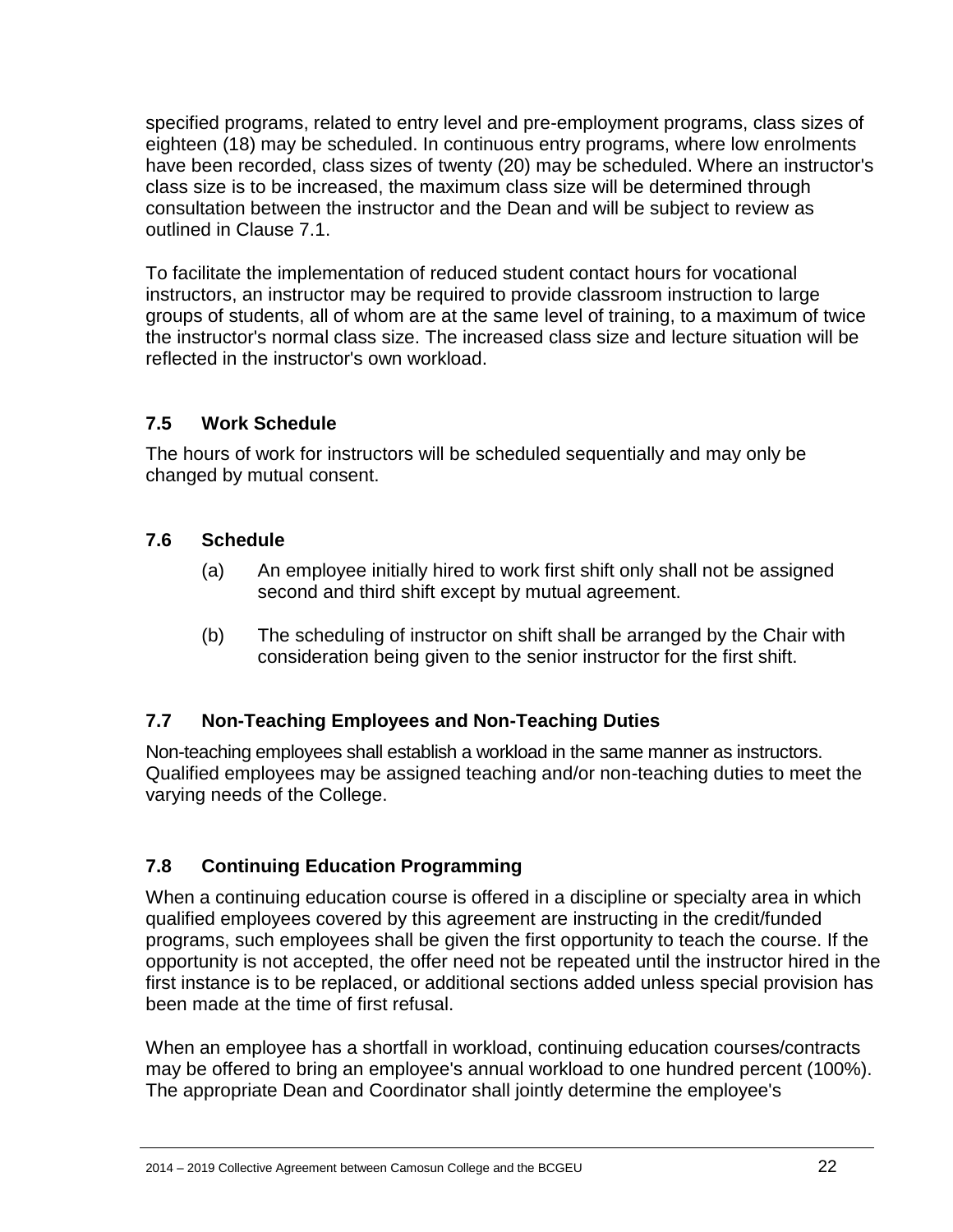qualifications and the appropriateness of the available continuing education courses and contracts. Such instruction of continuing education courses will be considered part of the instructor's annual workload and no additional salary will be paid.

When an employee is carrying a full instructional load, instruction for continuing education courses in his related discipline shall be reimbursed at a salary equivalent to his salary on the current BCGEU Local 701 (Camosun College Instructors) salary scale. Where programming constraints exist this salary rate may be adjusted by negotiations between the Coordinator and the instructor.

## <span id="page-22-0"></span>**7.9 Preparation Time**

Whenever possible the College shall provide for new employees at least two (2) weeks preparation time in advance of assuming a full teaching load. This includes term appointments of four (4) months duration or longer. A new employee is defined as one having no previous teaching experience.

Whenever possible the College shall provide one (1) day of advance preparation time for each instruction week of a course, up to a maximum of fifteen (15) days, for the development of a new course for which no course material is available.

# **ARTICLE 8** ― **ANNUAL VACATION**

## <span id="page-22-1"></span>**8.1 Entitlement Continuing and Probationary Employees**

(a) An employee shall have an annual vacation entitlement of forty-five (45) working days. The three (3) non-teaching days between Christmas and New Year's shall be part of the annual vacation entitlement. Upon approval of an employee's application, the days between Christmas and New Year's may be scheduled as working days and the three (3) days of vacation rescheduled to an alternate convenient time.

An employee will be able to carry over ten (10) days in any given year. Under special circumstances an employee may carry over additional days upon written approval of the Dean. For the purposes of calculation, it will be assumed that vacation adjustment occur on September 1 st of each year. The scheduling of annual vacations shall be carried out by a group of employees, their Chair and their Dean, working together to consider the instructional needs of the College and the interests of the employees.

Decisions shall be subject to appeal to the Joint BCGEU Management Committee. Vacation credit will be based on the anniversary of employment.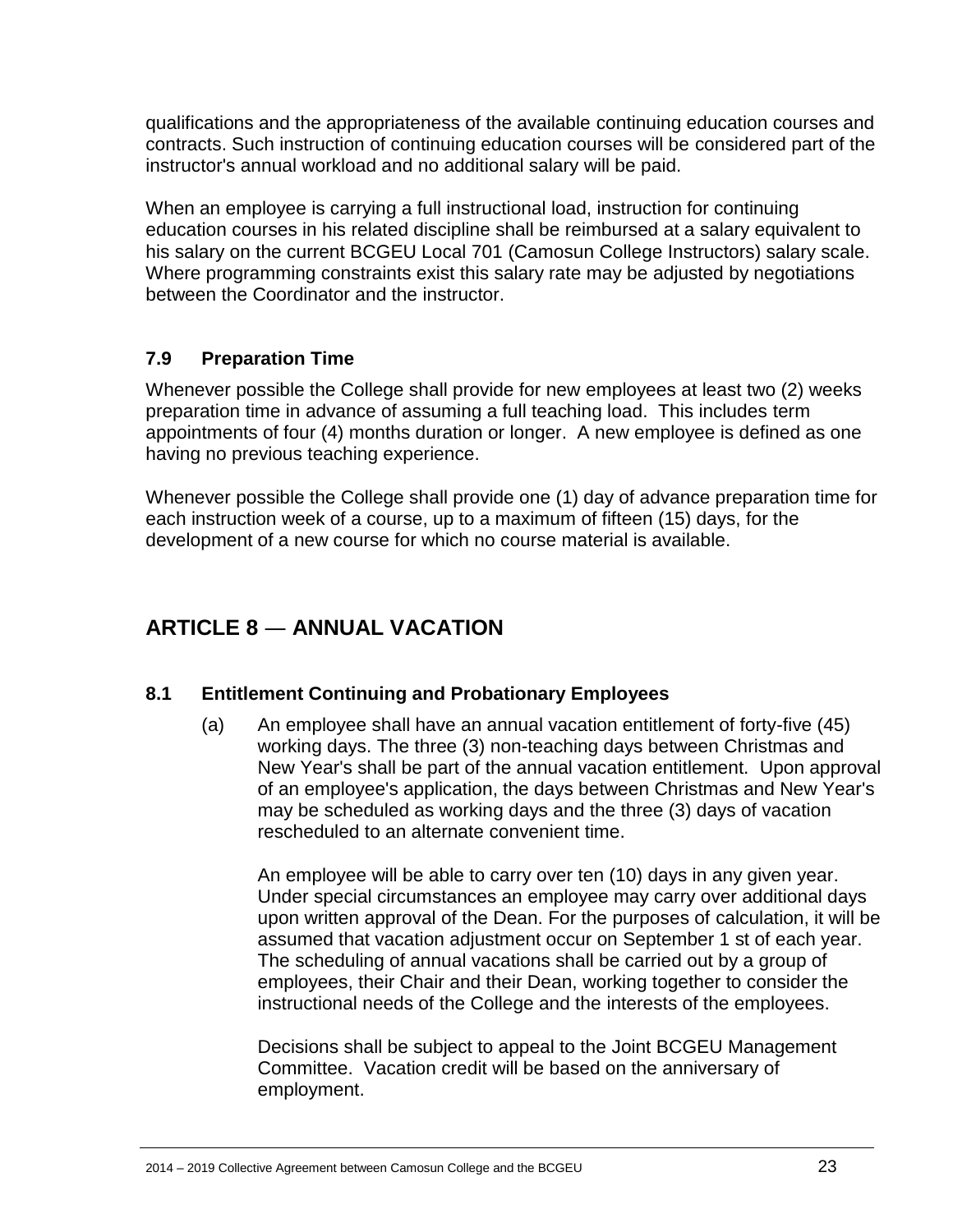- (b) Fulltime employees on continuing or probationary appointments may take at least four (4) weeks of their annual vacation entitlement at a mutually acceptable time during the months of July and August.
- (c) Vacation for part-time employees whose appointment includes a vacation period will be determined in the same manner as vacation for full-time employees with a base of 45 days and salary during the vacation prorated in the same manner as salary during the period of work.
- (d) Vacations, once approved by the College, shall not be changed except by mutual agreement between employee and College.

## <span id="page-23-0"></span>**8.2 Entitlement Term Employees**

Term employees working more than twenty-six and one-half (26½) contact hours per week and who do not receive vacation time off during their appointment shall receive, on completion of employment, a payout of eighteen percent (18%) of the gross salary during the period of appointment in lieu of non-contact time and vacation.

Term employees working more than twenty-six and one-half (26½) contact hours per week, who do not receive vacation time off during their appointment, and who are working as a result of being recalled under Clause 3.5(a) shall be entitled to non-contact time in accordance with Clause 7.3 as well as a payout of sixteen and eight tenths percent (16.8%) of the gross salary during the period of appointment as vacation pay.

Term employees working twenty-six and one-half (26½) contact hours or less per week and who do not receive vacation time off during their appointment shall receive a payout of sixteen and eight tenths percent (16.8%) of the gross salary during the period of appointment as vacation pay.

## <span id="page-23-1"></span>**8.3 Sickness**

In the event that an employee requires hospitalization or is seriously ill during his/her annual vacation period, the employee shall, upon request and upon presentation of a physician's statement, apply the period of illness or hospitalization to sick leave rather than vacation, provided the sick bank is not used. The employee must inform the College of the claim within one (1) week of returning to work.

# <span id="page-23-2"></span>**8.4 Vacation Scheduling**

An employee appointed to a contract of one (1) year or more shall determine, as specified under Clause 8.1, his/her vacation plan. Normally two (2) months, but at least one (1) month of vacation shall be taken during the first twelve (12) months of employment. Upon termination, adjustments for unused or overused vacation entitlement will be made to final settlement.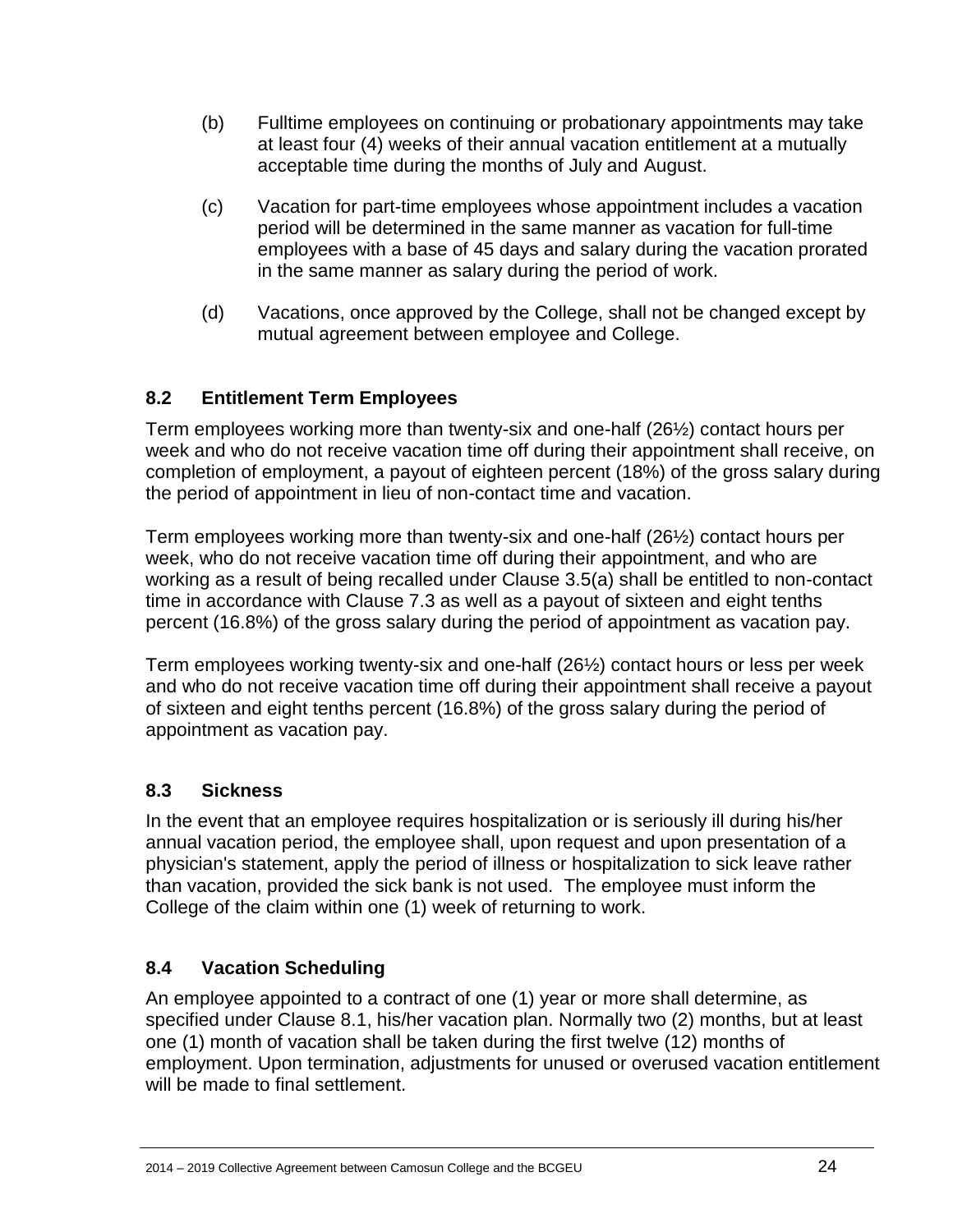# <span id="page-24-0"></span>**ARTICLE 9 ― PAID HOLIDAYS**

The following have been designated as paid holidays:

| New Year's Day       | <b>BC</b> Day           |
|----------------------|-------------------------|
| Family Day           | Labour Day              |
| <b>Good Friday</b>   | <b>Thanksgiving Day</b> |
| <b>Easter Monday</b> | Remembrance Day         |
| Victoria Day         | Christmas Day           |
| Canada Day           | <b>Boxing Day</b>       |

Any other holiday proclaimed as a holiday by the Federal, Provincial or Municipal Governments for the locality in which the employee is working shall also be a paid holiday.

# <span id="page-24-1"></span>**ARTICLE 10 ― PROFESSIONAL DEVELOPMENT**

#### <span id="page-24-2"></span>**10.1 Professional Development Program**

The professional development program of the College shall include:

- (a) on campus in-service seminars or courses, including continuing education courses directly related to the employee's discipline. Employees would apply for funding through Professional Development Fund;
- (b) non-teaching duty days (up to two (2) months) to be used for approved professional development projects;
- (c) short-term (up to two (2) months) releases from teaching or other professional duties for approved industrial liaison and professional development projects;
- (d) extended (up to one (1) year) leave for employees having a continuing appointment at part or full salary;
- (e) an exchange program whereby an employee may for one (1) year exchange duties with someone of appropriate qualifications and receive full pay, benefits and increment and in all respects continue as an employee of Camosun College;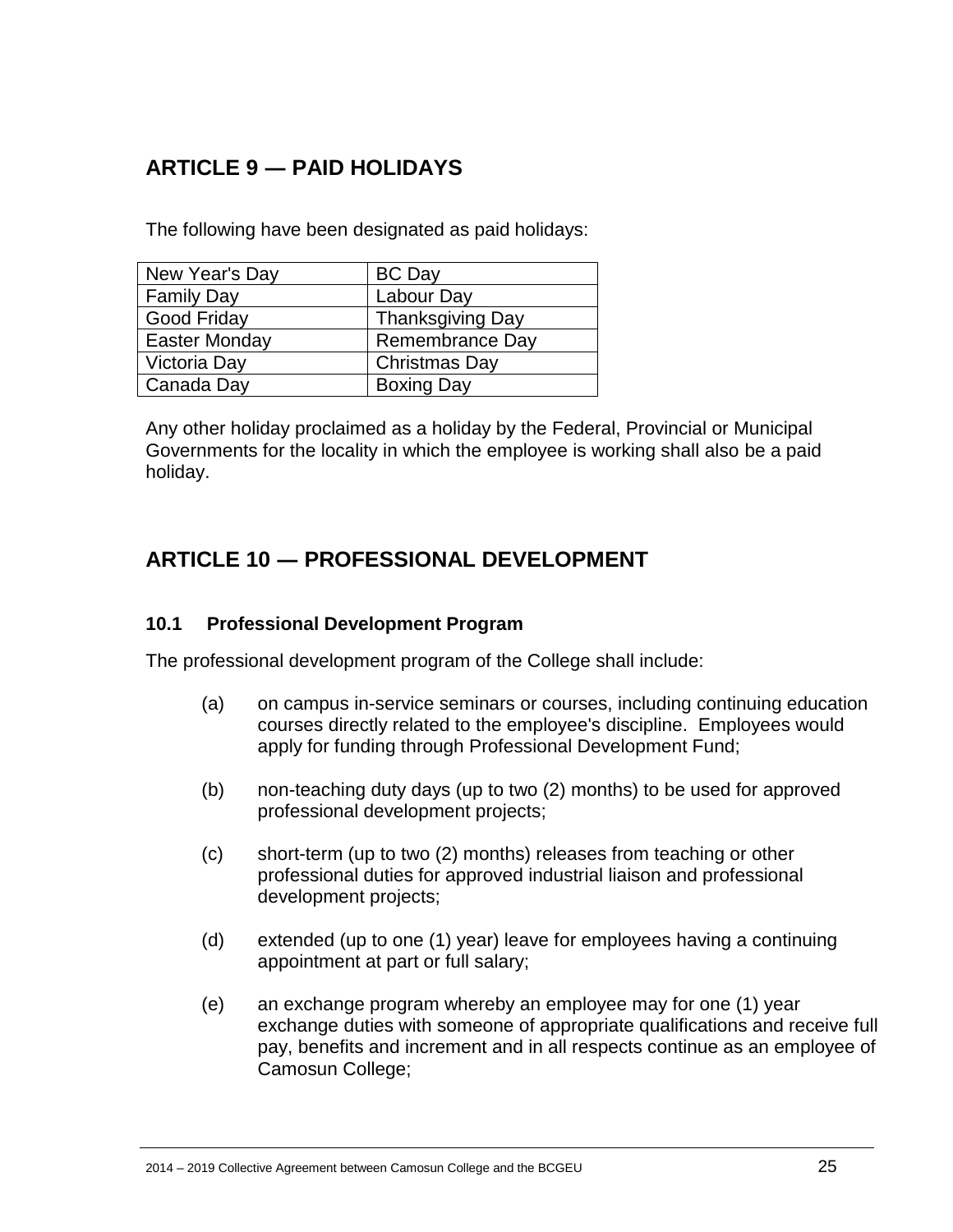(f) a continuing employee shall be given eight (8) days of release time each year from normal duties for an approved professional development activity. Professional development release time may be banked, upon approval by the Dean, for use in a larger block to a maximum of forty (40) days. An employee may not use any accumulated professional development release time in the twelve (12) months prior to retirement unless initiated by the College. Professional development release time carries no cash value for employees who leave the College for any reason. An employee who is recalled to a continuing or probationary position shall have their professional development accumulation, that was remaining at the time of his/her layoff, reinstated.

## <span id="page-25-0"></span>**10.2 Professional Development Fund**

A budget item equal to one-half  $(\frac{1}{2})$  of one (1) percent of employees' salaries shall be set aside annually to be used to:

- (a) pay employees granted leave at part or full salary under items Clauses 10.1(c) and (d);
- (b) supplement outside funds and/or cover a portion of the non-salary costs associated with approved programs, including exchanges.

The Standards and Ethics Committee shall receive and review all requests for use of professional development funds and shall direct the Director of Finance in the allocation of the funds. The Committee shall establish guidelines for administration of the professional development program subject to College policy and guidelines for funding limits and reporting procedures.

## <span id="page-25-1"></span>**10.3 Professional Meetings**

- (a) An employee shall be granted, upon request, up to two (2) days per annum leave with pay to attend the Society of Vocational Instructors' Convention or upon consultation with his/her Dean up to two (2) days per annum leave with pay to attend the annual meetings of other registered professional associations.
- (b) Faculty will be able to attend scheduled divisional and employee organization meetings. These meetings will normally be scheduled to commence at 3:00 p.m.

## <span id="page-25-2"></span>**10.4 Unassisted Leave**

Unless the request creates operational problems for the College, the College will grant an employee unassisted leave for a period of up to one year. Such a leave will be for any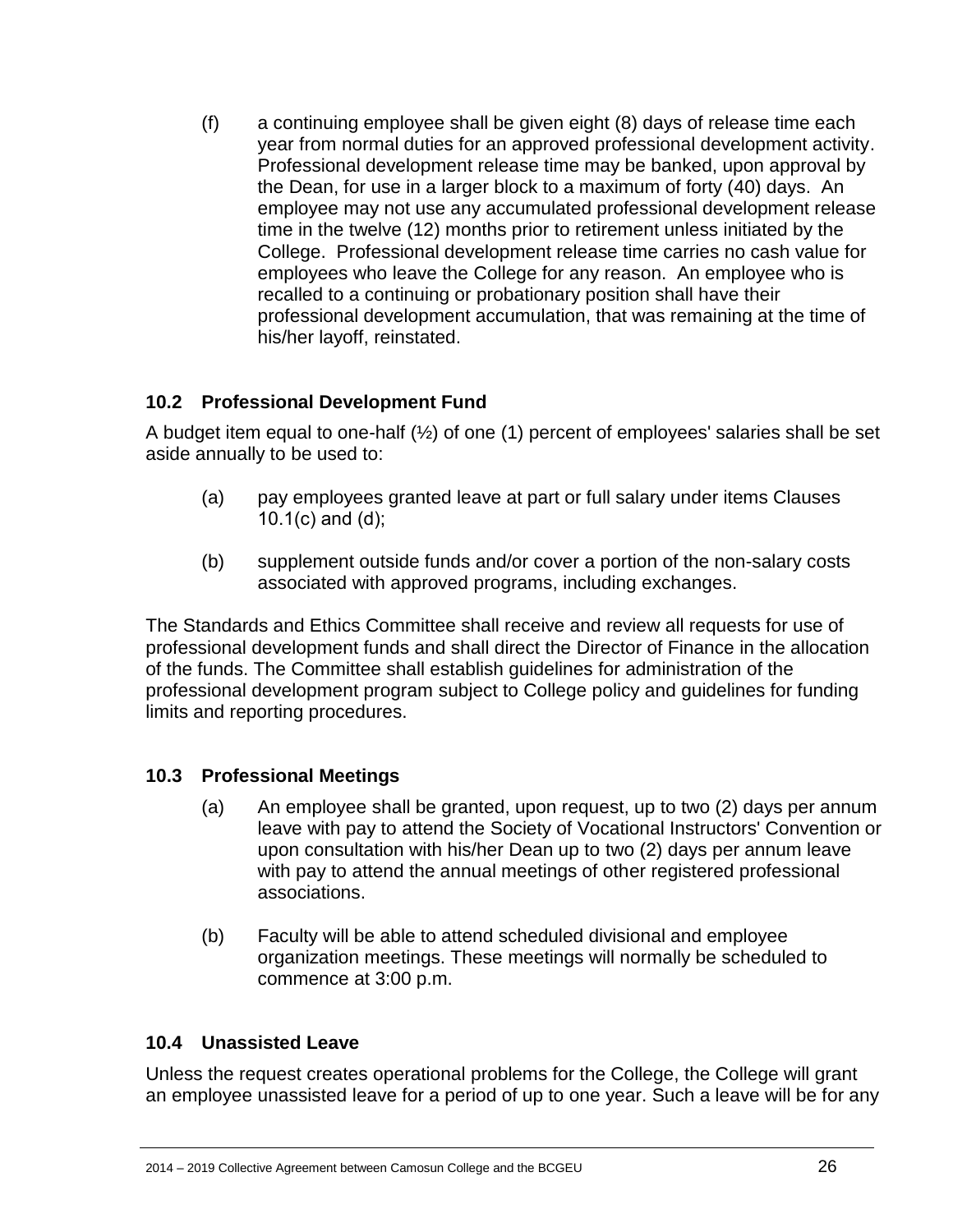purpose deemed justifiable by the employee. If it involves experience of particular value to the College, such as industrial or business experience which does not lead to a change of placement on scale, the employee will receive an increment and accrue seniority during his/her absence providing these have been approved by the Vice President in writing prior to the commencement of the leave. Such approval will be conditional upon the leave being used essentially as planned. Under special circumstances a leave may be extended to a total of two (2) years. Since an employee's annual vacation and other benefits and entitlements will be reduced as a result of the unassisted leave, arrangements for any adjustments must be approved by the Dean before the leave begins.

# <span id="page-26-0"></span>**ARTICLE 11 ― PUBLIC OR UNION OFFICE**

## <span id="page-26-1"></span>**11.1 Seek Election**

Employees may seek election to municipal and school board offices, provided there is no conflict of interest and the duties of the office do not adversely affect the performance of the employee at the College.

## <span id="page-26-2"></span>**11.2 Campaign**

There are no restrictions on employees engaging in political activities on their own time as campaign workers.

## <span id="page-26-3"></span>**11.3 Leave**

If nominated as a candidate for election an employee shall be granted leave without pay to engage in the election campaign. If not elected, the employee shall be allowed to return to his/her position at the College. If elected, the employee shall be granted, upon written request, leave of absence without pay as follows:

- (a) for an employee elected, or appointed, to fulltime position in the Union, or any body with which the Union is affiliated, a period of one (1) year;
- (b) for an employee elected to public office a maximum of five  $(5)$  years.

# <span id="page-26-4"></span>**ARTICLE 12 ― COURT APPEARANCES**

An employee shall be granted leave with pay when summoned as a witness or juror provided that such action is not occasioned by the employee's private affairs and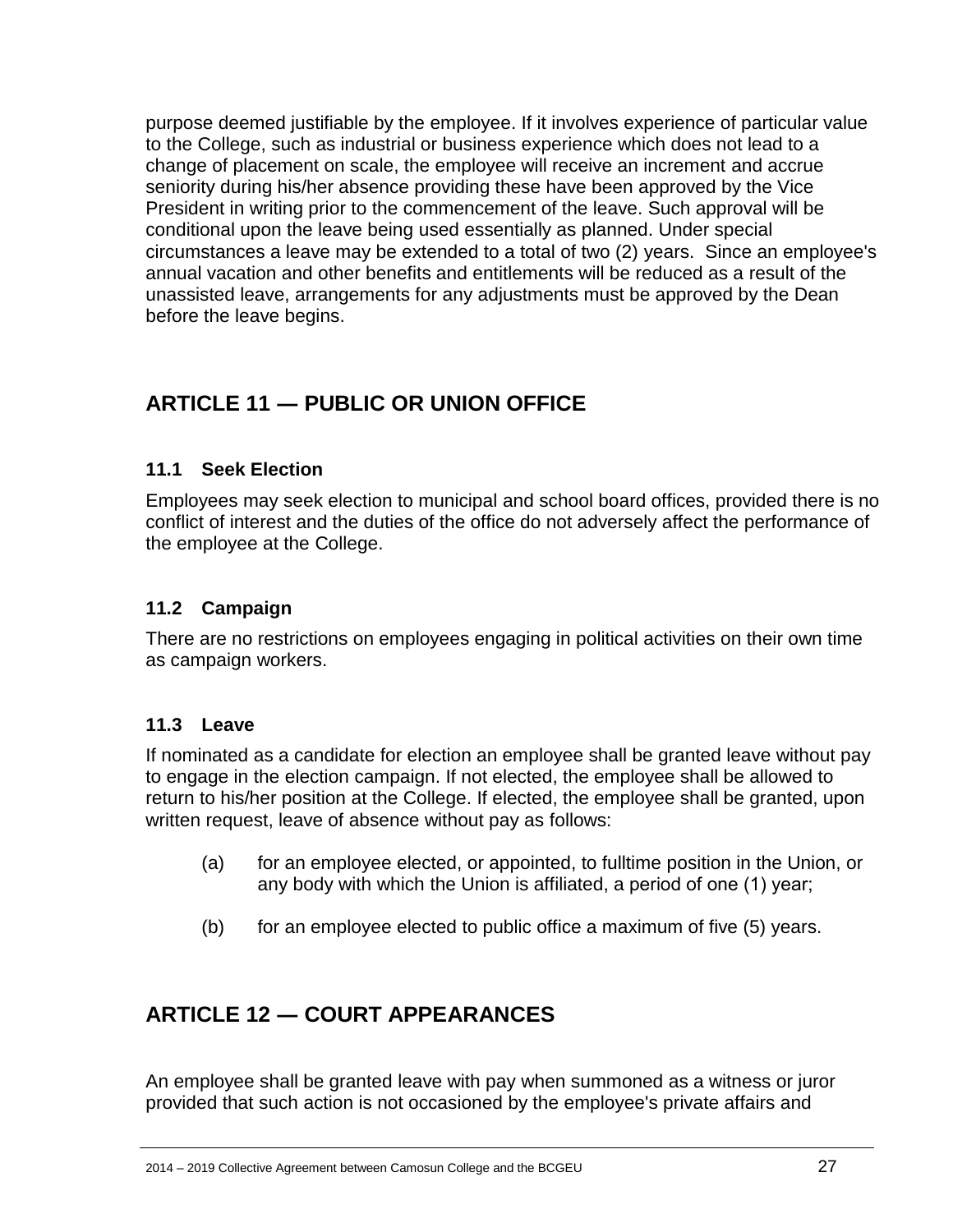provided that all pay in excess of travel and meal allowance is remitted to the College.

# <span id="page-27-0"></span>**ARTICLE 13 ― BEREAVEMENT LEAVE**

- (a) In the case of bereavement in the immediate family an employee not on leave of absence without pay shall be entitled to special leave, at his/her regular rate of pay, from the date of death with, if necessary, allowance for immediate return traveling time. Such leave shall normally not exceed five (5) working days.
- (b) "Immediate family" includes spouse, children, children's spouse, step child, step child in law, siblings, parents, parents in law, step parents, step parents in law, grand parents, grand parents in law, grand children, nieces and nephews and any other person living in the same household who is dependent on the employee.

# **ARTICLE 14 ― PARENTAL LEAVE**

## <span id="page-27-1"></span>**14.1 Maternity Leave**

- (a) Upon written request, leave of absence without pay and without loss of seniority shall be granted for pregnancy to a maximum of six (6) months. The employee returning to work after maternity leave shall provide the College with at least four (4) weeks notice and on return from maternity leave the employee shall be reinstated in all respects by the College to her former, or equivalent position, and with all rights and increments to wages, entitlements and benefits to which the employee would have been entitled had the leave not been taken.
- (b) The College shall not deny a pregnant employee the right to continue employment during the period of pregnancy when her duties can reasonably be performed. The College may require proof of the employee's capability to perform her normal work through the production of a medical certificate.
- (c) Maternity leave shall cover a period up to six (6) months before or after the birth of a child. Where a doctor's certificate is provided stating that a longer period of maternity leave is required for the employee's health reasons, an extension up to a maximum of one (1) additional year shall be allowed. General leave may be granted where additional leave is required because of the health of the newborn child.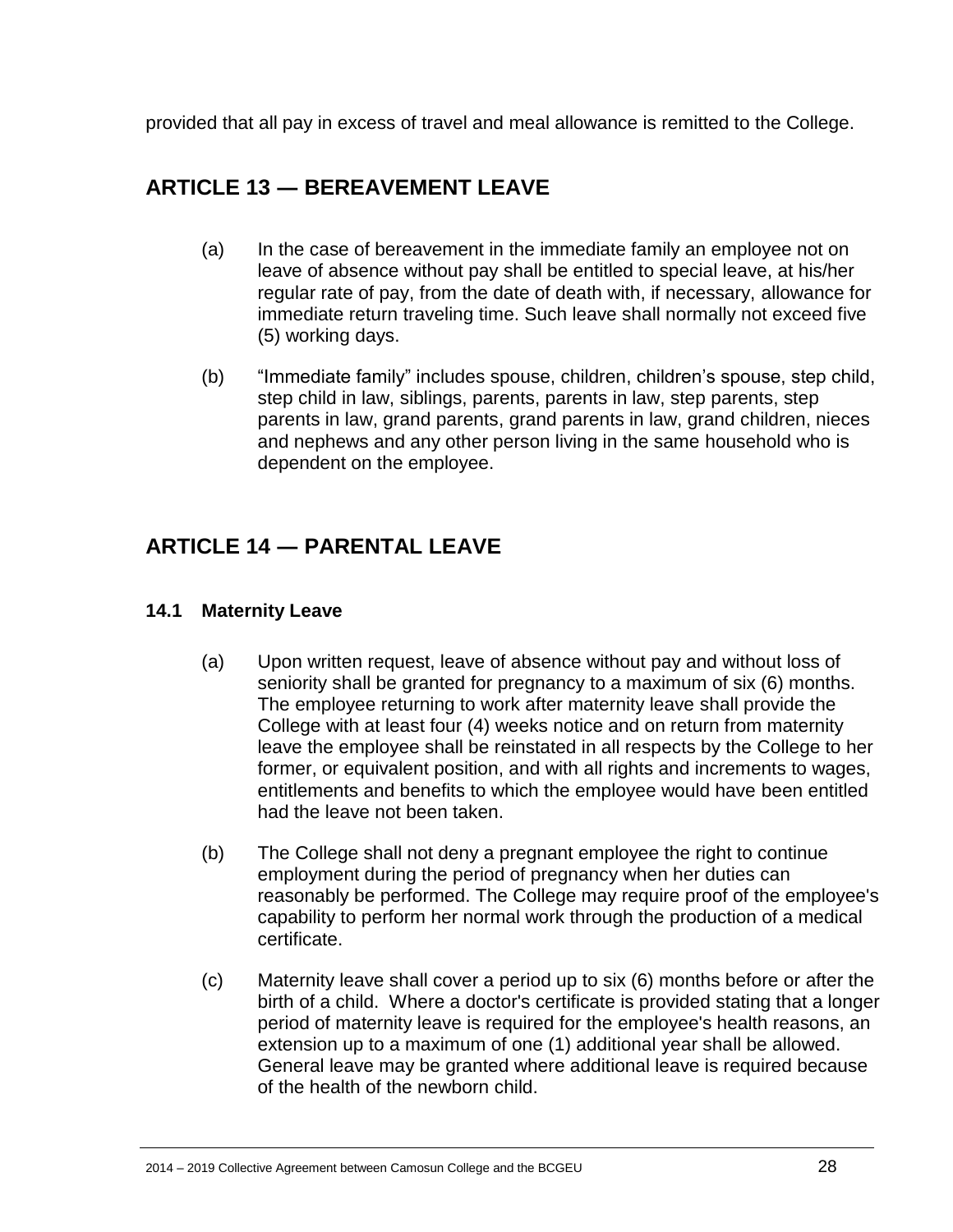- (d) Any probationary period shall be extended by the length of time the employee is on leave under this clause.
- (e) To a maximum of six (6) months, while on maternity leave, an employee shall retain and accumulate her full employment status in connection with seniority, sick leave, vacation and professional development provisions.
- (f) The services of an employee who is absent from work in accordance with this clause shall be considered continuous for the purpose of any pension, medical or other benefit plan and the College, where the employee elects to continue in the plan, shall continue to make payment to the plan in the same manner as if the employee were not absent.
- (g) While on unpaid maternity leave, an employee may access paid sick leave entitlements upon presentation of a medical certificate from a qualified medical practitioner.

## <span id="page-28-0"></span>**14.2 Adoption Leave**

- (a) Upon request and furnishing proof of adoption, an employee shall be granted leave of absence without pay for up to six (6) months following the adoption of a child. On return from adoption leave the employee shall be reinstated in all respects by the College to his/her former, or equivalent position, and with all rights and increments to wages, entitlements and benefits to which the employee would have been entitled had the leave not been taken.
- (b) General leave may be granted where additional leave is required because of the health of the child.
- (c) Any probationary period shall be extended by the length of time the employee is on leave under this clause.
- (d) For a maximum of six (6) months, while on adoption leave, an employee shall retain and accumulate his/her full employment status in connection with seniority, sick leave, vacation and professional development provisions.
- (e) The services of an employee who is absent from work in accordance with this clause shall be considered continuous for the purpose of any pension, medical or other benefit plan and, where the employee elects to continue in the plan, the College shall continue to make payment to the plan in the same manner as if the employee was not absent.

#### <span id="page-28-1"></span>**14.3 Parental Leave**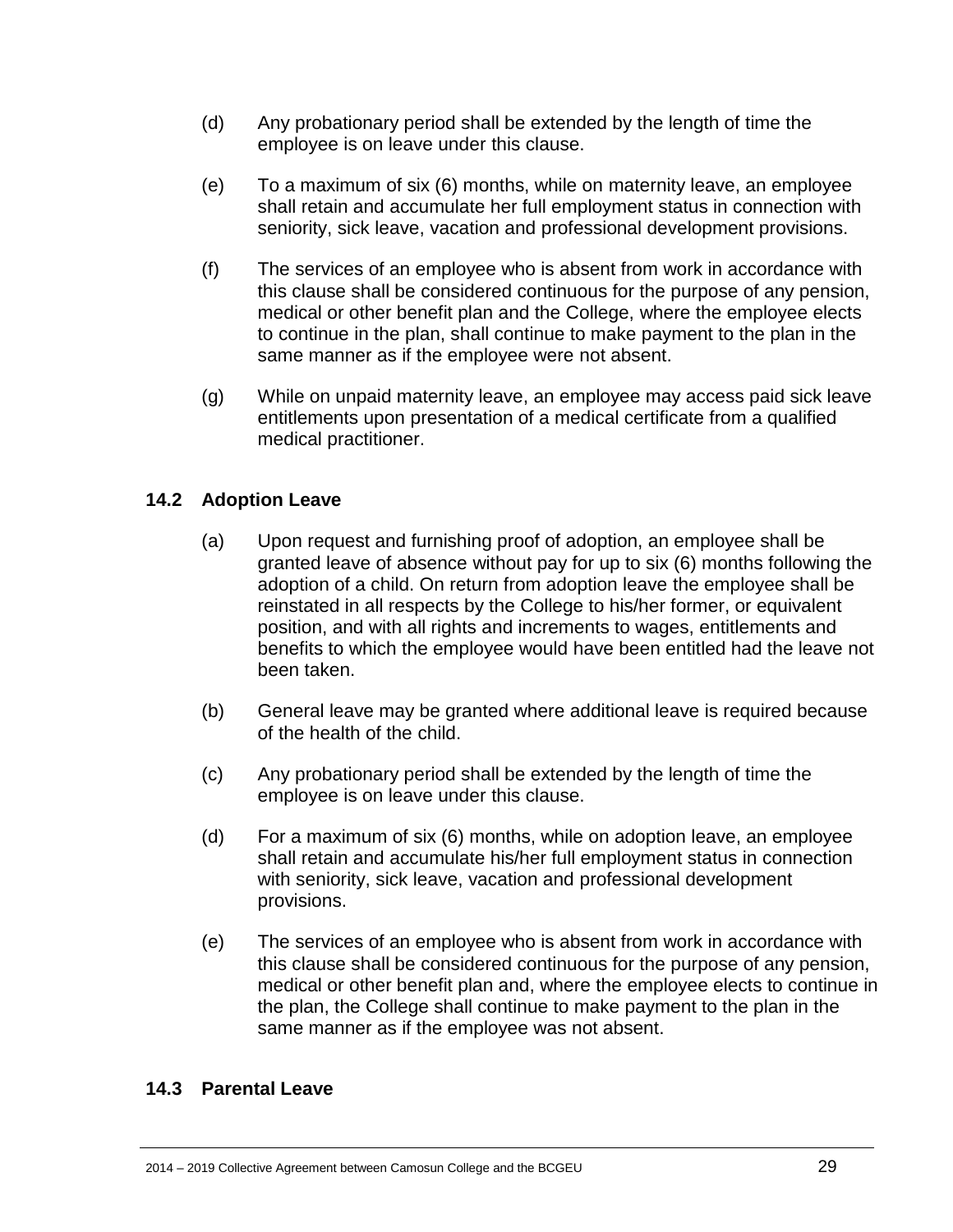- (a) Upon four (4) weeks written notice and submission of a medical certificate, an employee is entitled to a leave of absence without pay, and with continued accrual of seniority, sick leave, vacation and professional development provisions, for up to twelve (12) weeks for the mother and up to six (6) months for the father, in order to spend time with a new child.
- (b) The leave must begin:
	- (1) for the mother following eighteen (18) weeks of maternity leave under Clause 14.1;
	- (2) for the father within fifty-two (52) weeks of the child's date of birth.
- (c) Where the newborn child suffers from a physical, psychological or emotional condition and will be at least six (6) months of age before coming into the employee's actual care and custody, the employee shall be entitled to an additional period of parental leave of up to five (5) weeks.
- (d) On return from parental leave the employee shall be reinstated in all respects by the College to his/her former, or equivalent position, and with all rights and increments to wages, entitlements and benefits to which the employee would have been entitled had the leave not been taken.
- (e) Any probationary period shall be extended by the length of time the employee is on leave under this clause.
- (f) For a maximum of six (6) months, while on parental leave, an employee shall retain and accumulate his/her full employment status in connection with seniority, sick leave, vacation and professional development provisions.
- (g) The services of an employee who is absent from work in accordance with this clause shall be considered continuous for the purpose of any pension, medical or other benefit plan and, where the employee elects to continue in the plan, the College shall continue to make payment to the plan in the same manner as if the employee were not absent.

#### <span id="page-29-0"></span>**14.4 Paternal Leave**

When necessary an employee shall be entitled to two (2) days paternal leave with pay.

#### <span id="page-29-1"></span>**14.5 Family Illness**

In the case of illness of a member of the immediate family of an employee, when no one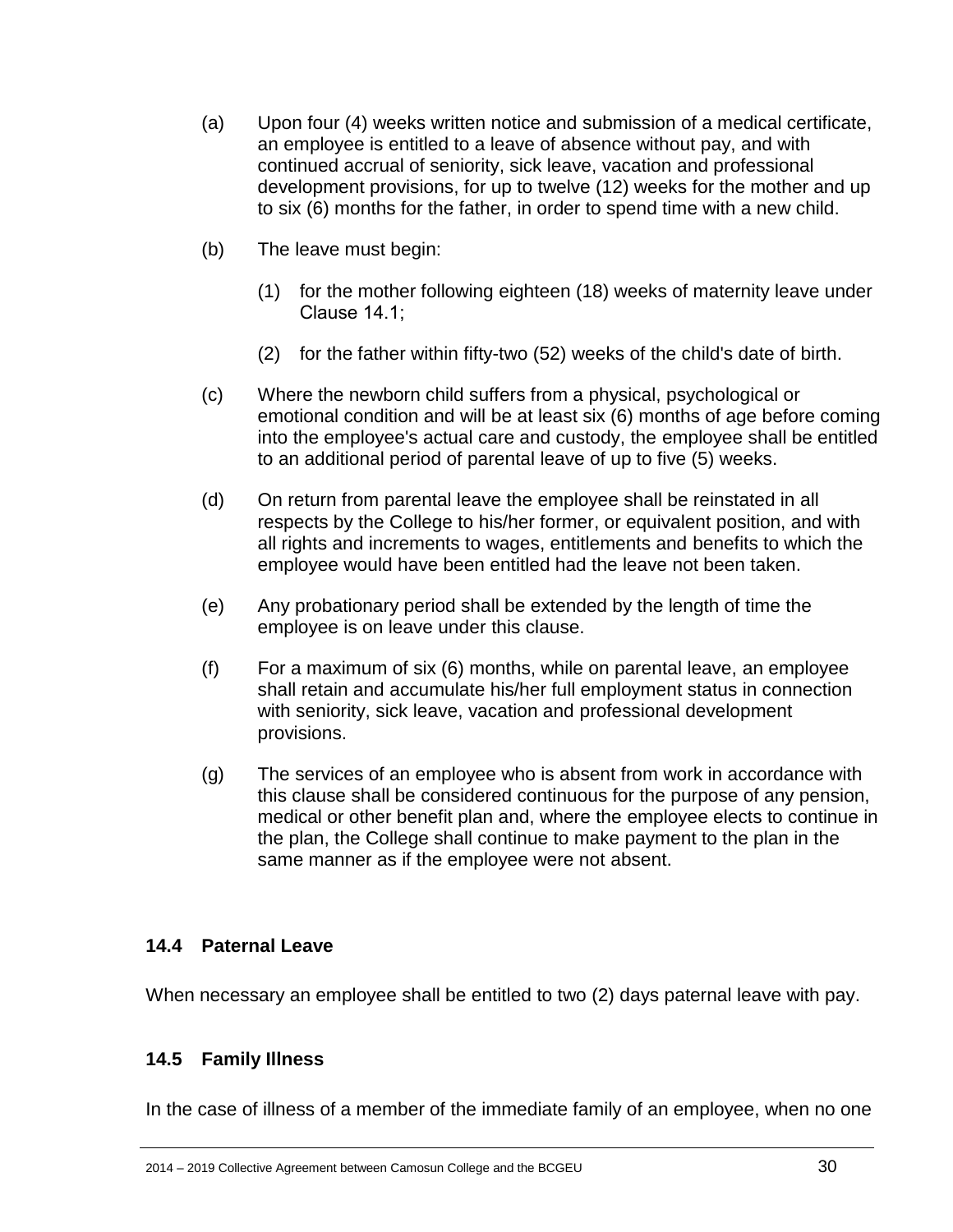at home other than the employee can provide for the needs of the ill person, the employee shall be entitled, after notifying his/her Dean, to use annual sick leave entitlements up to a maximum of three (3) days at any one time for this purpose.

## <span id="page-30-0"></span>**14.6 Compassionate Leave**

In the case of a life threatening emergency within the immediate family that requires an employee's attendance, the employee shall be entitled, after notifying his/her Dean, to use annual sick leave entitlement up to a maximum of five (5) days at any one time for this purpose.

# <span id="page-30-1"></span>**ARTICLE 15 ― SICK LEAVE**

## <span id="page-30-2"></span>**15.1 Basic**

- (a) An employee is entitled to sick leave at the rate of one and one-half  $(1\frac{1}{2})$ days per month. An employee having a continuing appointment shall be credited with eighteen (18) days sick leave each year on the first day of April. A newly appointed employee shall be credited, on appointment, with sick leave for the remainder of the fiscal year, i.e. until March 31, at the rate of one and one-half (1½) days per month. A part-time employee is eligible for sick leave on a prorated basis which is calculated at the time it is required.
- (b) Term employees may accumulate and carry forward all unused sick leave to their future contracts when the break between contracts is six (6) months or less. Any break longer than six (6) months will cancel all previous sick leave credits.

## <span id="page-30-3"></span>**15.2 Accumulation**

Unused sick leave shall be cumulative to a maximum of two hundred fifty (250) working days and credited to the employee's sick leave account. A statement of cumulated leaves, effective March 31 of each year, will be available in each division office. Upon retirement, as defined in the *Pension (College) Act*, the employee may either:

- (a) convert his/her accumulated sick leave to cash on the basis of fifty (50%) percent of one two hundred fiftieth (1/250) of his/her annual salary per day, to a maximum of two hundred fifty (250) days of accumulated sick leave; or
- (b) use the sick leave to retire early on the basis of fifty (50%) percent of one (1) working day for each day's accumulation to a maximum of two hundred fifty (250) days of accumulated sick leave; or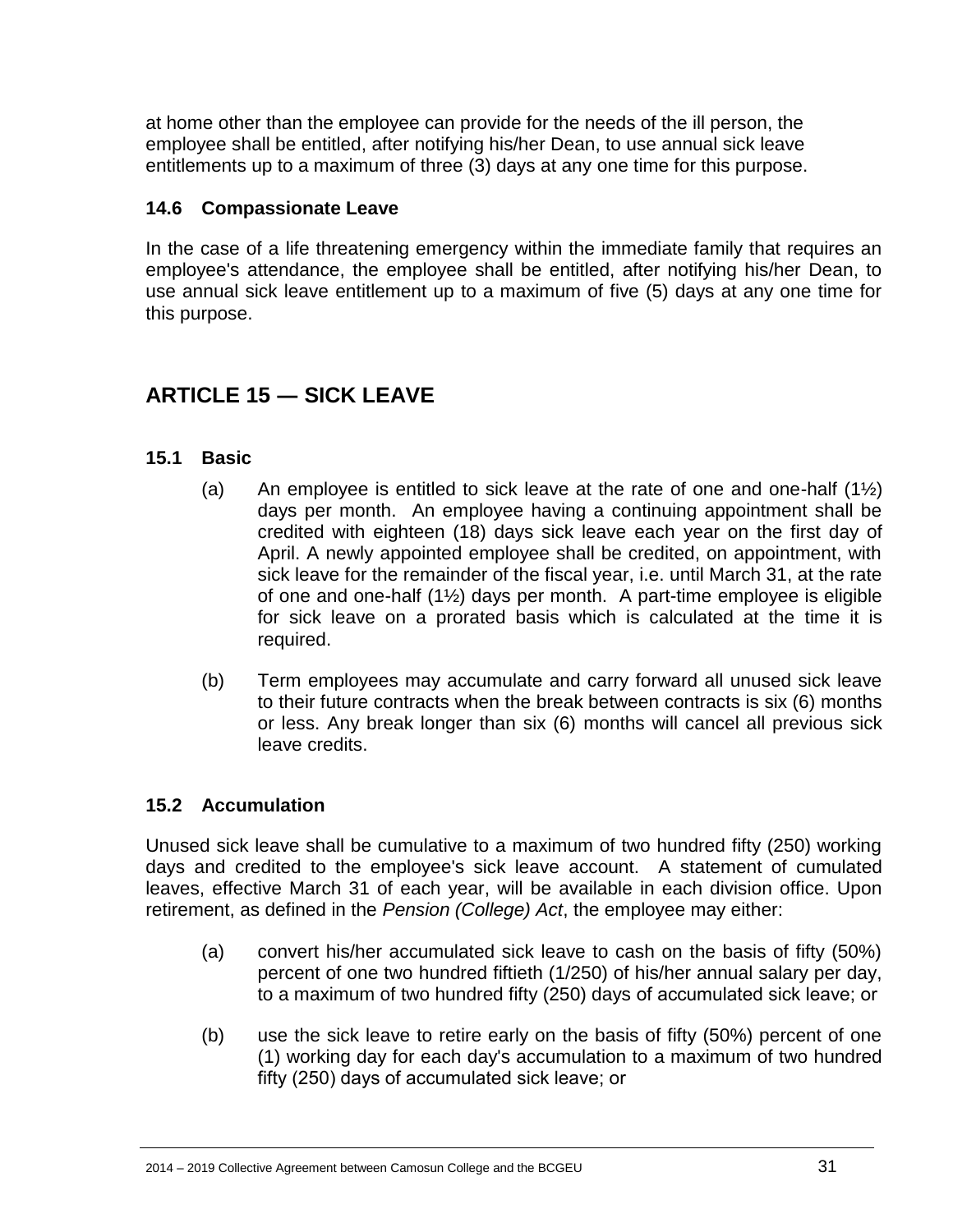- (c) a combination of (a) and (b);
- (d) where an employee retires on less than full pension, the number of days which may be converted under (a), (b) and (c) above shall be actuarially reduced in the same proportion as is his/her pension;
- (e) deductions shall be made from sick leave entitlements in accordance with the following:
	- (1) all absences on account of illness or injury on a normal working day (exclusive of designated paid holidays) and subject to Clause 16, shall be charged against an employee's sick leave credits;
	- (2) there shall be no charge against an employee's sick leave credit when his/her absence on account of illness or injury is less than one-half day;
	- (3) where the period of absence on account of illness is more than onehalf day but less than one (1) full day, one-half day only shall be charged as sick leave.
- (f) in the event of death, accumulated sick leave will be paid in full to the employee's designated beneficiary as indicated in the group life insurance policy unless otherwise specified.

## <span id="page-31-0"></span>**15.3 Sick Leave Bank**

- (a) Each fulltime employee who holds an appointment of one (1) year or longer or a continuing part-time employee having a workload of fifty (50%) percent or more, shall, on April 1 of each year, donate one day's sick leave from his/her sick leave entitlement to a sick leave bank until such time as there is in the bank a number of days equal to six times the number of such fulltime employees, as determined on that date.
- (b) Only those employees as described in (a) are entitled to draw from the bank.
- (c) An employee who has drawn from the bank may not begin to accumulate sick leave, until he/she has repaid the bank one-third of the amount, reckoned to the nearest multiple of three, which he/she has drawn from the bank.
- (d) An employee who exhausts his/her sick leave allotment and accumulation shall be entitled to additional days of sick leave only for those days of absence for which a qualified medical practitioner testifies that the employee was unable to attend to his/her duties at the College.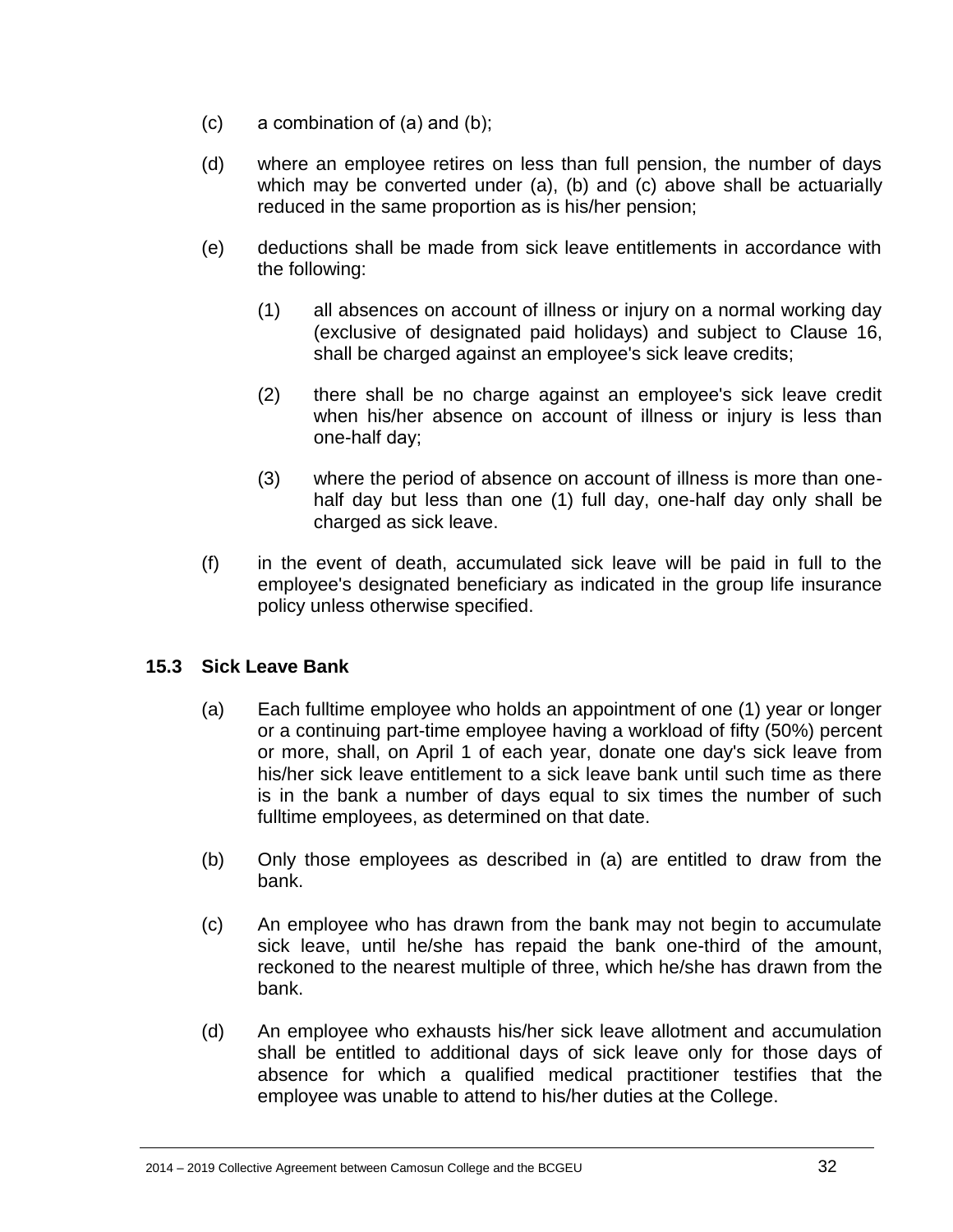- (e) All requests for additional sick leave must be submitted in writing, together with the necessary medical certificates, to the Standards and Ethics Committee which shall make a recommendation to the Vice President, Education as to whether or not the employee is to be granted sick leave from the bank and, if applicable, the number of days to be granted. The Committee may not recommend that an employee receive more days from the bank than are necessary to qualify for Disability Insurance benefits.
- (f) In the event that the bank is exhausted, the Union may levy each employee additional days of sick leave and shall be entitled to deposit such days in the bank.

# <span id="page-32-0"></span>**ARTICLE 16 ― WORKER'S COMPENSATION BOARD AND OCCUPATIONAL HEALTH AND SAFETY**

## <span id="page-32-1"></span>**16.1 Workers' Compensation Board**

The College shall maintain Workers' Compensation Board coverage for all employees.

Where an employee is on a Claim recognized by the Workers' Compensation Board, the employee shall be entitled to leave, at his/her regular rate of salary, up to a maximum of one hundred twenty-six (126) days for any one claim. Where an employee elects to claim leave with pay under this clause, the Compensation payments received by the employee from the Workers' Compensation Board, shall be remitted to the College. There shall be no deduction from an employee's sick leave as a result of this clause.

# <span id="page-32-2"></span>**16.2 Occupational Health and Safety**

The BCGEU and the College agree that regulations made pursuant to the Workers' Compensation Act, Hazardous Products Act or any other statute of the Province of British Columbia pertaining to the working environment, shall be complied with. First Aid kits shall be supplied in accordance with the Occupational Health & Safety Regulation.

All Faculty must attend a WHMIS Educational Seminar provided by the College within the first two months of employment. Faculty handling hazardous materials must attend a training session within the first two months of employment and prior to handling such materials.

(a) College Joint Occupational Safety and Health Committee

The College agrees to establish and maintain a College safety committee. The Joint Occupational Safety and Health Committee shall be composed of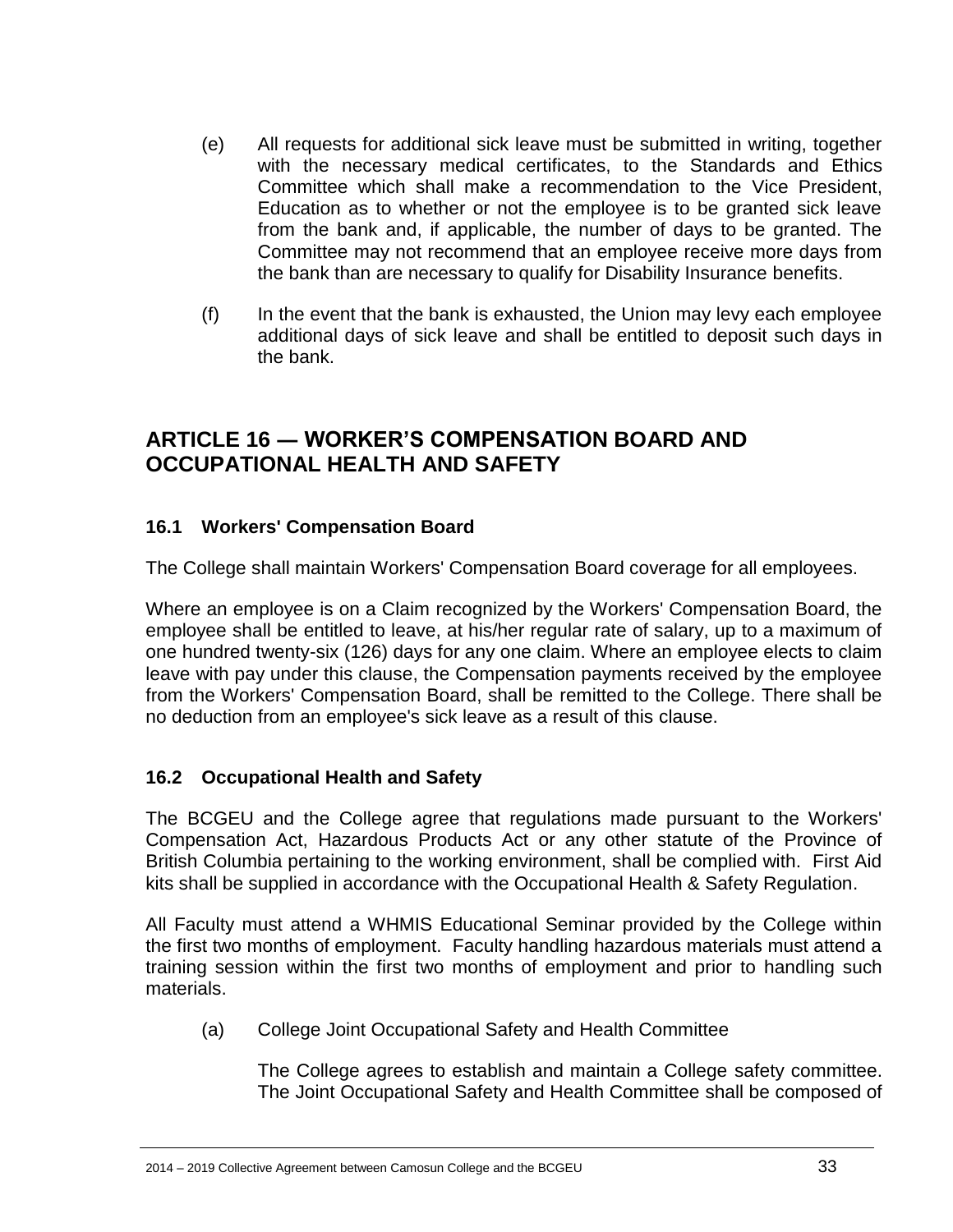representatives from administration, each Union and each major campus. The BCGEU agrees to support the College in obtaining representatives to serve on the Committee.

The Joint Occupational Safety and Health Committee may establish subcommittees on any campus where it deems necessary.

This committee will meet at regular intervals to be determined by the membership and will make recommendations on unsafe, hazardous, or dangerous conditions with the aim of preventing and reducing risk of occupational injury and illness. A copy of all minutes of the Joint Occupational Safety and Health Committees shall be sent to the BCGEU local area office and the bargaining unit Chair. Employees who are representatives of the Joint Occupational Safety and Health Committee shall continue to receive the rate of pay they would have been receiving had they not been attending a Joint Occupational Safety and Health Committee meeting.

No employee shall be disciplined for refusal to work on a job which in the opinion of:

- (1) a member of the Joint Occupational Safety and Health Committee;
- (2) a person designated by the Joint Occupational Safety and Health Committee; or
- (3) a Safety Officer, after an on-site inspection and following discussion with the representative of the College, does not meet the standards established pursuant to the Workers' Compensation Act.

The employee shall return to the job when it is declared by the Joint Occupational Safety and Health Committee to meet the standards.

(b) Injury Pay Provision

An employee who is injured on the job during working hours and is required to leave for treatment or is sent home for such injury shall receive payment for the remainder of the shift without deduction from sick leave.

(c) Transportation of Accident Victims

Transportation to the nearest physician or hospital for employees requiring medical care as a result of an on-the-job accident shall be at the expense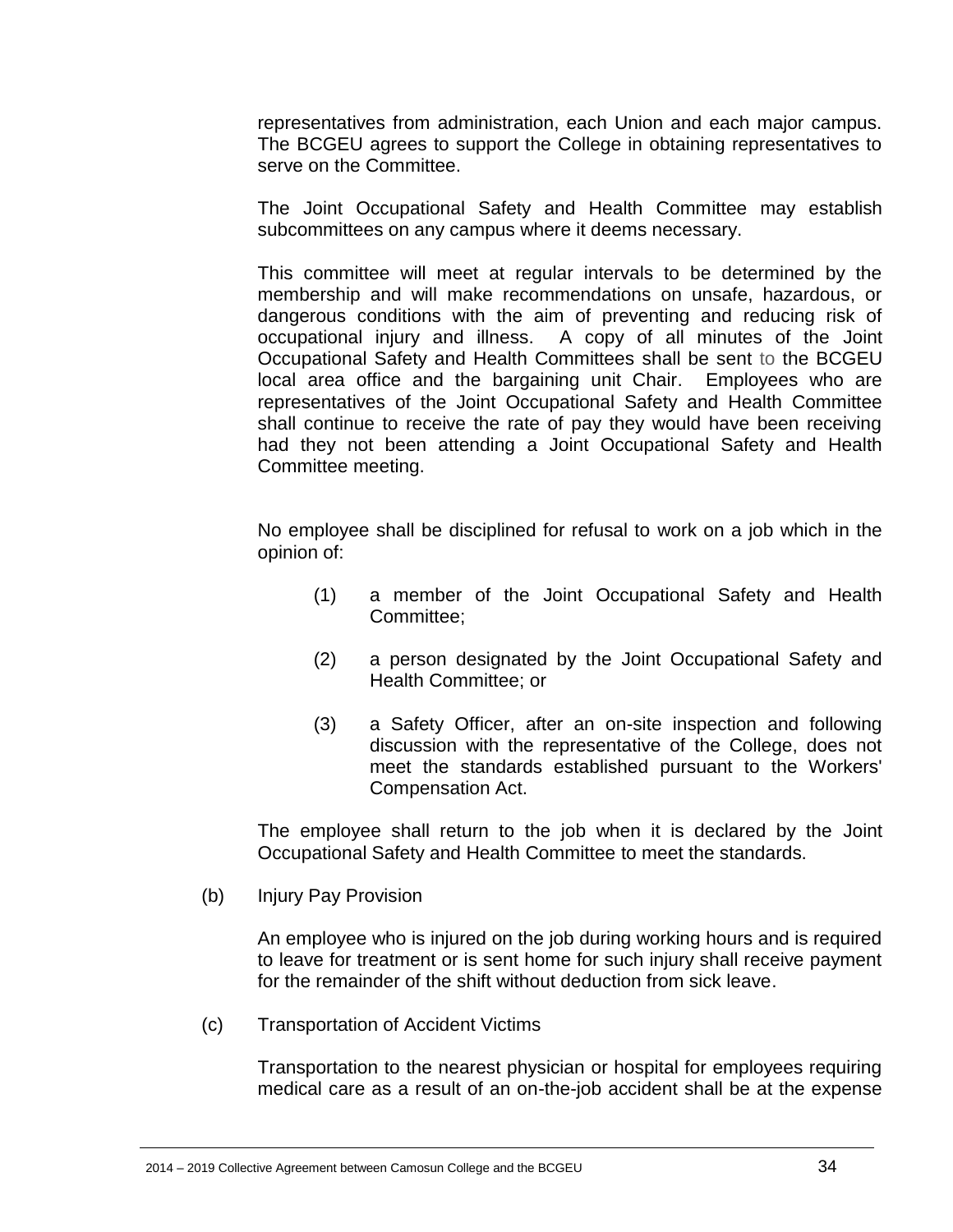of the College.

(d) Investigation of Accidents

The Joint Occupational Safety and Health Committee shall be notified of each accident or injury to College employees engaged in College activities and shall investigate and report to the employees' Union and President on the nature and cause of the accident. In the event of a fatality, the College shall immediately notify the BCGEU local area office and the bargaining unit Chair of the nature and circumstances of the accident.

- (e) Occupational First Aid Requirements
	- (1) The BCGEU and the College agree that they shall comply with the Occupational First Aid Regulation made pursuant to the Workers' Compensation Act.
	- (2) Upon the advice of the Joint Occupational Safety and Health Committee the College shall designate an employee as the First Aid Attendant at each major campus.
	- (3) Where the College requires an employee to perform First Aid duties in addition to the normal requirements of the job, the cost of obtaining and renewing the Occupational First Aid Certificate shall be borne by the College, and, where necessary, leave to take the necessary courses shall be granted with pay.
	- (4) When a member of BCGEU agrees to act as the designated First Aid Attendant at any campus, the member shall receive the stipend that is normally paid by the College to First Aid Attendants.
- (f) Safety Courses
	- (1) The Joint Occupational Safety and Health Committee will keep itself informed of training programs sponsored by the Workers' Compensation Board or other agencies, and make recommendations for participation.
	- (2) The College agrees that a one (1) day training course will be provided by the BCGEU. The College agrees to pay the salary for a maximum of two (2) committee members per year.

# <span id="page-34-0"></span>**ARTICLE ― 17 BENEFITS**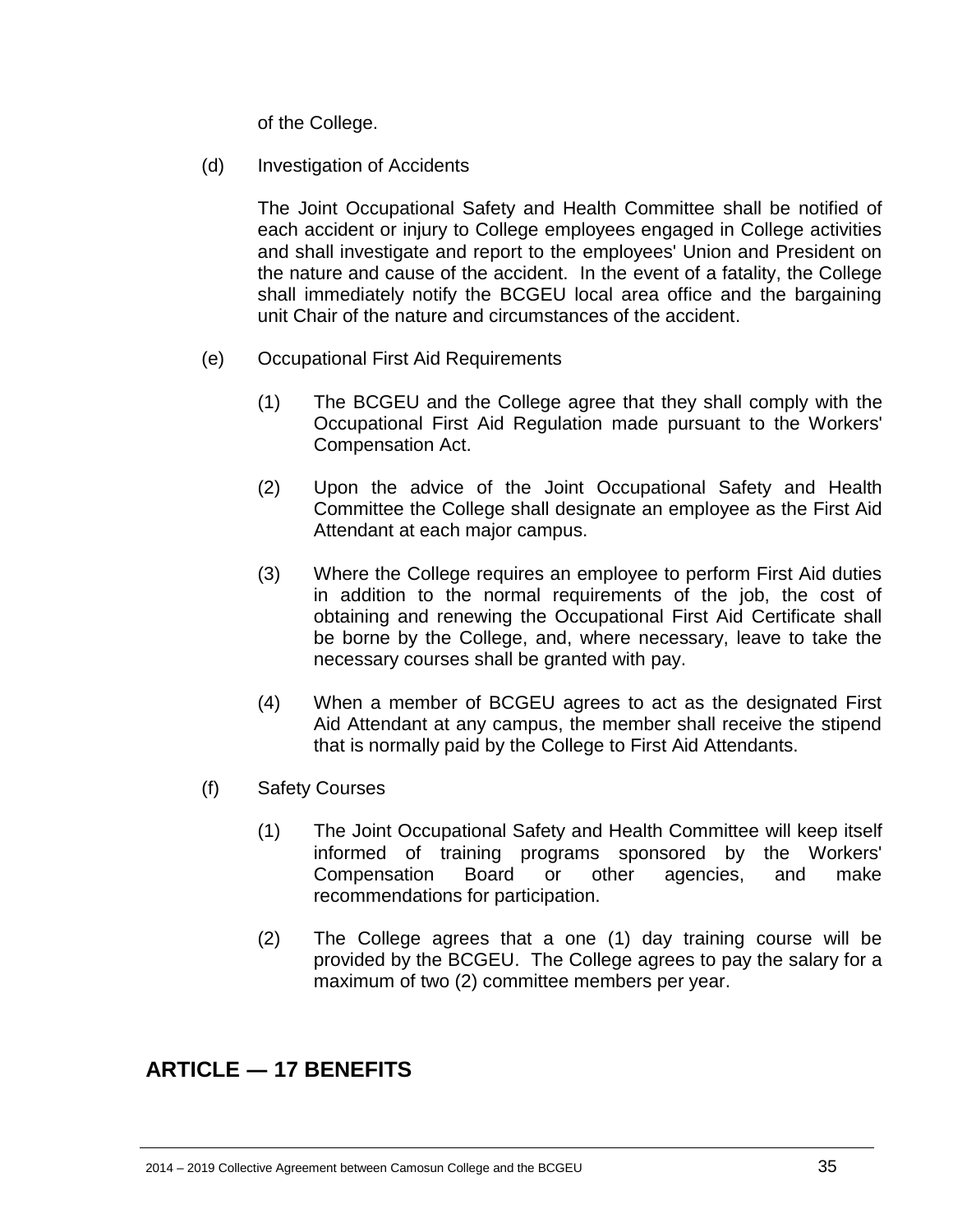# <span id="page-35-0"></span>**17.1 Benefit Information**

- (a) All benefits except those provided as a result of the Employment Insurance Rebate shall be considered part of this Agreement.
- (b) Notwithstanding the foregoing, the Parties agree that the employee benefits will not change without mutual agreement.
- (c) Benefits shall be as set forth in an online manual. Hard copies will be available at convenient locations and for those who specifically need one.

# <span id="page-35-1"></span>**17.2 Medical Services**

Effective January 1, 1995, the College shall pay all of the costs of a Medical Services Plan and an Extended Health Benefit Plan for full-time employees with an appointment of one (1) full month or longer. Premiums for employees on less than fulltime appointments will be shared on a prorated basis. All administrative costs for these plans shall be borne by the Board. Subject to Clause 17.7, participation in this plan shall be a condition of employment for all employees holding appointments of fifty (50%) percent or greater unless covered in another plan. Appointments of less than fifty (50%) percent will also be granted coverage upon application to Human Resources.

## <span id="page-35-2"></span>**17.3 Dental Plan**

The College shall pay one hundred percent (100%) of the premium costs of a Dental Services Plan carried by Manulife Financial. Premiums for employees on less than fulltime appointments will be shared on a prorated basis. The Plan shall provide for payment of one hundred percent (100%) of costs for items listed under Plan A of Manulife Financial materials, seventy-five percent (75%) of costs for items listed under Plan B of Manulife Financial and fifty percent (50%) for items listed under Plan C of Manulife Financial. Each full-time employee who has a continuous appointment of ten (10) months or longer, or continuing part-time employee with an appointment of at least fifty percent (50%) is eligible to participate in the plan.

Participation of eligible employees in the plan shall be a condition of employment unless the employee is covered in another plan.

# <span id="page-35-3"></span>**17.4 Group Life**

The College shall pay one hundred percent (100%) of the premium costs of a group life insurance policy, which provides for three times annual salary on the death of an employee. Premiums for employees on less than full-time appointments will be shared on a prorated basis. Each full-time employee who has an appointment of four (4) months or longer, or continuing part-time employee with a workload of at least fifty percent (50%), is eligible to participate in the plan. Participation of eligible employees shall be a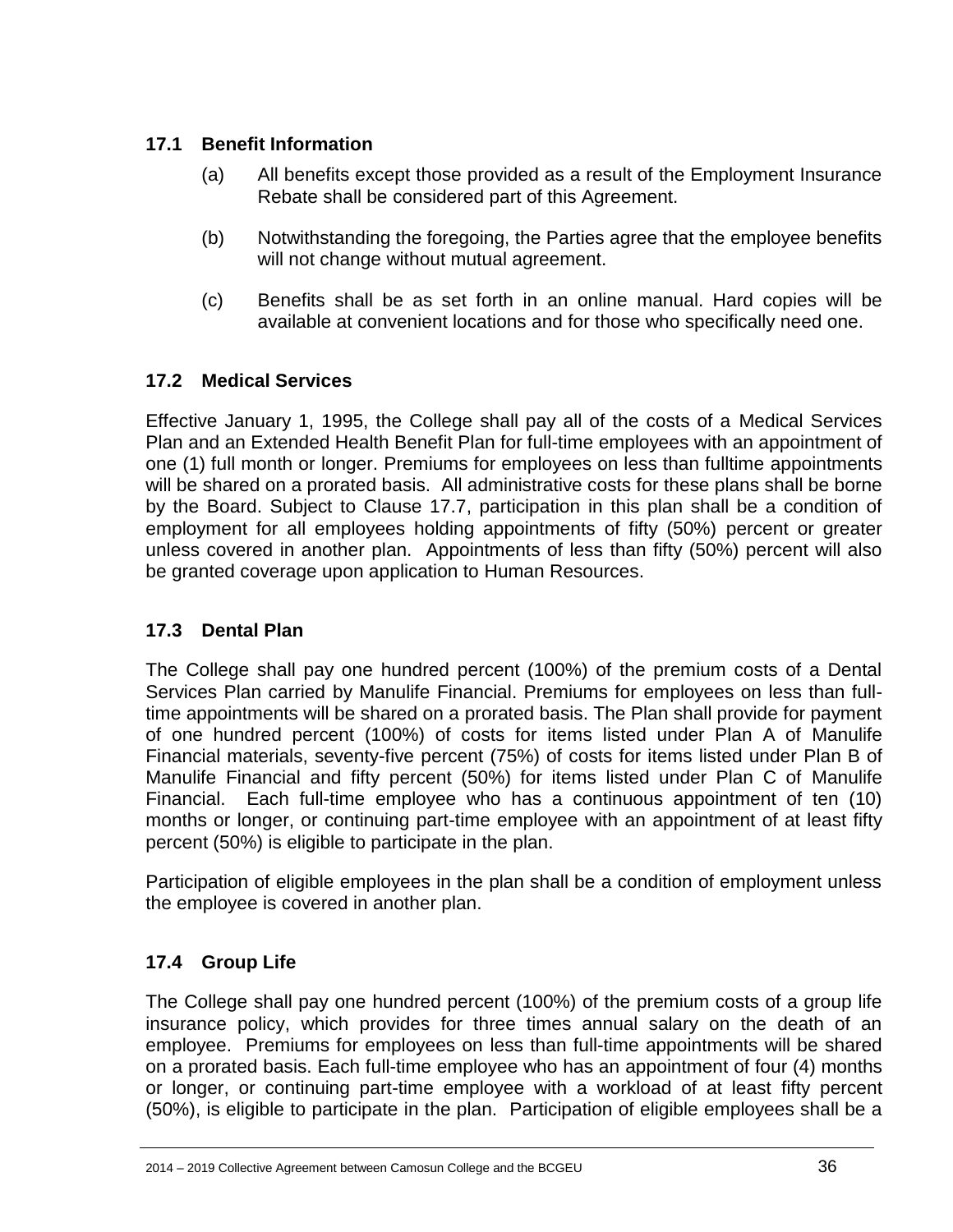condition of employment.

# <span id="page-36-0"></span>**17.5 Disability Plan**

Effective midnight March 31, 1995, the College shall pay all of the costs of a Group Disability Insurance Plan which provides for a monthly taxable income of two-thirds (66- 2/3 %) of gross monthly salary.

Administrative costs of this plan shall be borne by the College. Each full-time employee who has an appointment of four (4) months or longer, or continuing part-time employee with a workload of at least fifty percent (50%), is eligible to participate in the plan. Participation of eligible employees in this plan shall be a condition of employment. If an employee continues to be paid while awaiting receipt or adjudication of an LTD benefit such payment shall be considered an advance and will be repayable in full. Should full repayment not be immediately possible, Human Resources will agree on a repayment plan that is mutually acceptable to the College and the employee.

The employee in receipt of Disability Income benefits under the group plan will have the opportunity to participate during a period not exceeding five (5) years in College benefit plans, as applicable but will be required to pay one hundred percent (100%) of the premium costs thereof. The employee in receipt of Disability Income benefits under the group plan will be entitled to return to the employ of the College during a period not exceeding five (5) years upon submission of a medical certificate indicating fitness for work.

Should a single illness exceed ninety (90) calendar days in duration, an eligible employee must apply for disability insurance benefits in accordance with the terms of the plan.

Seniority shall continue to accumulate during the period of disability to a maximum of five (5) years.

# <span id="page-36-1"></span>**17.6 Employee Assistance Program**

Where there is in place an Employee Assistance Program jointly agreed to by the College and BCGEU, participation by BCGEU members shall be a condition of employment.

# <span id="page-36-2"></span>**17.7 Coverage for Part-Time and Term Appointments**

Employees with appointments of more than one (1) month shall be entitled to receive medical benefits. In the case where successive term appointments result in a term of uninterrupted employment of more than four (4) months, the employee shall be eligible for group life and disability benefits from the date of the beginning of the contract which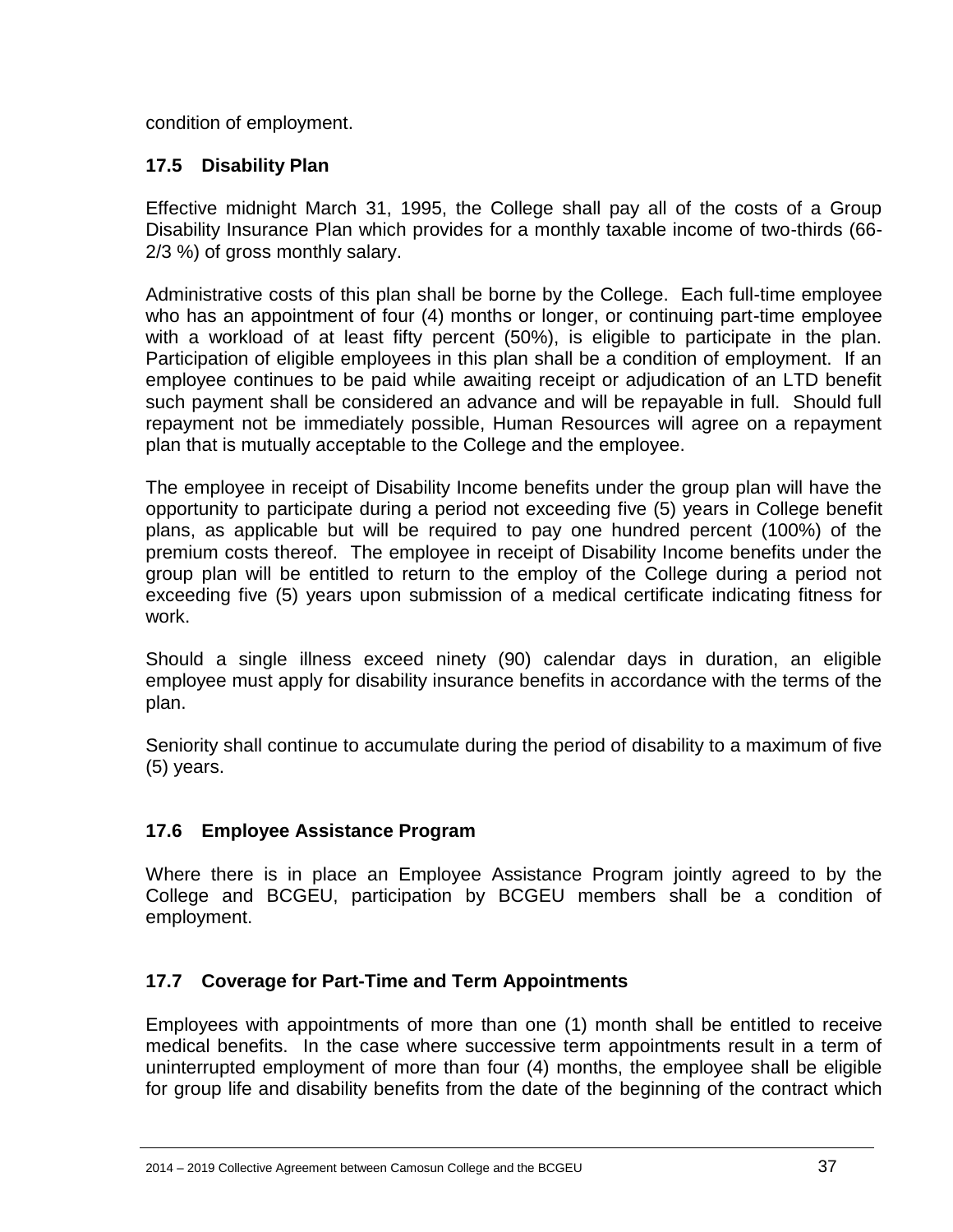results in the total period of employment exceeding four (4) months.

All successive appointments and all appointments which are split by a period of ten (10) days or less shall be included as uninterrupted employment.

A continuing employee who has been laid off as defined in Clause 3.5(a), and who is recalled to term employment, will continue to be entitled to all benefit plan coverages.

# <span id="page-37-0"></span>**17.8 Professional Fees**

The College will reimburse continuing BCGEU employees any professional fees that the employee is required to obtain to carry out their duties as an instructor.

# <span id="page-37-1"></span>**ARTICLE 18 ― RETIREMENT**

## <span id="page-37-2"></span>**18.1 Early Retirement**

A fulltime faculty member, in order to facilitate gradual retirement, may, upon reaching the age of fifty-five (55), apply for status as a continuing part-time employee, with the percentage of work load to be mutually acceptable to the College and the employee, but not less than fifty percent (50%). Salary and benefits shall be prorated in accordance with the percentage of workload.

## <span id="page-37-3"></span>**18.2 Early Retirement Incentive**

In those departments in which a reduction in staff is required, a faculty member shall be eligible to apply for an early retirement incentive providing he/she meets the following conditions:

- (a) is age fifty-five (55) or over;
- (b) has a minimum of ten (10) years pensionable service with the College;
- (c) holds a continuing appointment at the College.

A faculty member who opts to take early retirement shall be paid a retirement incentive of ten percent (10%) of his/her annual salary times the number of years remaining until age sixty-five (65) to a maximum of one (1) year's salary, in addition to all other retirement benefits. An employee who, upon joining the College, requested and was granted by the Board exemption from participation in the *College Pension Plan*, may apply to the Board for permission to be included in this clause.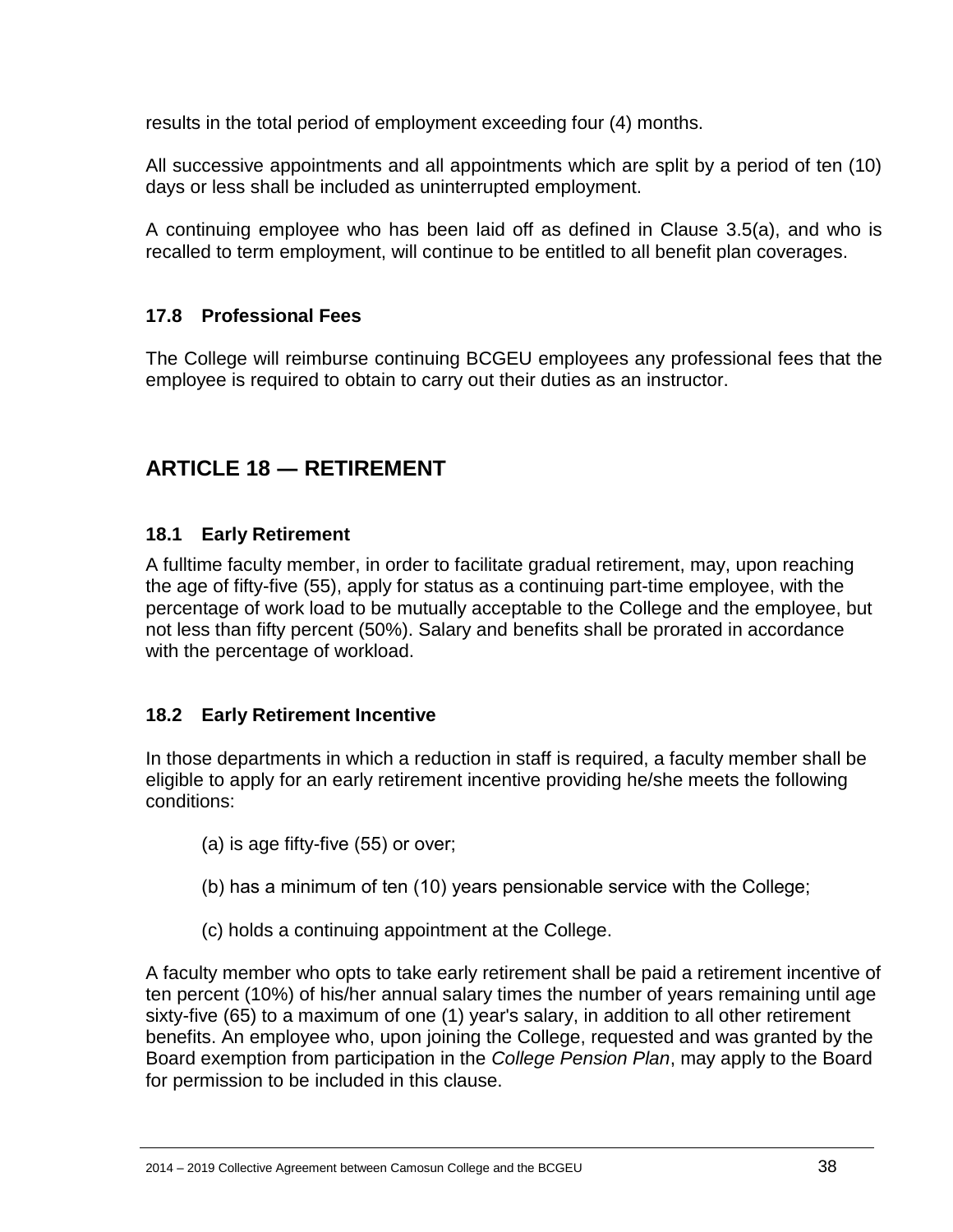Where this clause is applied, Clause 3.3 will not be applied.

# <span id="page-38-0"></span>**ARTICLE 19 ― PARKING**

The College shall provide parking near the place of employment at no cost to the employee.

# <span id="page-38-1"></span>**ARTICLE 20 ― INDEMNITY**

Except where a joint Union/College Committee considers that there has been flagrant or willful negligence on the part of an employee, the College agrees not to seek indemnity against an employee whose actions result in a judgment against the College. The College agrees to pay any judgment against an employee arising out of the performance of his/her duties. The College also agrees to pay any legal costs incurred in the proceedings.

# <span id="page-38-2"></span>**ARTICLE 21 ― RESOLUTION OF DISPUTES**

## <span id="page-38-3"></span>**21.1 Union Representation**

- (a) The Union has a right to represent its members in dealings with the College related to the administration of this agreement. It will determine how and under what conditions it will assist a member in preparing and presenting any grievance in accordance with grievance procedures outlined in the contract.
- (b) An employee shall have the right to have a Union representative present at any discussion with administration**,** which the employee believes might be the basis of disciplinary action. Where administration intends to interview an employee for disciplinary purposes, the administration shall make every effort to notify the employee in advance of the purpose of the interview in order that the employee may contact a Union representative, providing that this does not result in an undue delay of the appropriate action being taken.

## <span id="page-38-4"></span>**21.2 Grievance Procedure**

The College and the Union recognize that grievances may arise concerning:

(a) differences between the Parties respecting the interpretation, application,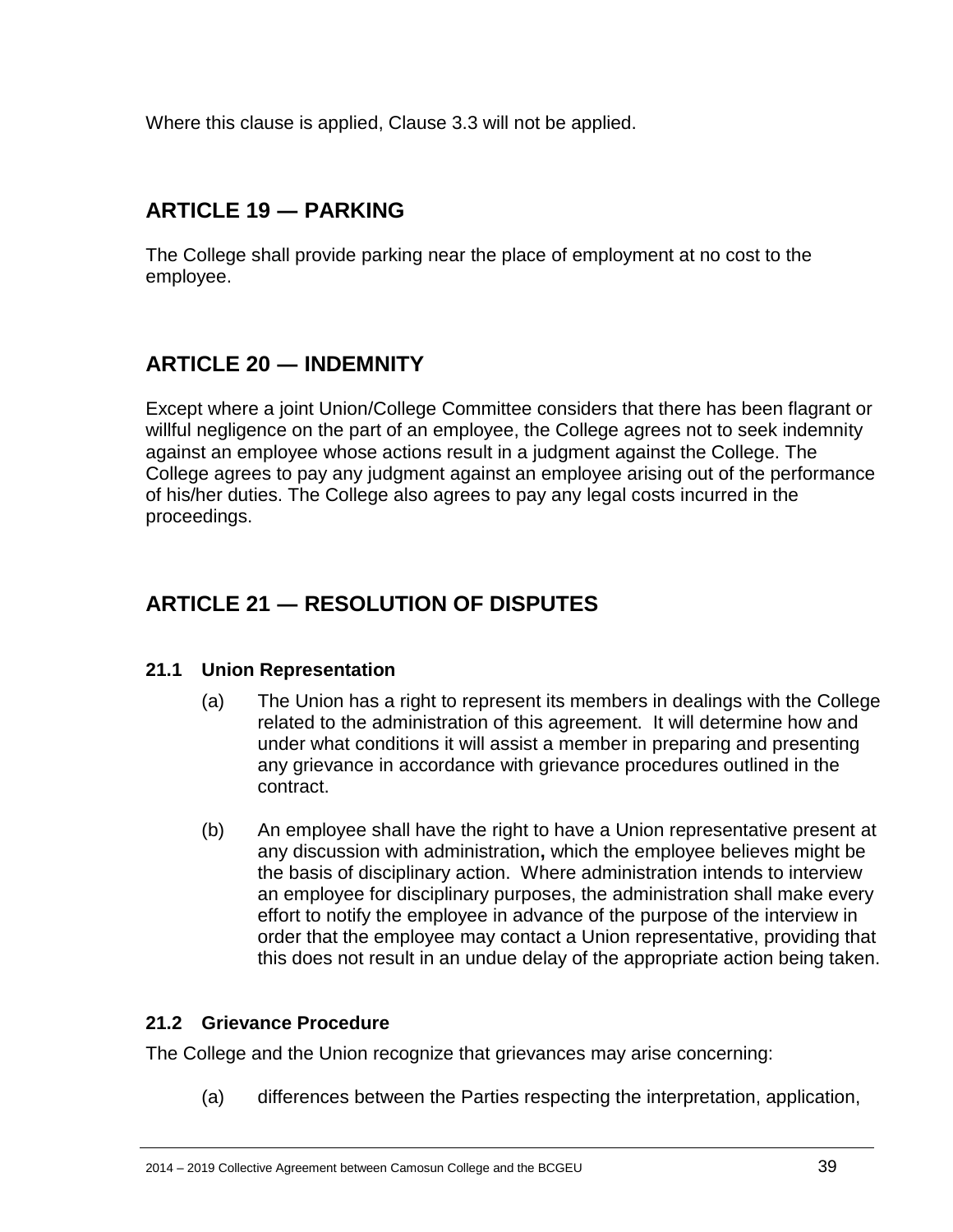operation, or any alleged violation of a provision of this Agreement, including a question as to whether or not a matter is subject to arbitration; or

(b) the dismissal, discipline, or suspension of an employee bound by this Agreement.

An employee who wishes to present a grievance at Step 1 of the grievance procedure, in the manner prescribed in Clause 21.3, must do so no later than thirty (30) days after the date on which he/she was notified orally or in writing, of the action or circumstances giving rise to the grievance, or on which he/she first became aware of the action or circumstances giving rise to the grievance.

In the case of a dispute arising from an employee's dismissal or suspension, the grievance may commence at Step 2 of the grievance procedure within thirty (30) days of the employee receiving notice of dismissal or suspension.

## <span id="page-39-0"></span>**21.3 Step 1**

Before a written grievance can be submitted at Step 2 of the grievance procedure, every effort shall be made to settle the dispute at Step 1.

- (a) The aggrieved employee shall request a discussion with the administrator and shall specify that this is Step 1 of a grievance and the nature of the grievance. The employee has the right to have a Union representative present at such a meeting.
- (b) The administrator will have seven (7) days to investigate the matter and respond.

# <span id="page-39-1"></span>**21.4 Step 2**

An employee who wishes to pursue a grievance at Step 2 must do so within fourteen (14) days of having received the response from Step 1. The grievance will be submitted on the appropriate form setting out the nature of the grievance and the circumstances from which it arose, and the remedy sought.

The grievance will then be reviewed by a committee of two representatives of the Union, one of whom will be the staff representative or designate and the other designated by the staff representative, and two representatives of the College, one of whom shall be the President or designate. The Committee must meet to review the grievance within fourteen (14) days of its receipt. The College will respond in writing following the committee's review. If there is no resolution within thirty (30) days from the date of the first committee review meeting, the matter may be referred to arbitration.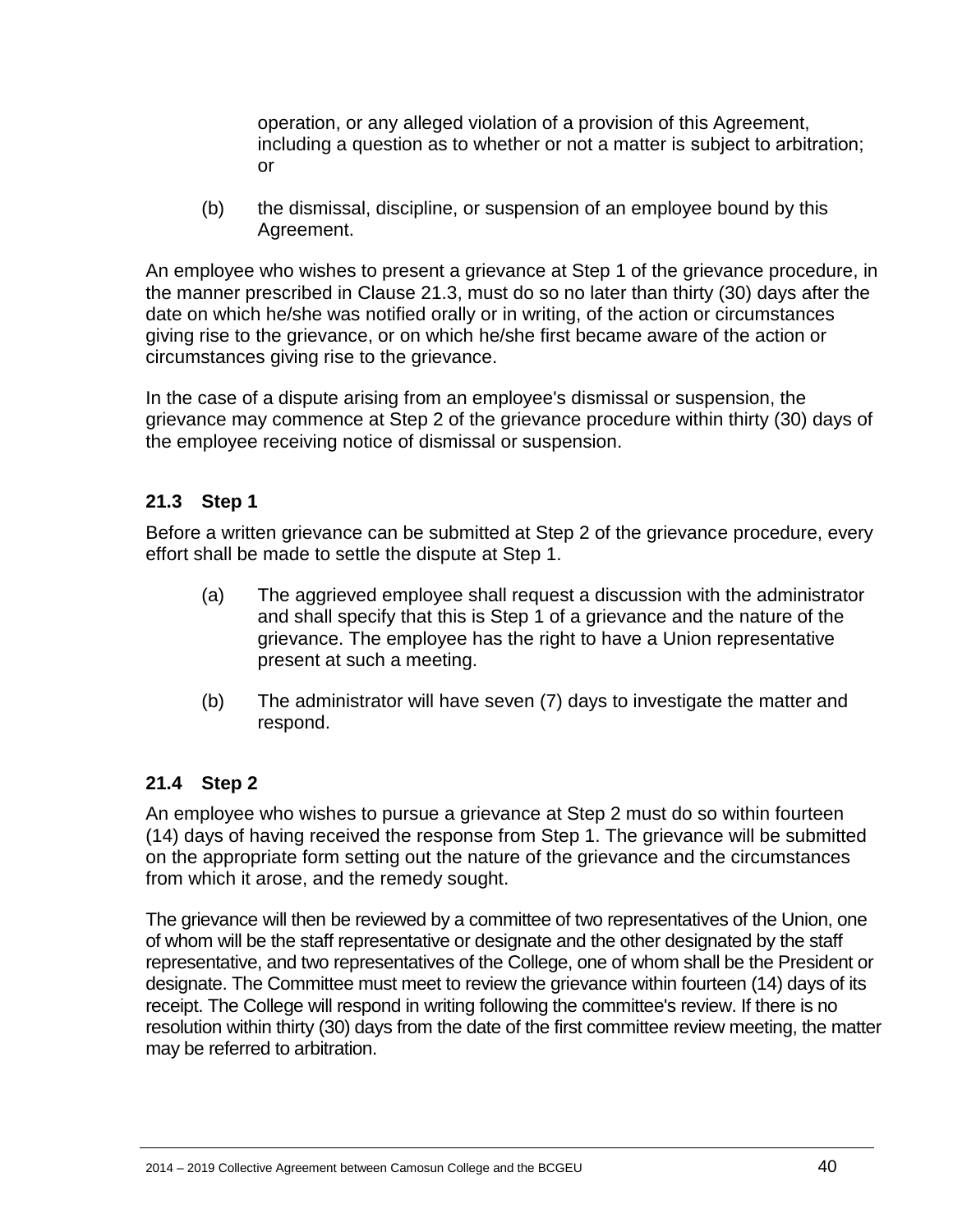# <span id="page-40-0"></span>**21.5 Time Limit to File to Arbitration**

Failing satisfactory settlement at Step 2, the Union President or designate may inform the College of intent to submit the dispute to arbitration within:

(a) Fourteen (14) days after the College decision has been received; or

(b) Fourteen (14) days after the College decision was due.

# <span id="page-40-1"></span>**21.6 Administrative Provisions**

- (a) Grievances and replies at Step 2 of the grievance procedure and notification to arbitrate shall be by registered mail or facsimile (original to follow in regular mail).
- (b) Grievances, replies, and notification shall be deemed to be presented on the day on which they are registered or sent by facsimile, and received on the day they were delivered to the appropriate office of the College or the Union.
- (c) In the event of a dispute, strike, lockout, or other work stoppage in the Canada Post Office within British Columbia, this section shall not apply.

# <span id="page-40-2"></span>**21.7 Single Arbitrator**

When a party has requested that a grievance be submitted to Arbitration, the grievance shall be submitted to a mutually agreed upon Arbitrator.

# <span id="page-40-3"></span>**21.8 Single Arbitrator Procedure**

The Arbitrator may determine his own procedure in accordance with due process and shall give full opportunity to all Parties to present evidence and make representations. He shall hear and determine the difference or allegation and shall render a decision within thirty (30) days of the conclusion of the Hearing.

# <span id="page-40-4"></span>**21.9 Decision of Arbitrator**

The Decision of the Arbitrator shall be final, binding, and enforceable on the Parties. The Arbitrator shall have the power to dispose of a discharge or discipline grievance by any arrangement which he/she deems just and equitable. However, the Arbitrator shall not have the power to change this Agreement or to alter, modify, or amend any of its provisions.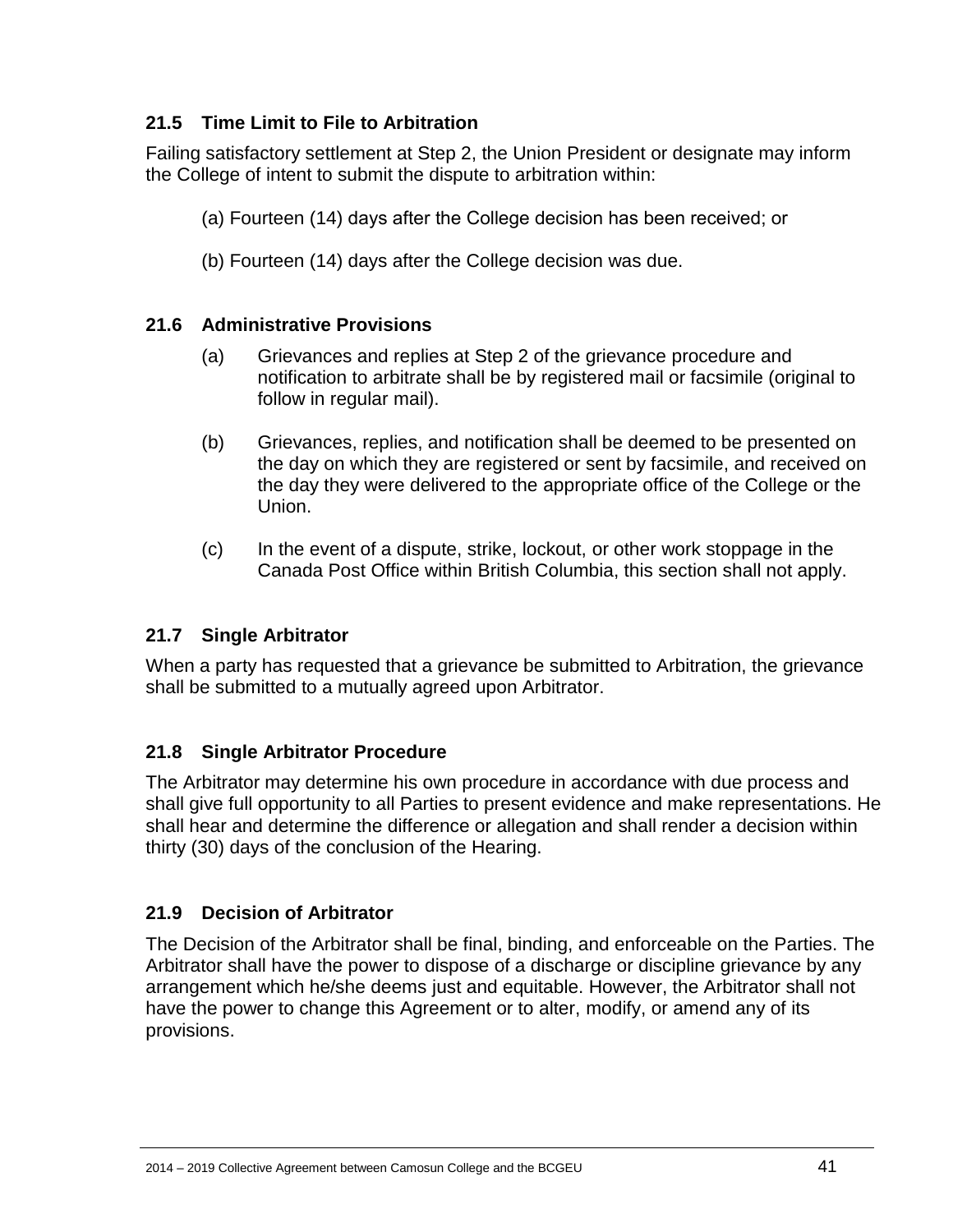## <span id="page-41-0"></span>**21.10 Disagreement on Decision**

Should the Parties disagree as to the meaning of the Arbitrator's decision, either party may apply to the Arbitrator to clarify the decision, which he/she shall make every effort to do within seven (7) days of receipt of such application.

# <span id="page-41-1"></span>**21.11 Expenses of Arbitrator**

Each party shall pay one half  $(\frac{1}{2})$  of the fees and expenses of the Arbitrator.

## <span id="page-41-2"></span>**21.12 Deviation from Grievance Procedure**

The College agrees that after a grievance has been initiated by the Union, the College's representatives will not enter into discussion or negotiation with respect to the grievance either directly or indirectly with the aggrieved employee without the consent of the Union.

In the event that after having initiated a grievance through the grievance procedure, an employee endeavours to pursue the same grievance through any other channel, then the Union agrees that pursuant to this clause the grievance shall be considered to have been abandoned.

## <span id="page-41-3"></span>**21.13 Policy Grievance**

Where either party to this Agreement disputes the general application, interpretation, or alleged violation of a clause of this Agreement, the dispute shall be discussed initially with the College or the Union, as the case may be, within thirty (30) days of the occurrence. Where no satisfactory agreement is reached within a further thirty (30) days, either party may submit the dispute to arbitration as identified in Clause 21.7.

## <span id="page-41-4"></span>**21.14 Technical Objections to Grievances**

It is the intent of both Parties to this Agreement that no grievance shall be defeated merely because of a technical error other than time limitation in processing the grievance through the grievance procedure. To this end an Arbitrator shall have the power to allow all necessary amendments to the grievance and the power to waive formal procedural irregularities in the processing of a grievance in order to determine the real matter in dispute and to render a decision according to equitable principles and the justice of the case.

## <span id="page-41-5"></span>**21.15 Effective Date of Settlements**

Settlements reached at any step of the grievance procedure in this clause, other than Clause 21.13, shall be applied retroactively to the date of the occurrence of the action or situation which gave rise to the grievance, but not prior to the effective date of the Agreement in effect at the time of the occurrence or the date set by an Arbitrator, unless another date is agreed upon by both Parties.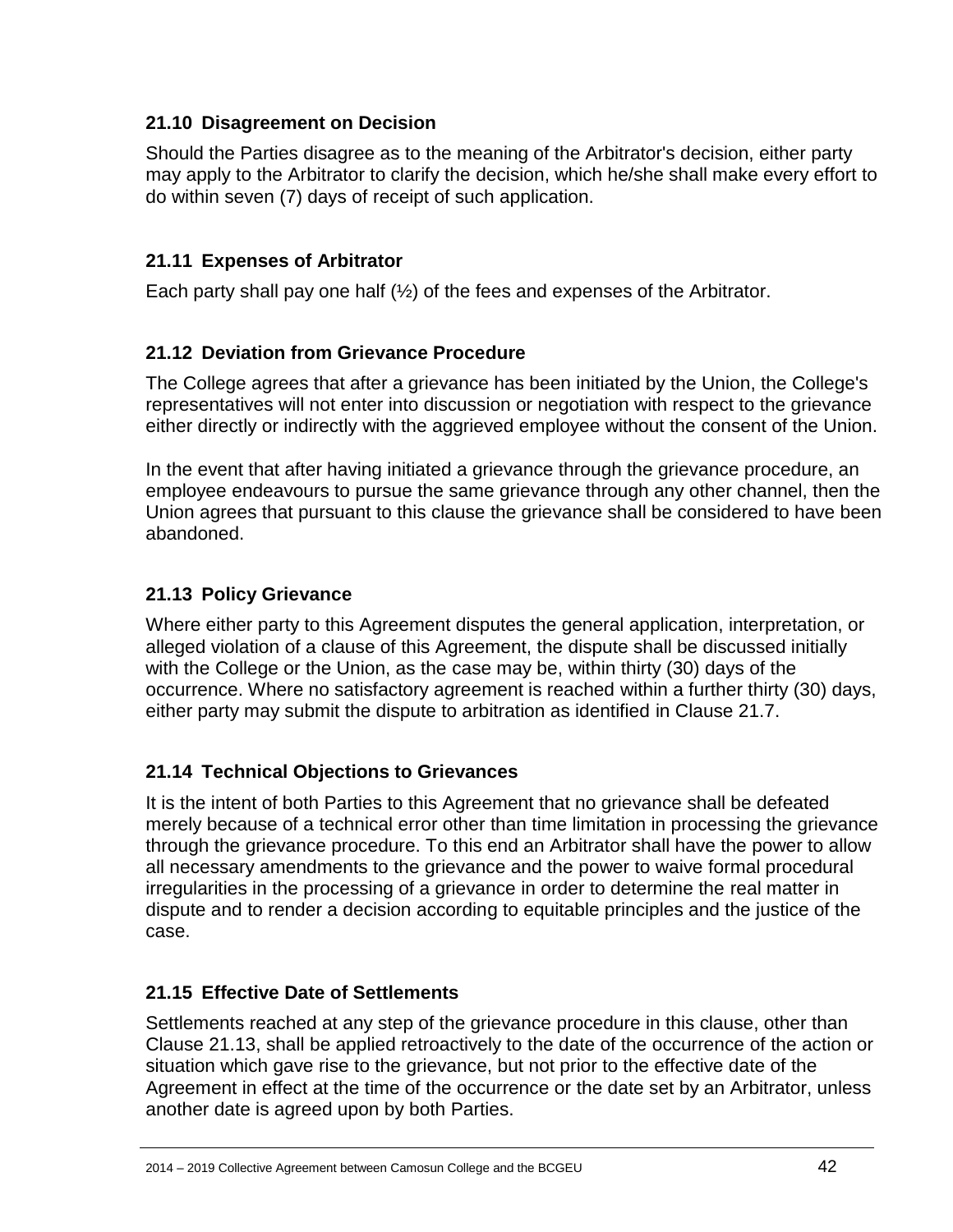## <span id="page-42-0"></span>**21.16 Amending Time Limits**

The time limits fixed in the grievance and arbitration procedure may be altered by mutual consent of the Parties, but the same must be in writing.

# <span id="page-42-1"></span>**ARTICLE 22 ― UNION MEMBERSHIP AND DUES**

## <span id="page-42-2"></span>**22.1 Bargaining Unit Definition**

The bargaining unit shall include full-time and part-time instructors (as described in the certification statement of BCGEU Local 701 Camosun College) employed by the College to teach vocational, technical and trades training programs or courses.

## <span id="page-42-3"></span>**22.2 Membership**

All employees covered by this Agreement shall as a condition of employment, hold and maintain membership in the Union except where exempted and as outlined under the Labour Relations Code.

## <span id="page-42-4"></span>**22.3 Union Recognition and Rights**

The Union agrees that any activities relevant to the administration of the Collective Agreement or other Union activities, which must be conducted during working hours, will be carried out in a professional manner with primary consideration to instructional duties. Where the College feels that such activities are interfering inappropriately with instructional duties, the Parties agree to meet and resolve the matter.

## <span id="page-42-5"></span>**22.4 Dues**

The College agrees to deduct each month from the monthly salary of each employee, one-twelfth (1/12) of the total annual Union dues as determined by the Union, and any special levies which the Union may determine as authorized by its Constitution. This sum will be transmitted to the Union without delay, and this sum will be shown on the T4 slip, after the Union has confirmed receipt of these dues.

All deductions shall be remitted to the President of the Union not later than twenty-eight (28) days after the date of deduction and the College shall also provide a list of names of those employees from whose salaries such deductions have been made together with the amounts deducted from each employee.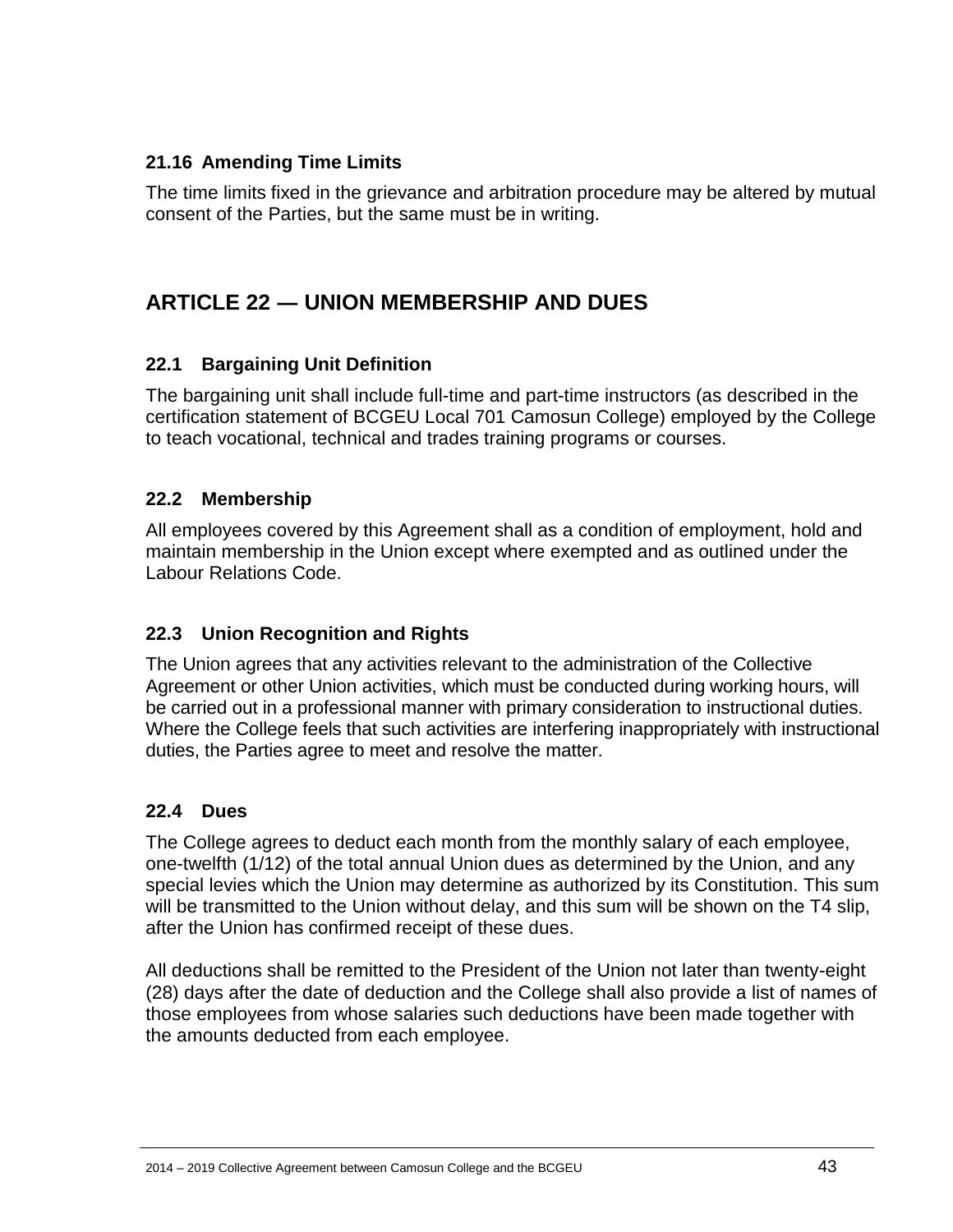# <span id="page-43-0"></span>**ARTICLE 23 ― UNION RIGHTS**

#### <span id="page-43-1"></span>**23.1 Individual Agreements**

No employee, covered by this Agreement shall be required, or permitted, to make a written or oral agreement with the College, or its representatives, which may conflict with this Agreement.

#### <span id="page-43-2"></span>**23.2 Fair Treatment**

The College and the Union agree that there shall be no discrimination, restriction, or coercion exercised or practised with respect to any employee for reason of membership or activity in the Union.

#### <span id="page-43-3"></span>**23.3 Leave for Union Business**

Leave for Union business will not affect employee's *"non-contact time".* To facilitate the administration of this section when leave is granted, the employee will continue to be paid at the normal rate and the Union shall reimburse the College for salary and benefit costs. Leave of absence granted under this clause shall include sufficient travel time. The Union shall provide the College with reasonable notice prior to the commencement of leave under this clause. The College agrees that any of the leaves of absence identified below shall not be unreasonably withheld.

Approved leave of absence will be granted:

- (a) to an elected or appointed representative of the Union to attend conventions of the Union and bodies to which the Union is affiliated;
- (b) for elected or appointed representatives of the Union to attend to Union business which requires them to leave their general work area;
- (c) for employees who are representatives of the Union on a bargaining committee to attend meetings of the bargaining committee;
- (d) to employees called by the Union to appear as witnesses before an arbitration board;
- (e) for up to three employees on the bargaining committee of the Union to carry on negotiations with the College. In this case, the Union shall only be required to reimburse the College for salary and benefit costs if substitute instructors are required.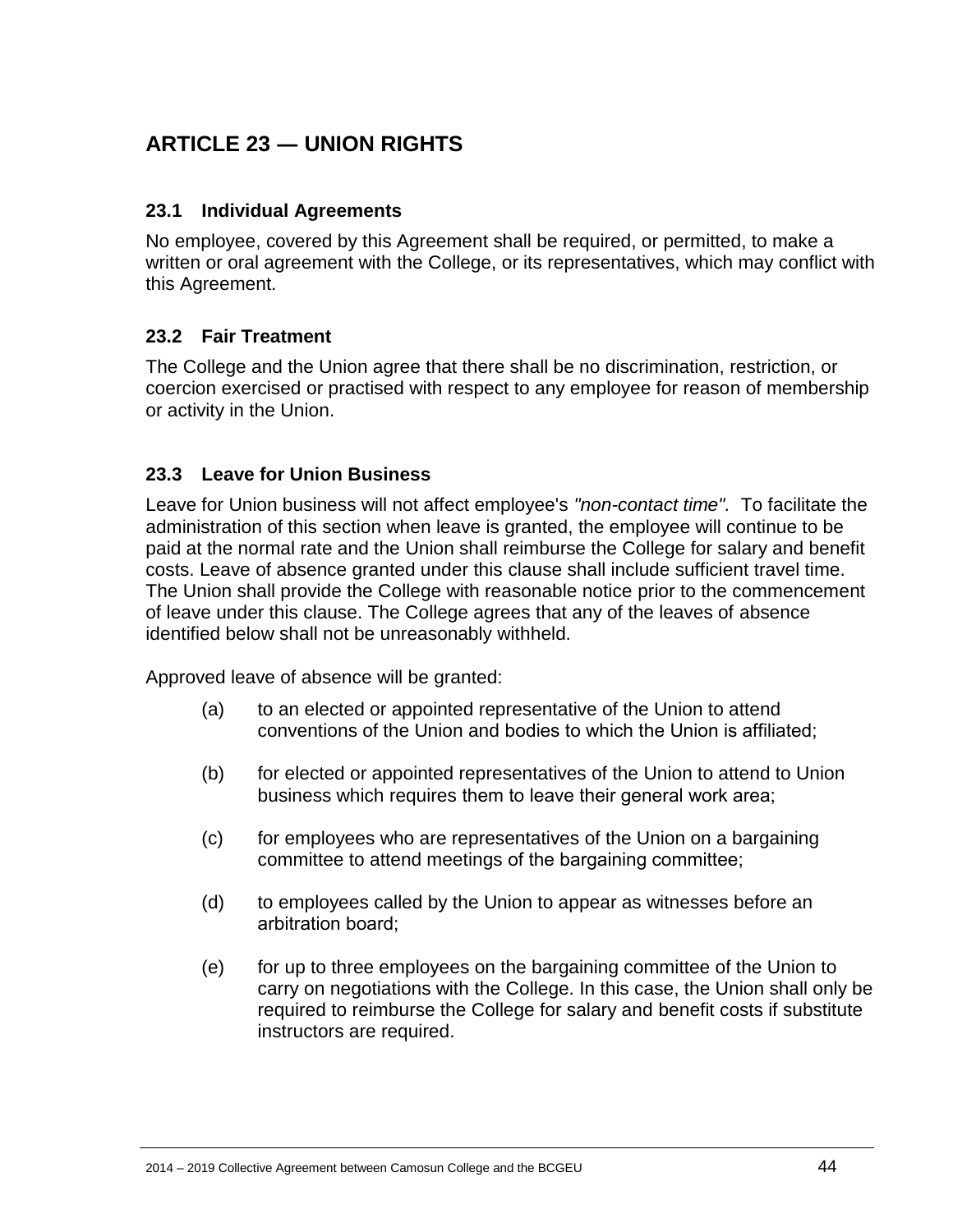## <span id="page-44-0"></span>**23.4 Picket Lines**

All employees covered by the Agreement shall have the right to refuse to cross a picket line arising out of a dispute as defined in the *Industrial Relations Act*. Any employee failing to report for duty shall be considered to be absent without pay.

# <span id="page-44-1"></span>**ARTICLE 24 ― SAFEGUARD AGAINST SALARY REDUCTIONS**

- (a) No person covered by this Agreement shall have his/her current rate of salary or allowance reduced by the application of this Agreement.
- (b) Notwithstanding Section 2 of the *Employment Standards Act* where this Agreement is silent the College agrees to apply the provisions of the *Employment Standards Act*.

# <span id="page-44-2"></span>**ARTICLE 25 ― USE OF TERMS**

Whenever the singular or masculine is used in the Agreement, it shall be considered as if the plural or feminine has been used where the context requires.

# **ARTICLE 26 – EMPLOYEE APPRAISAL**

## <span id="page-44-3"></span>**26.1 Evaluation Reports**

- (a) Where a formal appraisal of an employee's performance is carried out, the employee shall be given sufficient opportunity after the interview to read and review the appraisal.
- (b) Provision shall be made on the evaluation form for an employee to sign it. The form shall provide for the employee's signature in two places, one indicating that the employee has read and accepts the appraisal, and the other indicating that the employee disagrees with the appraisal. The employee shall sign in one of the places provided. No employee may initiate a grievance regarding the contents of an evaluation report unless the signature indicates disagreement with the appraisal.
- (c) An employee shall, upon request, receive a copy of this evaluation report at the time of signing. An evaluation report shall not be changed after an employee has signed it, without the knowledge of the employee, and any such changes shall be subject to the grievance procedures of this Agreement.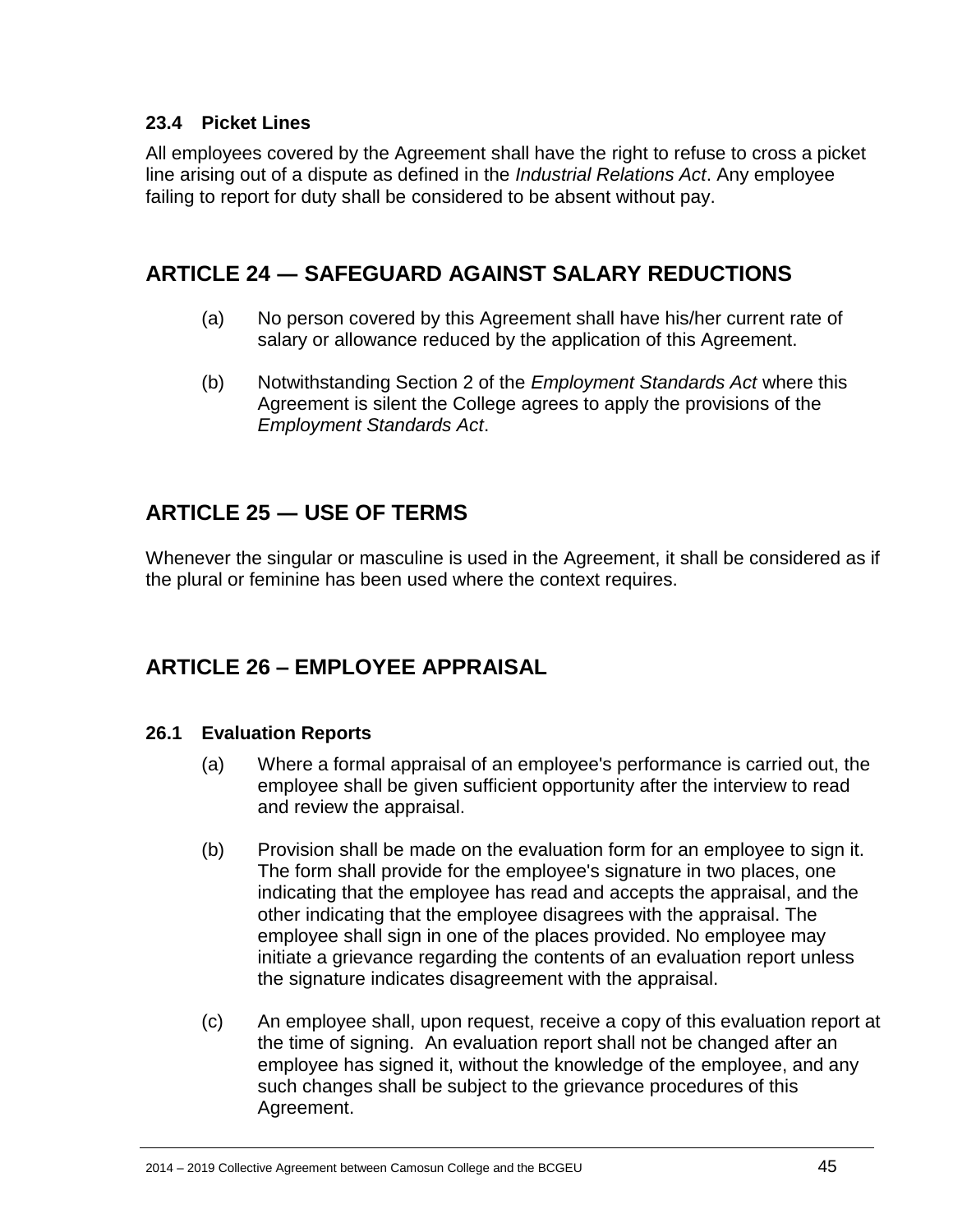(d) An employee shall have the right to request a formal appraisal, providing that at least six (6) months have elapsed since the last appraisal and that the Dean has agreed to the timing of the appraisal.

## <span id="page-45-0"></span>**26.2 Distribution**

The completed appraisal shall be available only to the employee, his/her Chair, his/her Dean, the Vice President, Education, the President**,** and when appropriate to members of the College's Human Resources department. In the event of a dispute or legal action, the appraisal shall be available to the Joint Labour (BCGEU) Management Committee, an arbitration board and the College's legal counsel.

#### <span id="page-45-1"></span>**26.3 Personnel Files**

- (a) The President of the Union or designate shall be entitled, upon the written authority of an employee, to review the employee's personnel file(s) maintained in the Human Resources Department Office.
- (b) With reasonable notice given the College, an employee shall be permitted to review their personnel file(s).
- (c) The College will not disclose or use for other than authorized purposes personnel file information without the employee's written consent, unless required by law.
- (d) The College shall take reasonable precautions to ensure the reliability and security of personnel files.
- (e) Personnel files shall include all files pertaining to the employee maintained by the Human Resources Office.

# <span id="page-45-2"></span>**ARTICLE 27 ― TECHNOLOGICAL CHANGE**

- (a) An employee shall be considered displaced by technological change when his/her services are no longer required in the same capacity as a result of change in the method of operation or equipment.
- (b) The College agrees to take all reasonable steps so that an employee shall not lose employment because of technological change. Every reasonable effort will be made by the College to utilize normal turnover of employees, to the extent that it arises during the period in which changes occur, to absorb employees displaced because of such change or changes.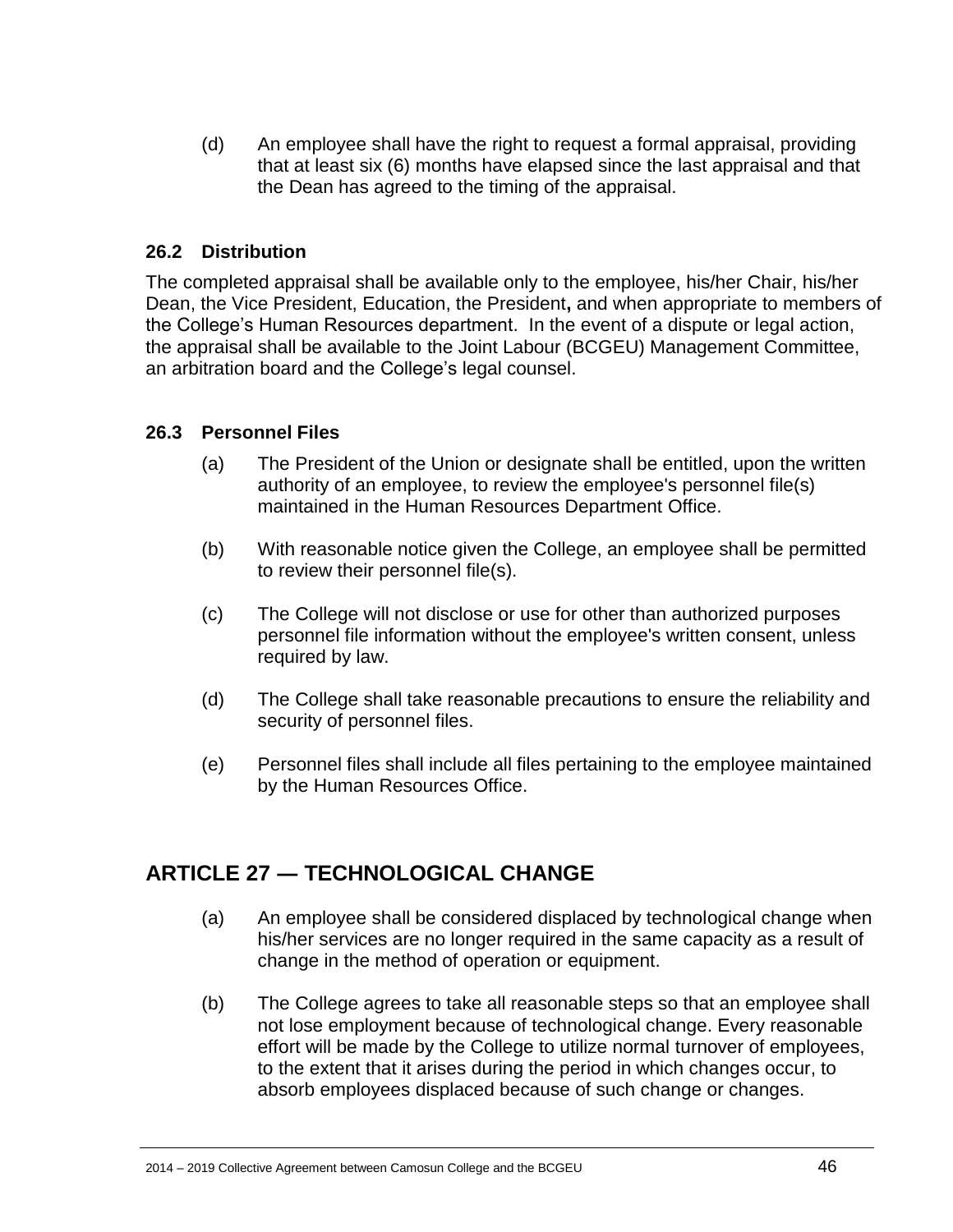However, when necessary to reduce staff, it will be done as outlined in Clause 3 of the Agreement.

(c) Where the introduction of a technological change substantially alters the method of presentation or the content of an existing course, faculty members who may have responsibility for the course shall be consulted before the intended change is implemented.

# <span id="page-46-0"></span>**ARTICLE 28 ― SENIORITY**

## <span id="page-46-1"></span>**28.1 Accumulation of Seniority**

- (a) Service seniority shall be defined as the length of continuous service with the College since the last date of hiring plus the aggregate length of all periods of employment with the College after April 1, 1980, where no break in service exceeds two (2) years. Such service seniority shall include all continuous service with the Public Service of British Columbia prior to the Meld which took place October 1, 1975.
- (b) Seniority shall continue to accumulate when an employee is on training leave, in accordance with Clause 3.3(a) or where the employee has been approved for accrual of seniority under Clause 10.4.
- (c) Employees on maternity, adoption, or parental leave shall continue to accumulate seniority.
- (d) If a continuing employee terminates their employment as a result of a decision to raise a dependent child (children), and is reemployed, upon application he/she shall be credited with length of service accumulated at the time of termination. The following conditions shall apply:
	- (1) the employee must have been a continuing employee with at least three (3) years of service seniority at the time of termination;
	- (2) the resignation must indicate the reason for termination;
	- (3) the break in service shall be for no longer than six (6) years; and during that time the employee must not have been engaged in remunerative employment for more than six (6) months;
	- (4) the previous length of service shall not be reinstated until successful completion of the probationary period on reemployment.
- (e) A continuing employee who resigns his/her position and within sixty (60)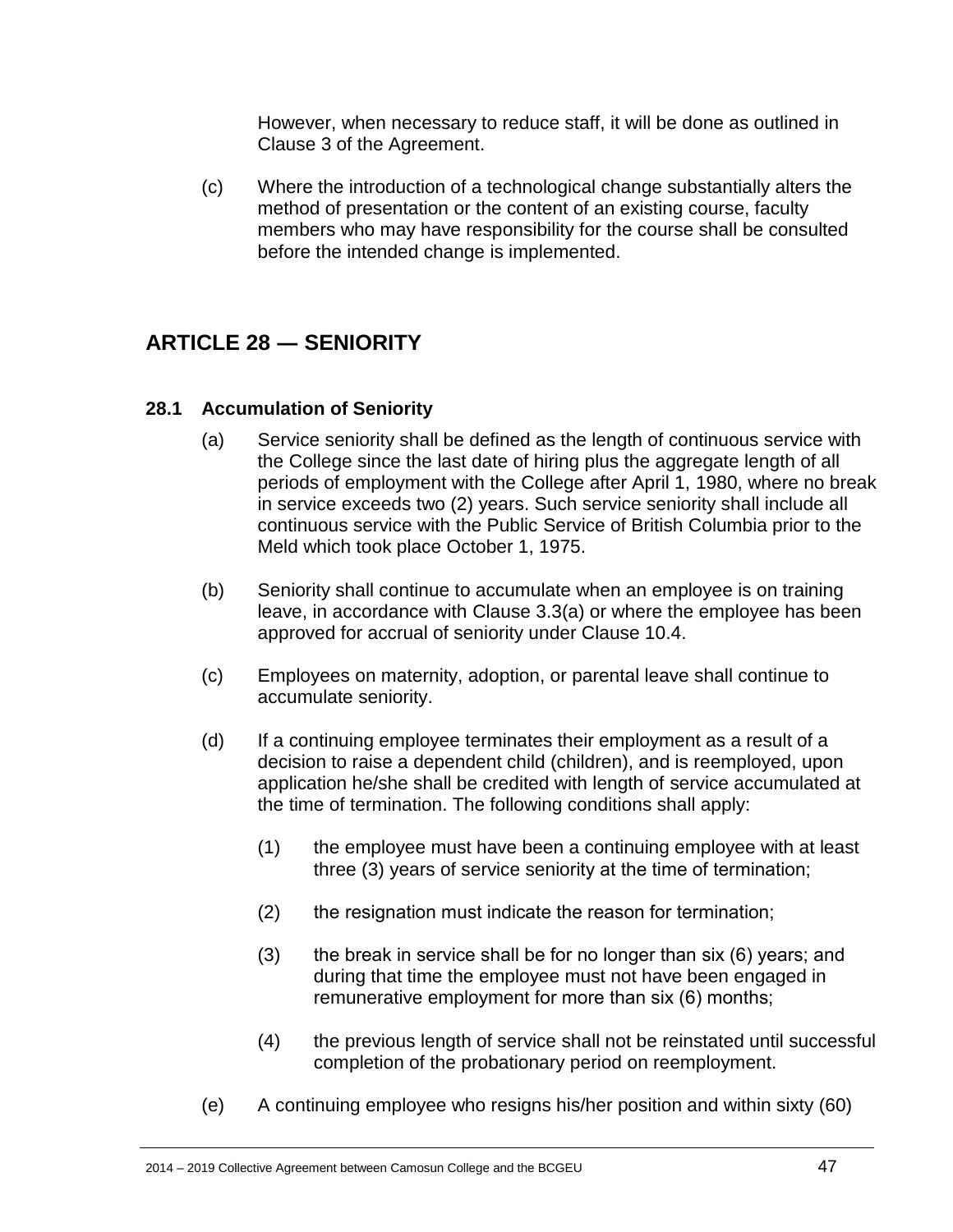days is reemployed as a continuing employee, shall upon application be credited with length of service accumulated at time of termination.

(f) The College shall publish on November 1 of each year a seniority list of its continuing employees, including, for fulltime employees, the date of the next salary experience increment.

#### <span id="page-47-0"></span>**28.2 Loss of Seniority**

An employee shall lose his/her seniority in the event that:

- (a) he/she is discharged for just cause;
- (b) he/she voluntarily terminates his/her employment or position;
- (c) he/she is on layoff and their recall period as outlined in Clause 3.5(a) has expired;
- (d) he/she is unavailable or declines two (2) offers of reemployment in which the duration and nature of work is similar to that which he/she carried out prior to layoff.

# <span id="page-47-1"></span>**ARTICLE 29 ― POST RETIREMENT EMPLOYMENT**

- (a) Following retirement from the College, a previous employee may be appointed to a post-retirement position in his/her previous department. With the approval of the appropriate vice-president, the search to fill a specified post-retirement position may be restricted to retired faculty. The post-retirement appointment shall be for a period of two years, unless otherwise agreed to by the Employer and the employee. Appointments may be extended subject to mutual agreement between the College and the employee.
- (b) An employee who has retired and is subsequently appointed to a post-retirement position may work up to a fifty percent (50%) work load. Should an employee who has retired and who was in receipt of an early retirement incentive from the College be appointed to a post-retirement position prior to the period of time covered by the early retirement incentive, the employee shall repay the portion of the early retirement incentive covering the period of time subsequent to assuming the post-retirement position.
- (c) An employee covered by this article shall have the same health and welfare benefit entitlement and rights under the Collective Agreement as continuing part time faculty members, except the right to revert to a full-time position under Article 1.3(b); the right to a continuing position under Letter of Understanding #2, and layoff provisions under Article 3.2, 3.3, 3.4, 3.5(a), and the obligation to donate or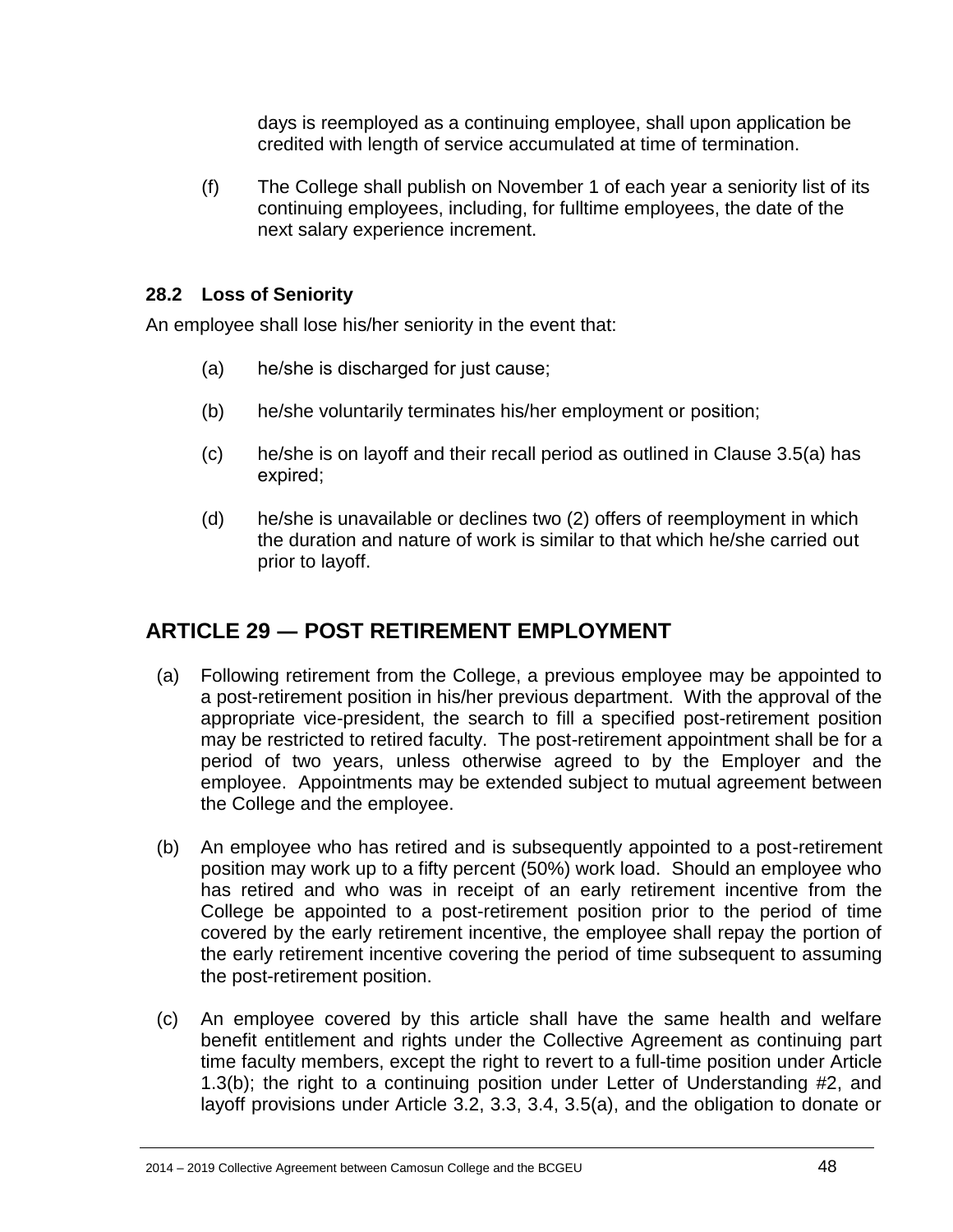the right to withdraw from the Sick Leave bank under Article 15.3 or under Letter of Agreement #1 as it relates to Article 15.3.

- (d) If the appropriate Dean agrees, an employee covered by this article may participate in approved professional development activities.
- (e) An amount equal to the College's contribution to the College Pension Plan for the workload of the post-retirement position will be paid by the College to an employee nominated RRSP. This contribution shall continue to the same age as College Pension Plan contributions are required to be made by the College on behalf of faculty members not covered by this Article. The contribution under this Article is not available to and will not be paid to an employee covered by this article for whom the College is making contributions to the College Pension Plan.
- (f) If any provision of the Article conflicts with the terms of the College Pension Plan, then that provision will be deemed to be null and void and the parties will negotiate a provision to substitute for the provision rendered null and void which does not conflict with the College Pension Plan. All other provisions of this article will remain in full force and effect.

# <span id="page-48-0"></span>**ARTICLE 30 ― COPIES OF COLLECTIVE AGREEMENT**

The Union and College agree to share equally the cost of producing copies of the Collective Agreement for distribution to all members. The document shall be printed by the College Print Shop.

# <span id="page-48-1"></span>**ARTICLE 31 ― TERM OF AGREEMENT**

# <span id="page-48-2"></span>**31.1 Term**

This agreement shall be binding and remain in full force and effect from the first day of April, 2014 to and including March 31, 2019 and shall continue from year to year thereafter, unless either party exercises its rights to commence collective bargaining as provided for in the Statutes of the Province of British Columbia.

# <span id="page-48-3"></span>**31.2 Extension of Anniversary Date**

If negotiations extend beyond the anniversary date of the Agreement, both Parties shall adhere fully to the provisions of this Agreement during the period of bona fide collective bargaining.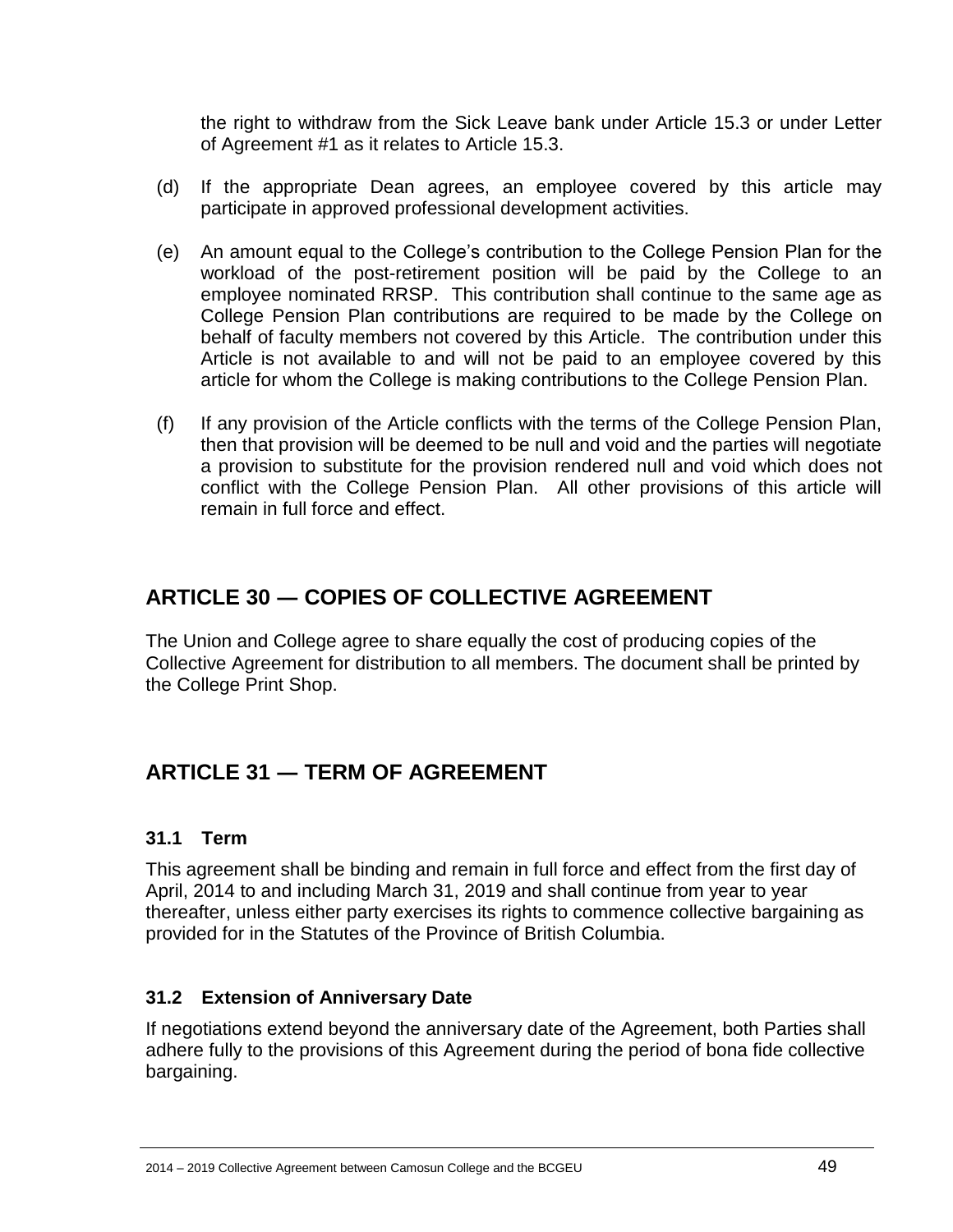## <span id="page-49-0"></span>**31.3 Revisions to Agreement**

All revisions to the Agreement mutually agreed upon shall, unless otherwise specified, apply retroactively to the expiry date.

| <b>PSEA Board</b>   |
|---------------------|
| of Directors        |
| Roy Daykin<br>Chair |
| Date                |
|                     |
|                     |
|                     |
|                     |

Date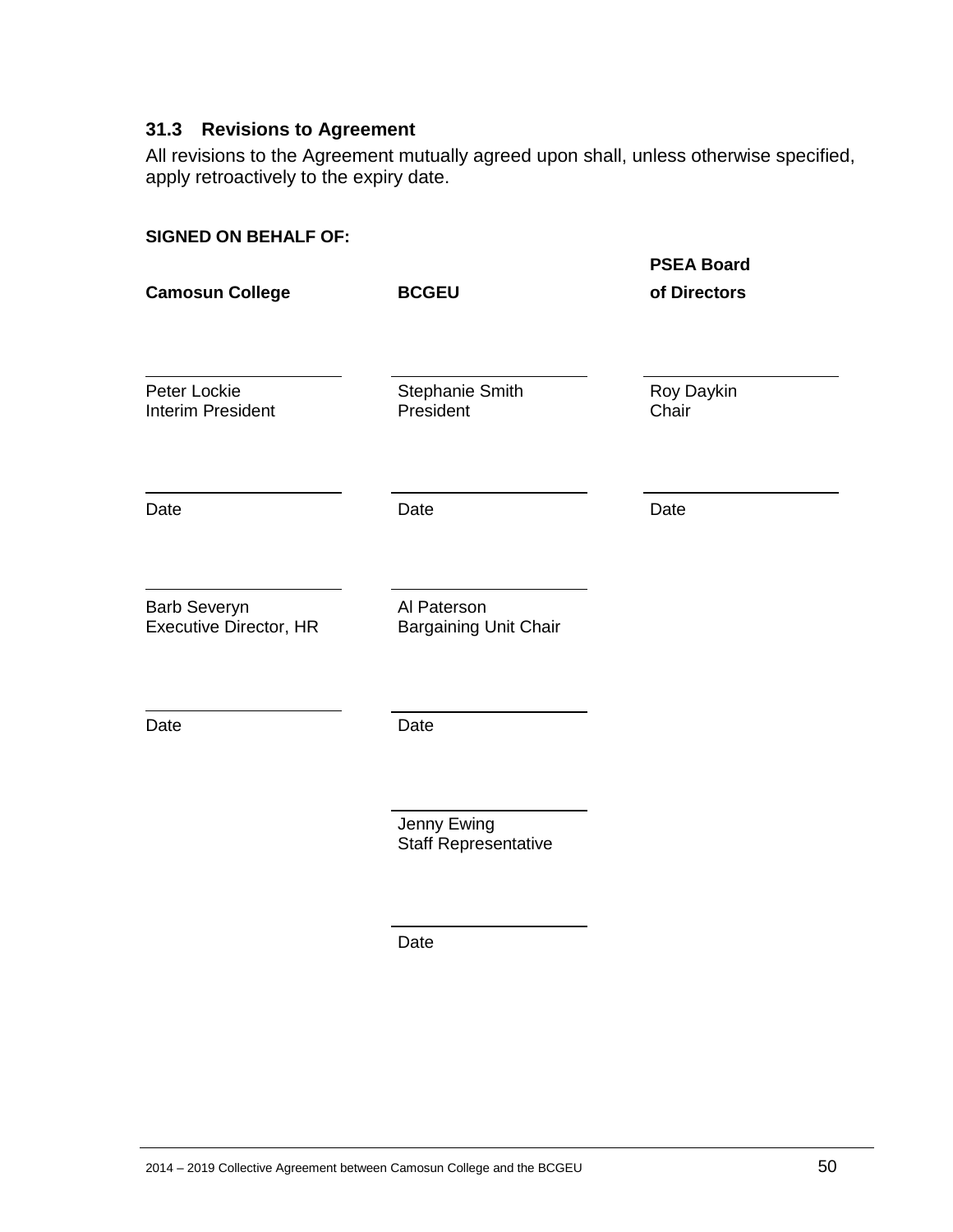# **APPENDIX A**

## **STANDARDS AND ETHICS COMMITTEE**

#### <span id="page-50-1"></span><span id="page-50-0"></span>**1. MEMBERSHIP**

The Committee shall consist of:

- (a) one (1) BCGEU member elected from the Health & Human Services Division;
- (b) five (5) BCGEU members elected from the Interurban Campus;
- (c) two (2) Deans.

#### **2. TERMS OF OFFICE**

The members of the Committee shall serve from April 1 until the following March 31. Members may serve additional terms.

#### **3. CHAIRPERSON OF THE COMMITTEE**

The Chairperson shall be elected by the members of the Committee.

#### **4. DUTIES OF THE COMMITTEE**

- (a) To establish a Code of Standards and Ethics.
- (b) To direct the Bursar in the allocation of professional development funds subject to College policy and guidelines for funding limits and reporting procedures.
- (c) To review request for additional sick leave and to make recommendations to the Vice President, Education concerning withdrawals from the Sick Leave Bank.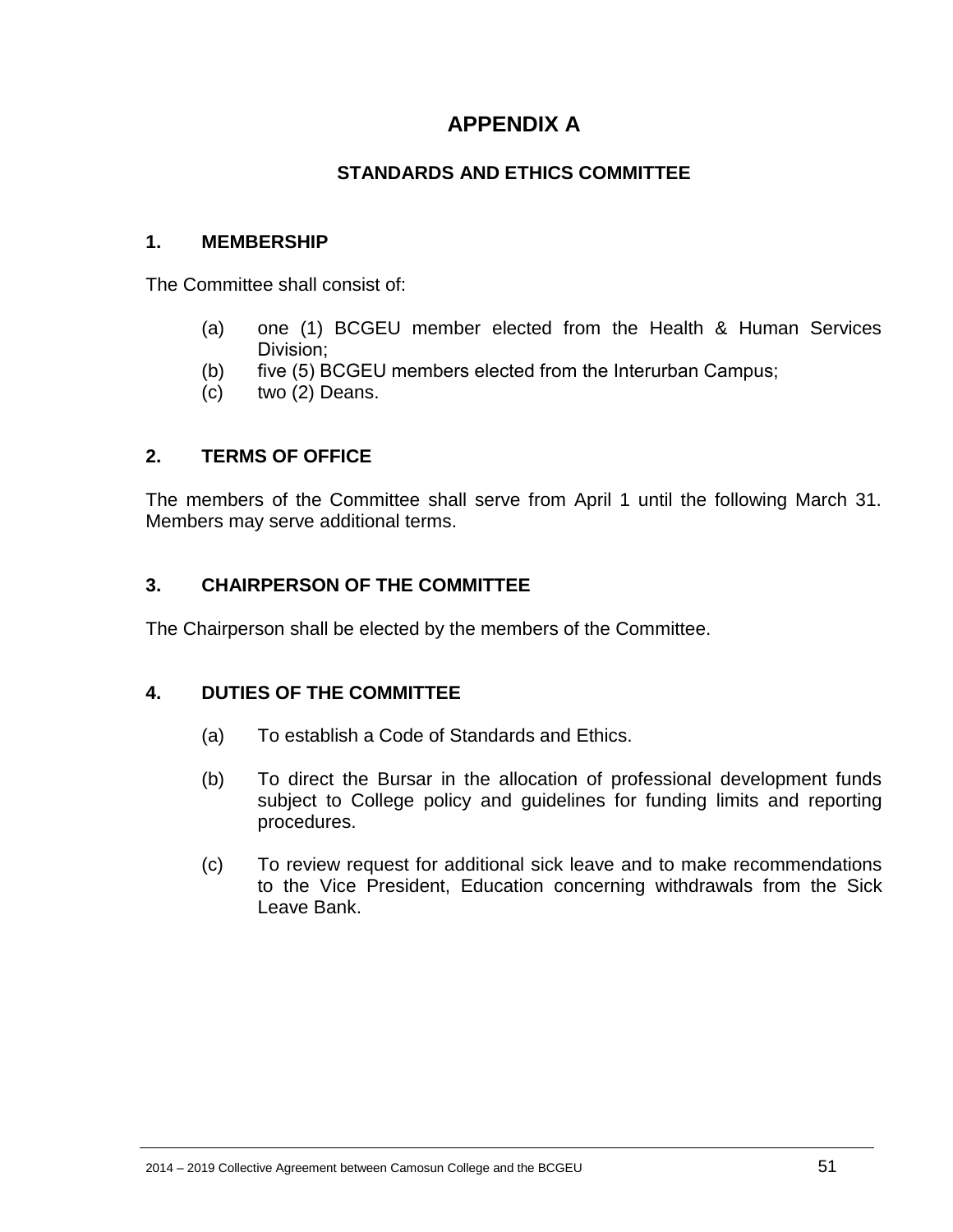# **APPENDIX B**

# **PROVINCIAL SALARY SCALE INCLUDING 2% STIPEND**

<span id="page-51-1"></span><span id="page-51-0"></span>

|                         | 01-Apr-14 | 01-Apr-15 $1$ | 01-Feb-<br>$16^{1,2,3}$ | 01-Apr-16 $^{1,3}$ | 01-Feb-<br>$17^{1,2,3}$ | 01-Apr-17 $^{1,3}$ | 01-Feb-<br>$18^{1,2,3}$ | 01-Apr-18 $^{1,3}$ | 01-Feb-<br>$19^{1,2,3}$ |
|-------------------------|-----------|---------------|-------------------------|--------------------|-------------------------|--------------------|-------------------------|--------------------|-------------------------|
| <b>STEP</b>             | to        | to            | to                      | to                 | to                      | to                 | to                      | to                 | to                      |
|                         | 31-Mar-15 | 31-Jan-16     | 31-Mar-16               | 31-Jan-17          | 31-Mar-17               | 31-Jan-18          | 31-Mar-18               | 31-Jan-19          | 31-Mar-19               |
| 1                       | \$88,343  | \$89,227      | TBD <sup>3</sup>        | \$89,672           | \$90,569                | \$91,022           | \$91,932                | \$92,392           | \$93,316                |
| $\mathbf{2}$            | \$82,759  | \$83,586      | <b>TBD</b>              | \$84,004           | \$84,845                | \$85,269           | \$86,122                | \$86,552           | \$87,418                |
| 3                       | \$77,089  | \$77,860      | TBD                     | \$78,249           | \$79,032                | \$79,426           | \$80,221                | \$80,622           | \$81,428                |
| 4                       | \$73,935  | \$74,674      | <b>TBD</b>              | \$75,048           | \$75,798                | \$76,178           | \$76,940                | \$77,324           | \$78,097                |
| 5                       | \$71,226  | \$71,938      | <b>TBD</b>              | \$72,298           | \$73,021                | \$73,386           | \$74,119                | \$74,490           | \$75,234                |
| *6                      | \$68,519  | \$69,204      | TBD                     | \$69,550           | \$70,245                | \$70,596           | \$71,302                | \$71,659           | \$72,376                |
| $\overline{\mathbf{r}}$ | \$65,809  | \$66,467      | TBD                     | \$66,800           | \$67,468                | \$67,806           | \$68,484                | \$68,827           | \$69,515                |
| 8                       | \$63,101  | \$63,733      | <b>TBD</b>              | \$64,051           | \$64,691                | \$65,015           | \$65,665                | \$65,993           | \$66,653                |
| 9                       | \$60,393  | \$60,997      | TBD                     | \$61,302           | \$61,915                | \$62,225           | \$62,847                | \$63,161           | \$63,793                |
| 10                      | \$57,685  | \$58,262      | TBD                     | \$58,554           | \$59,140                | \$59,435           | \$60,030                | \$60,330           | \$60,933                |
| 11                      | \$54,978  | \$55,528      | <b>TBD</b>              | \$55,805           | \$56,363                | \$56,645           | \$57,211                | \$57,496           | \$58,072                |

**<sup>1</sup>**The first day of the first full pay period after this date. For April 1, 2015, the first day of the first full pay period after this date or the first day of the first full pay period after the date of ratification of the collective agreement (whichever is later).

<sup>2</sup>Refer to Appendix A - Memorandum of Understanding on the Economic Stability Dividend (ESD). Annual wage rate may be adjusted depending on the ESD.

<sup>3</sup>Annual wage rates to be determined depending on the ESD.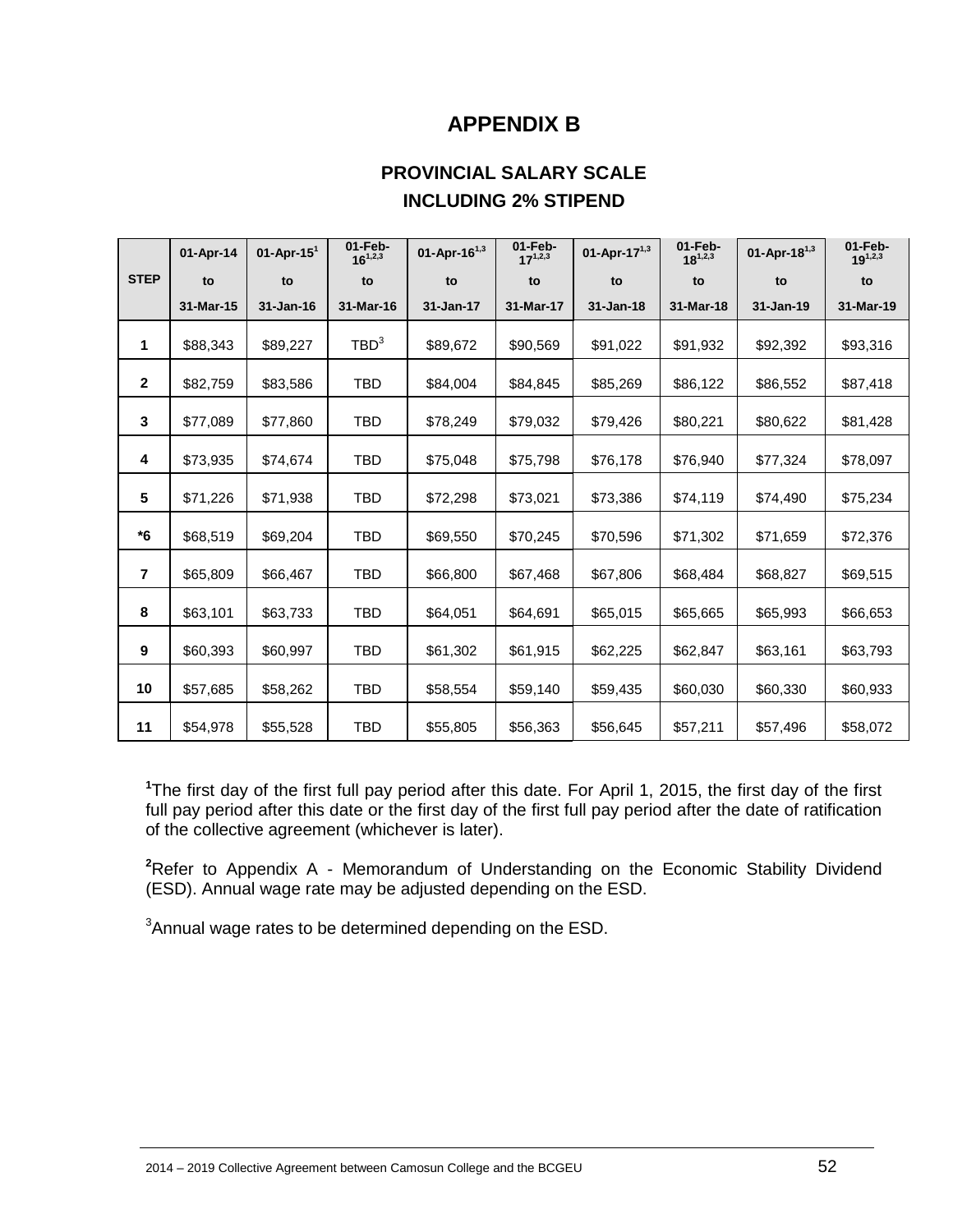# **BCGEU CHAIR STIPEND:**

| <b>Chair</b>   | 01-Apr-14 | $01$ -Apr-15 <sup>1</sup> | $01$ -Feb-<br>$16^{1,2,3}$ | 01-Apr-16 $^{1,3}$ | $01-Feb-$<br>$17^{1,2,3}$ | $01$ -Apr-<br>$17^{1,3}$ | $01$ -Feb-<br>$18^{1,2,3}$ | $01-Apr-$<br>$18^{1,3}$ | $01-Feb-$<br>$19^{1,2,3}$ |
|----------------|-----------|---------------------------|----------------------------|--------------------|---------------------------|--------------------------|----------------------------|-------------------------|---------------------------|
| <b>Stipend</b> | to        | to                        | to                         | to                 | to                        | to                       | to                         | to                      | to                        |
|                | 31-Mar-15 | 31-Jan-16                 | 31-Mar-16                  | 31-Jan-17          | 31-Mar-17                 | 31-Jan-18                | 31-Mar-18                  | 31-Jan-19               | 31-Mar-19                 |
|                | \$3.680   | \$3,717                   | <b>TBD</b>                 | \$3,736            | \$3,773                   | \$3,792                  | \$3,830                    | \$3,849                 | \$3,887                   |

## **Step 2A equals:**

<span id="page-52-0"></span>

|             | 01-Apr-14 | $01$ -Apr-15 $1$ | $01$ -Feb-<br>$16^{1,2,3}$ | 01-Apr-16 $^{1,3}$ | $01$ -Feb-<br>$17^{1,2,3}$ | $01$ -Apr-<br>$17^{1,3}$ | $01-Feb-$<br>$18^{1,2,3}$ | $01$ -Apr-<br>$18^{1,3}$ | $01-Feb-$<br>$19^{1,2,3}$ |
|-------------|-----------|------------------|----------------------------|--------------------|----------------------------|--------------------------|---------------------------|--------------------------|---------------------------|
| <b>STEP</b> | to        | to               | to                         | to                 | to                         | to                       | to                        | to                       | to                        |
|             | 31-Mar-15 | $31 - Jan-16$    | 31-Mar-16                  | 31-Jan-17          | 31-Mar-17                  | 31-Jan-18                | 31-Mar-18                 | $31 - Jan-19$            | 31-Mar-19                 |
| 2A          | \$82.291  | \$83.114         | TBD                        | \$83,530           | \$84,365                   | \$84,787                 | \$85,635                  | \$86,063                 | \$86,924                  |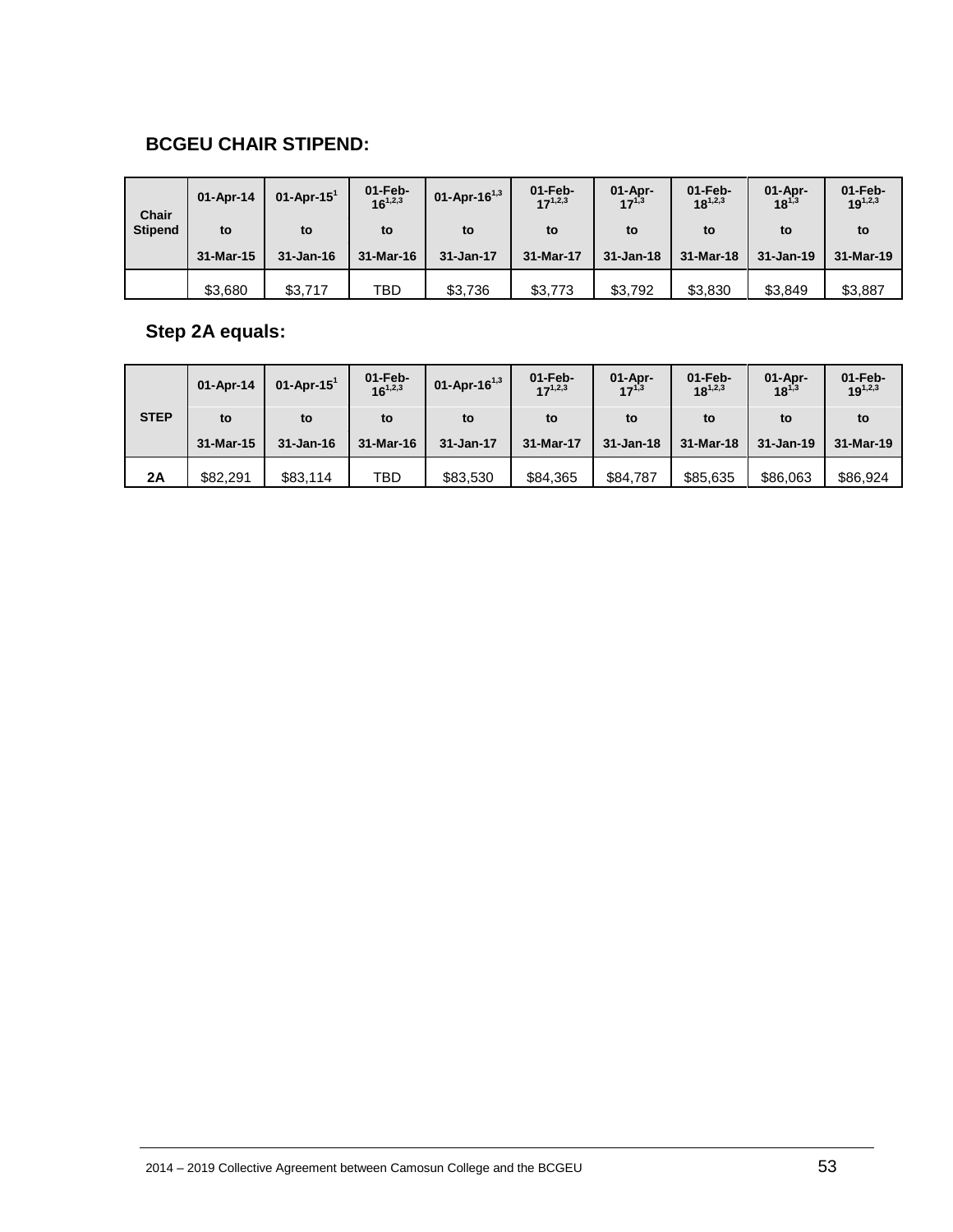# **APPENDIX C**

# **REDUCTION IN STAFF FLOWCHART**

<span id="page-53-0"></span>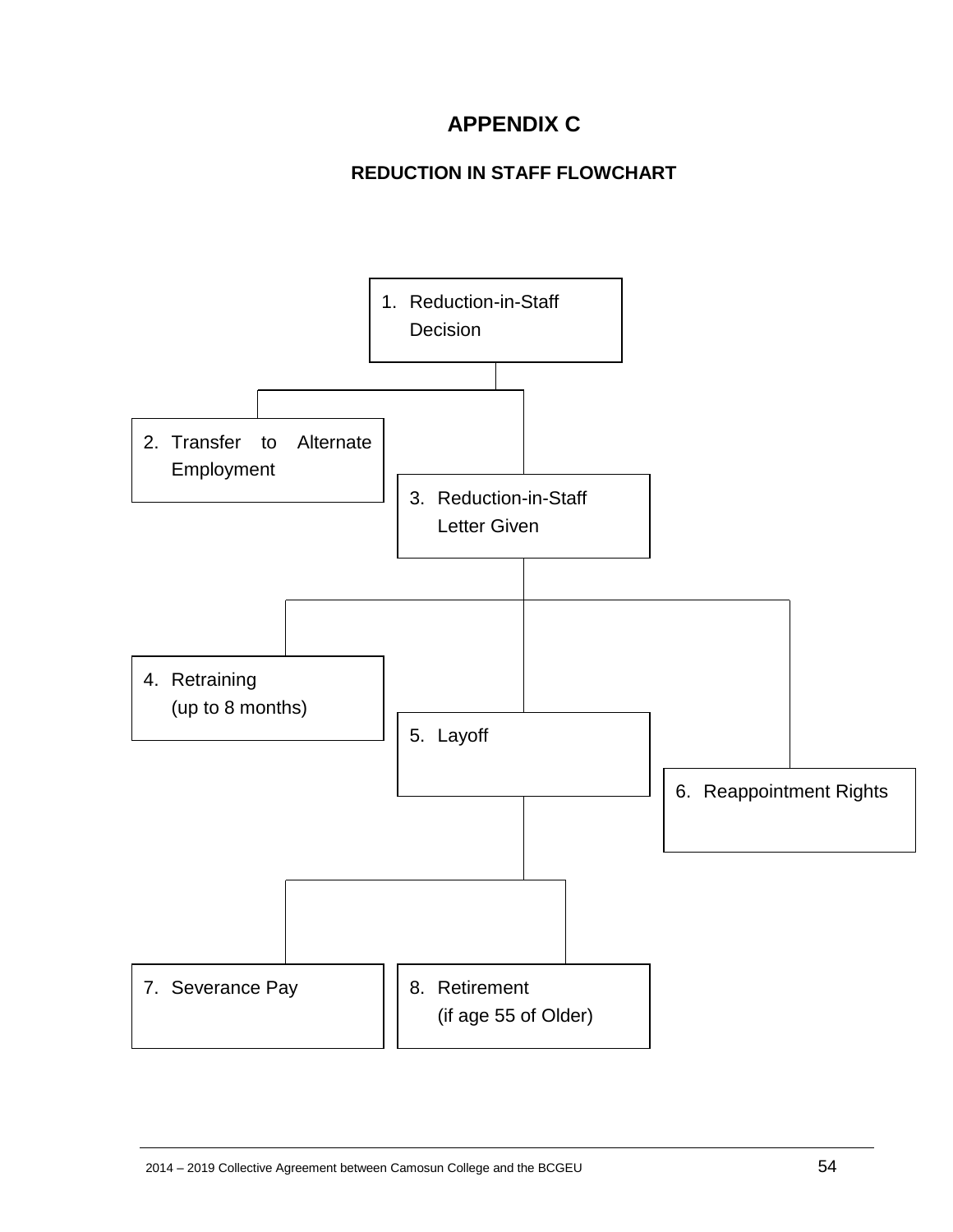# <span id="page-54-0"></span>**FLOWCHART ACTIVITY DESCRIPTION**

- 1. Reduction in staff due to changes in enrolment, deletion of a program, technological change or for budgetary reasons. [Clause 3.1] Individual is identified based on seniority within a department, discipline or specialty. [Clause 3.2]
- 2. Employee is transferred if there is an available position for which he is well qualified. [Clause 3.2(a)]

#### OR

- 3. Reduction in staff letter is sent by the President giving four (4) months of notice excluding annual holidays. [Clause 3.1] Letter specifies reasons for layoff.
- 4. Employee with at least five (5) years of service may receive up to eight (8) months of paid leave to retrain if there is an available position. [One currently unfilled or confirmed to become vacant within retraining period.] Program of retraining is developed in consultation with employee. [Clause 3.3(a)]

## OR

- 5. If a retraining opportunity does not exist, employee is laid off at end of notice period.
- 6. A laid off employee may choose to retain recall rights for reappointment should suitable vacancies arise. Length of term of recall rights is governed by length of seniority. [Clause 3.5(a)]

# OR

7. A laid off employee may choose to forfeit all recall rights and receive a severance payment of one-half (½) of one (1) month's salary for each fulltime equivalent year of service to a maximum of six (6) months of pay. [Clause 3.5(b)]

## OR

8. An employee between the ages of 55 and 64 may choose to retire. In addition to pension benefits, the employee receives up to six (6) months pay as severance [Clause 3.5(b)], and a payout of one-half  $(\frac{1}{2})$  of accumulated sick leave entitlement. [Clause 15.2]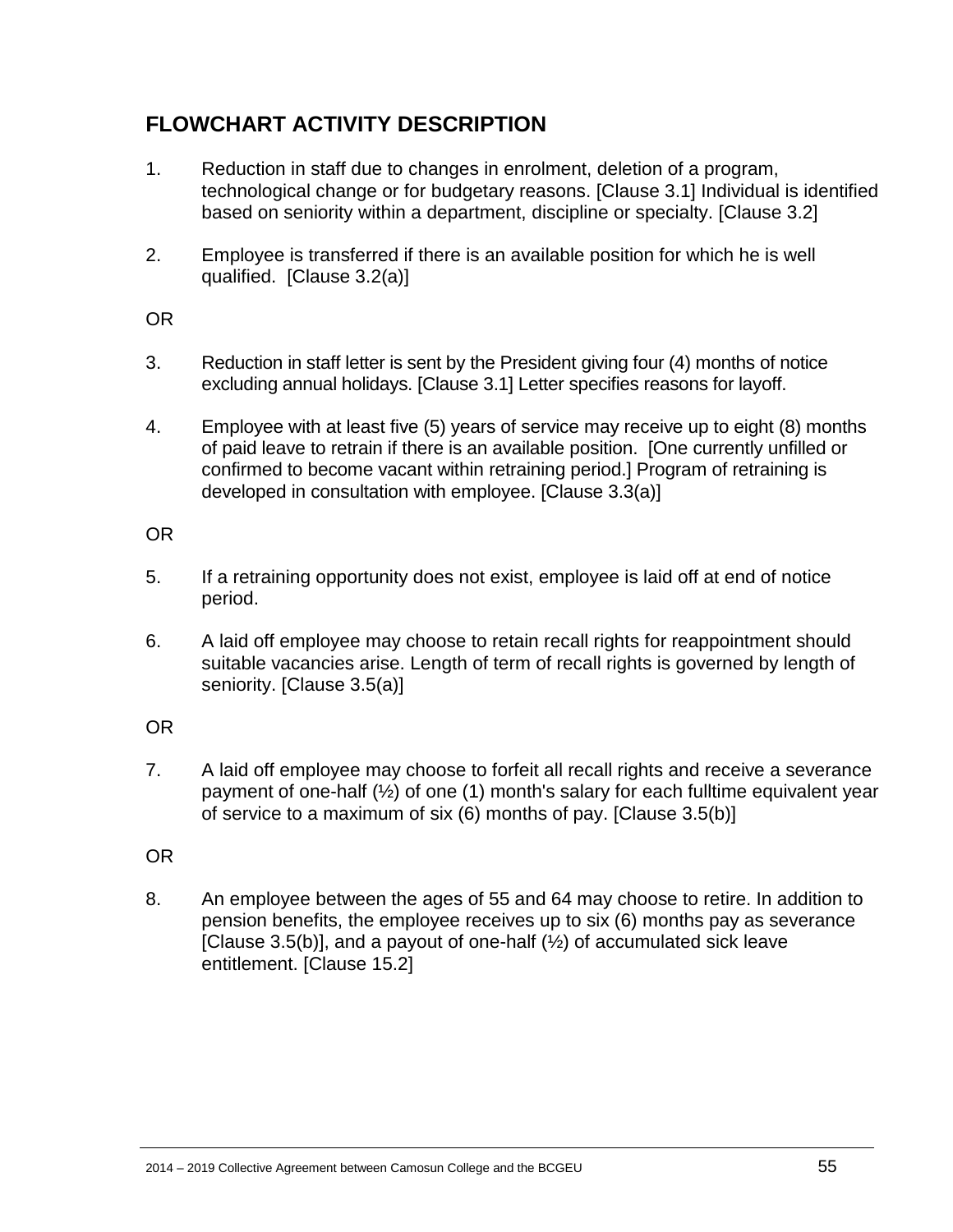# **APPENDIX D**

## **ADVANCED PLACEMENT**

<span id="page-55-1"></span><span id="page-55-0"></span>A joint faculty administration committee will process and review all applications related to Appendix D and shall forward their recommendation to the Vice President, Education. The committee will be comprised of the Bargaining Unit Chair, and another member to be selected by the chair and two representatives from College administration.

This clause only applies to faculty already employed on a continuing appointment.

An employee will be eligible for an increment upon submission of one or more of the following:

- 1. Presentation of a transcript from a recognized College or University showing successful completion of the equivalent of one academic year of fulltime study relevant to the College role of the faculty member.
- 2. Presentation of documentation showing an accumulated total of four hundred twenty (420) hours of participation in relevant formal learning situations (classroom, laboratories...) in which some form of participant evaluation occurred.
- 3. Presentation of documentation showing a cumulated total of eight hundred forty (840) hours of work experience and/or private study relevant to the professional field of the faculty member.
- 4. Completion of another combination of study and/or research, and/or work experience which was preplanned and approved by a committee struck by the President which includes the appropriate Dean and a member of the faculty.
- 5. Presentation of documentation showing successful completion of a second Journey**person's** Certificate, earned following an indentured apprenticeship, or professional qualifications or Journey**person's** Certificate resulting from study/experience equivalent to either 1, 2 or 3 above, or prorated combination, in a trade area relevant to the professional field of the faculty member. This qualification must be sanctioned by a government licensing agency.

An increment will not be awarded under Clause 5.1(b) when the same activity or activities, which are to a large extent duplicated, have previously been applied in the determination of category or step placement.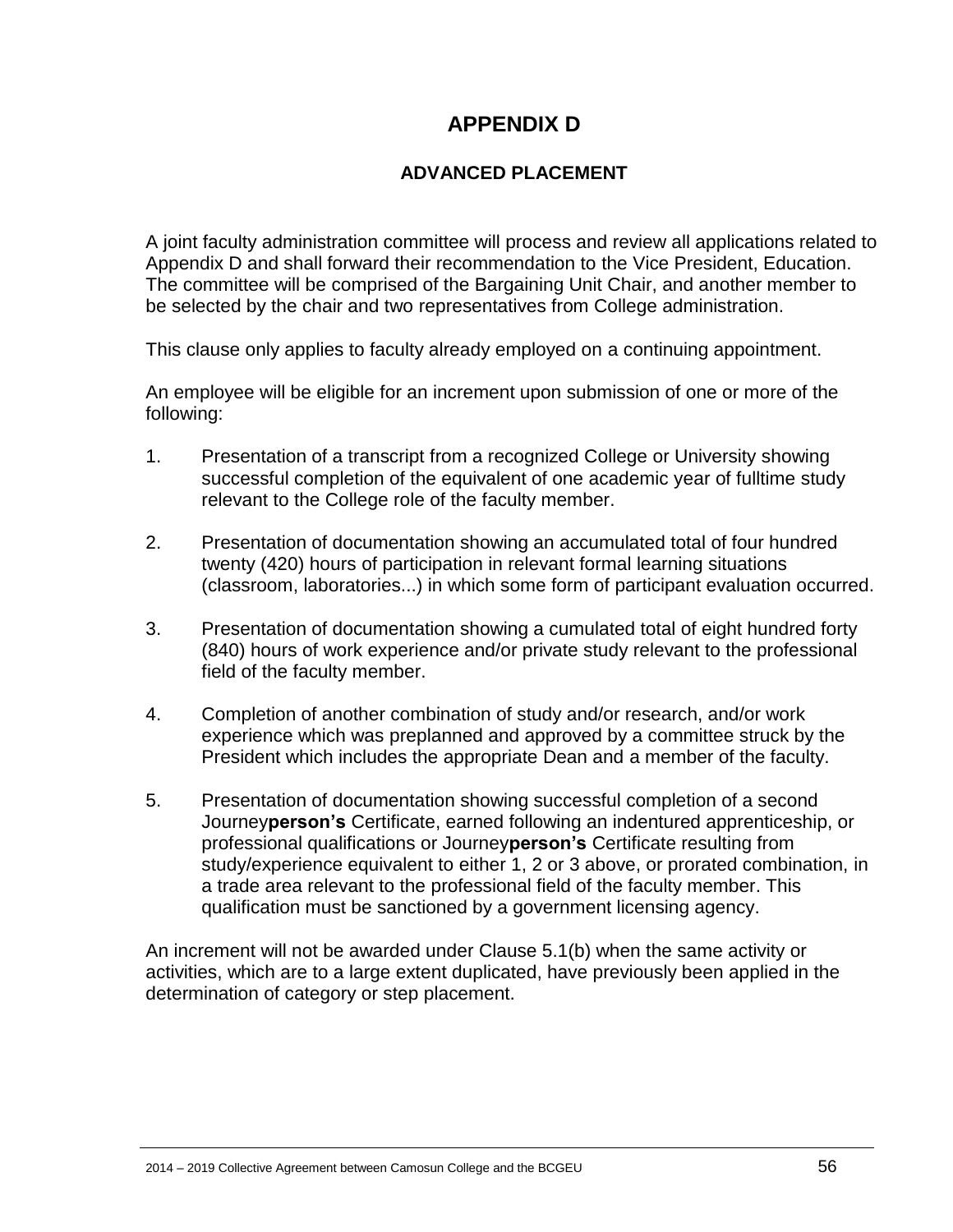# <span id="page-56-0"></span>**LETTER OF UNDERSTANDING #1**

between

#### CAMOSUN COLLEGE

and

#### B.C. GOVERNMENT AND SERVICE EMPLOYEES' UNION

# **Re: Family Illness (Clause 14.5) Compassionate Leave (Clause 14.6) and Sick Bank Donations (Clause 15.3)**

<span id="page-56-1"></span>It is hereby agreed that the maximum personal sick leave time that may be used for Family Illness and Compassionate Leave is five (5) days per year in total. It is further agreed that the donation to the Sick Bank may not exceed one (1) day per year. This will result in assurance of at least twelve (12) days of sick leave for an employee's own use out of an annual grant of eighteen (18) days.

It is further understood that where any employee requires further days for family illness or compassionate leave, up to the maximum number of days allowed within each of the relevant clauses, such extra days may be obtained through application to the Sick Leave Bank.

#### **SIGNED ON BEHALF OF:**

| <b>CAMOSUN COLLEGE</b>                               | <b>BCGEU</b>                                |
|------------------------------------------------------|---------------------------------------------|
| Peter Lockie<br>Interim President                    | Jenny Ewing<br><b>Staff Representative</b>  |
| Date                                                 | Date                                        |
| <b>Barb Severyn</b><br><b>Executive Director, HR</b> | Al Paterson<br><b>Bargaining Unit Chair</b> |
| Date                                                 | Date                                        |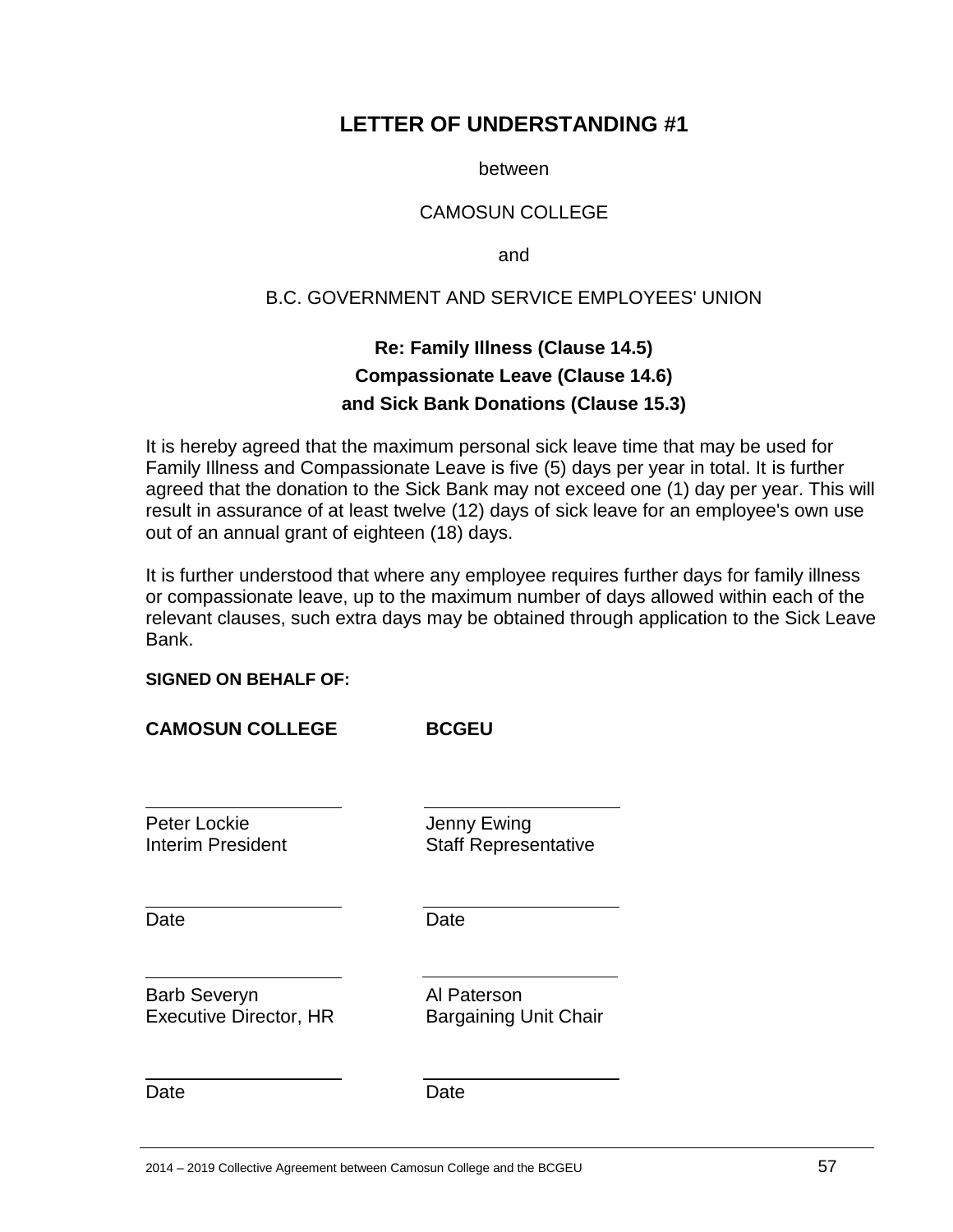# <span id="page-57-0"></span>**LETTER OF UNDERSTANDING #2**

between

#### CAMOSUN COLLEGE

#### and

## B.C. GOVERNMENT AND SERVICE EMPLOYEES' UNION

## **Re: Principles of Agreement**

# <span id="page-57-1"></span>**for the Implementation of Article 6 – Common Agreement (Regularization) between Camosun College and BCGEU Vocational Instructors: Regularization**

It is the desire of the Parties to facilitate conversion of eligible vocational instructors to regular appointment. Consequently, the Parties agree to this *Letter of Understanding* outlining the principles for regularization.

#### **Appointment Categories**

Employees shall be appointed to one of the following two appointment categories:

- 1. Continuing (full-time or part-time)
- 2. Term (non-regular)

## **Conversion to a Regular Appointment**

- 1. A term (non-regular) employee shall be reviewed for conversion to a continuing appointment when:
	- a. An employee has worked at least two consecutive years at a workload of 50% or greater (18 full-time equivalent weeks or greater) in each of two consecutive years; or
	- b. An employee has performed a workload of at least 120% (at least 43 fulltime equivalent weeks) over at least two consecutive years; and
	- c. The employee has received a satisfactory evaluation. An employee will be deemed to have received a satisfactory evaluation if one has not been undertaken by the College;
- 2. The employee shall be converted if there is a reasonable expectation of an ongoing workload assignment for which the employee is qualified, of at least 50%, in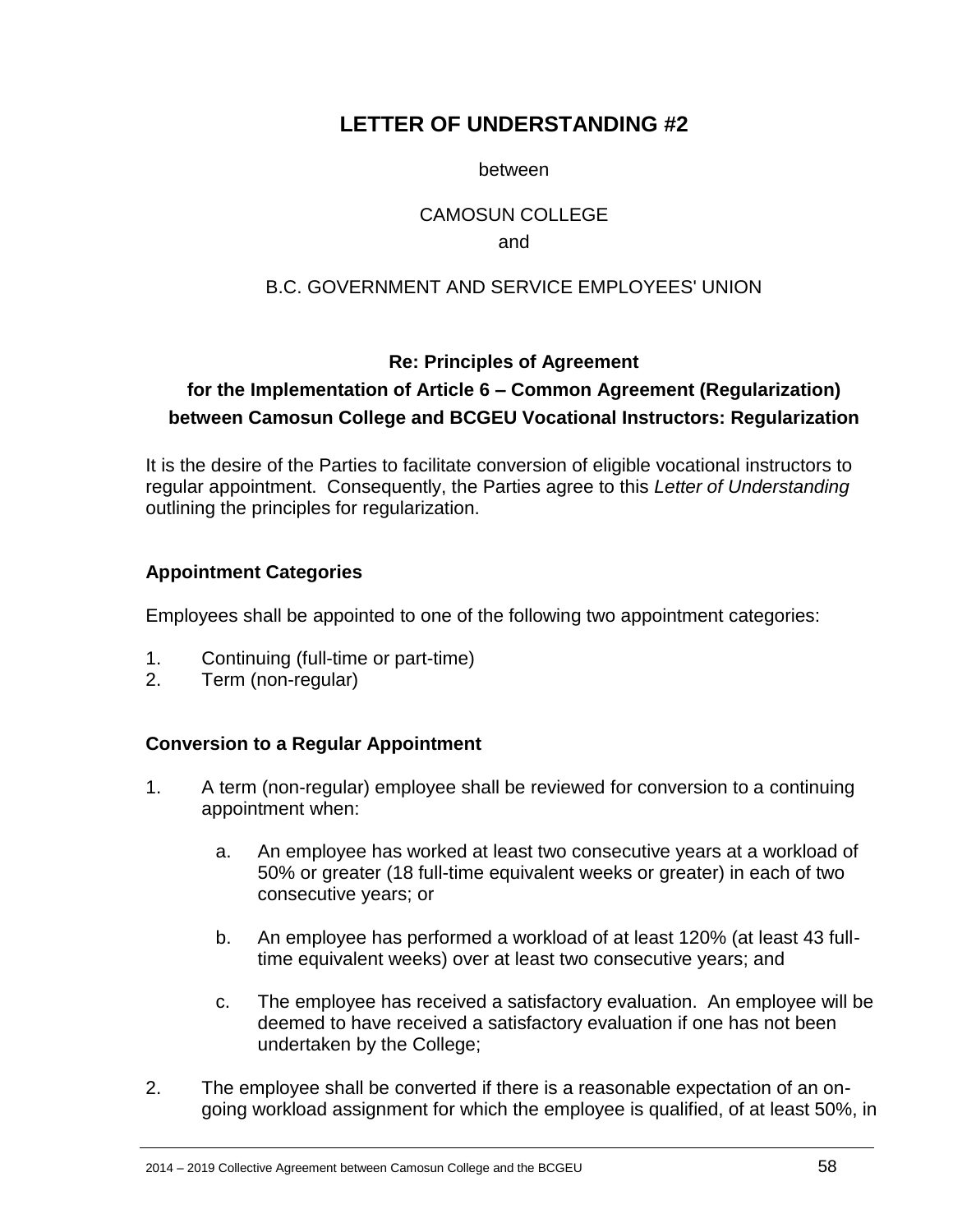the year immediately subsequent to that in which the conversion arises.

- 3. The employee's conversion to a Continuing appointment will become effective on the first day of the month following the date on which the employee meets the conversion criteria. Salary and College-paid benefits will begin on the date on which the available on-going workload begins.
- 4. Regularization will be a standing item on the Joint Labour Management Committee meeting agenda.

#### **SIGNED ON BEHALF OF:**

| <b>CAMOSUN COLLEGE</b>                               | <b>BCGEU</b>                                |
|------------------------------------------------------|---------------------------------------------|
| Peter Lockie<br>Interim President                    | Jenny Ewing<br><b>Staff Representative</b>  |
| Date                                                 | Date                                        |
| <b>Barb Severyn</b><br><b>Executive Director, HR</b> | Al Paterson<br><b>Bargaining Unit Chair</b> |
| Date                                                 | Date                                        |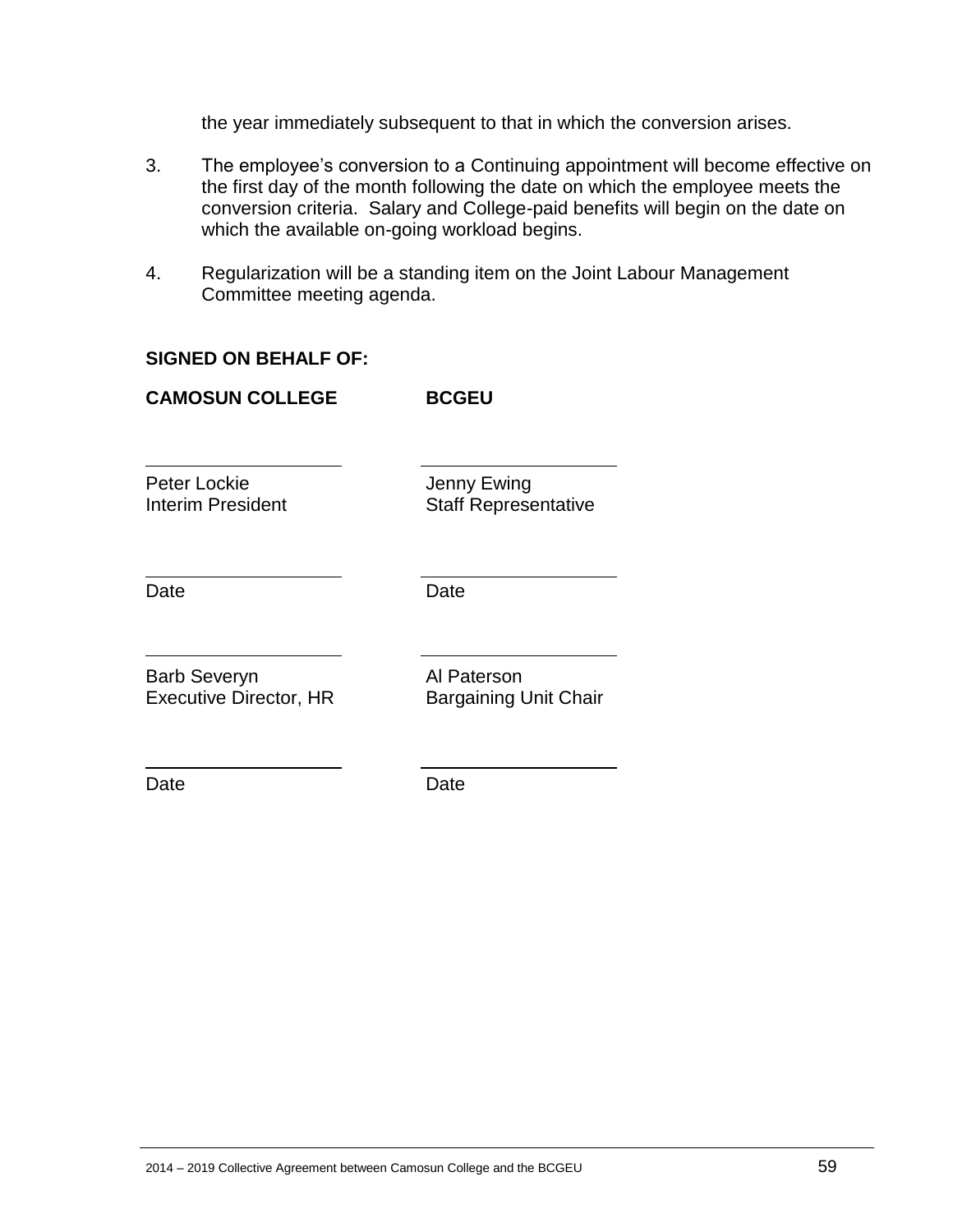# <span id="page-59-0"></span>**LETTER OF UNDERSTANDING #3**

between

#### CAMOSUN COLLEGE

and

#### B.C. GOVERNMENT AND SERVICE EMPLOYEES' UNION

#### **AS PER THE COMMON AGREEMENT**

#### <span id="page-59-1"></span>**Re: Article 14 – Maternity and Parental Leave and regarding Supplemental Employment Benefit Plan for Maternity and Parental Leave**

Effective April 1, 2002, when on maternity or parental leave, an employee will receive a supplemental payment added to Employment Insurance benefits as follows:

- (a) For the first two (2) weeks of maternity leave an employee shall receive one hundred percent (100%) of her salary calculated on her average base salary.
- (b) For a maximum of fifteen (15) additional weeks of maternity leave the employee shall receive an amount equal to the difference between the Employment Insurance benefits and ninety-five percent (95%) of her salary calculated on her average base salary.
- (c) For up to a maximum of thirty-five (35) weeks of parental leave, the biological mother shall receive an amount equal to the difference between the Employment Insurance benefits and eighty-five percent (85%) of the employee's salary calculated on her average base salary.
- (d) For up to a maximum of thirty-seven (37) weeks of parental leave, the biological father or adoptive parent shall receive an amount equal to the difference between the Employment Insurance benefits and eighty-five percent (85%) of the employee's salary calculated on his/her average base salary.
- (e) The average base salary for the purpose of (a) through (d) is the employee's average base salary for the twenty-six (26) weeks preceding the maternity or parental leave. If the employee has been on unpaid leave for part of the preceding twenty-six (26) weeks, then up to four (4) weeks of that unpaid leave will be subtracted from the twenty-six (26) weeks for the purpose of calculating the average base salary.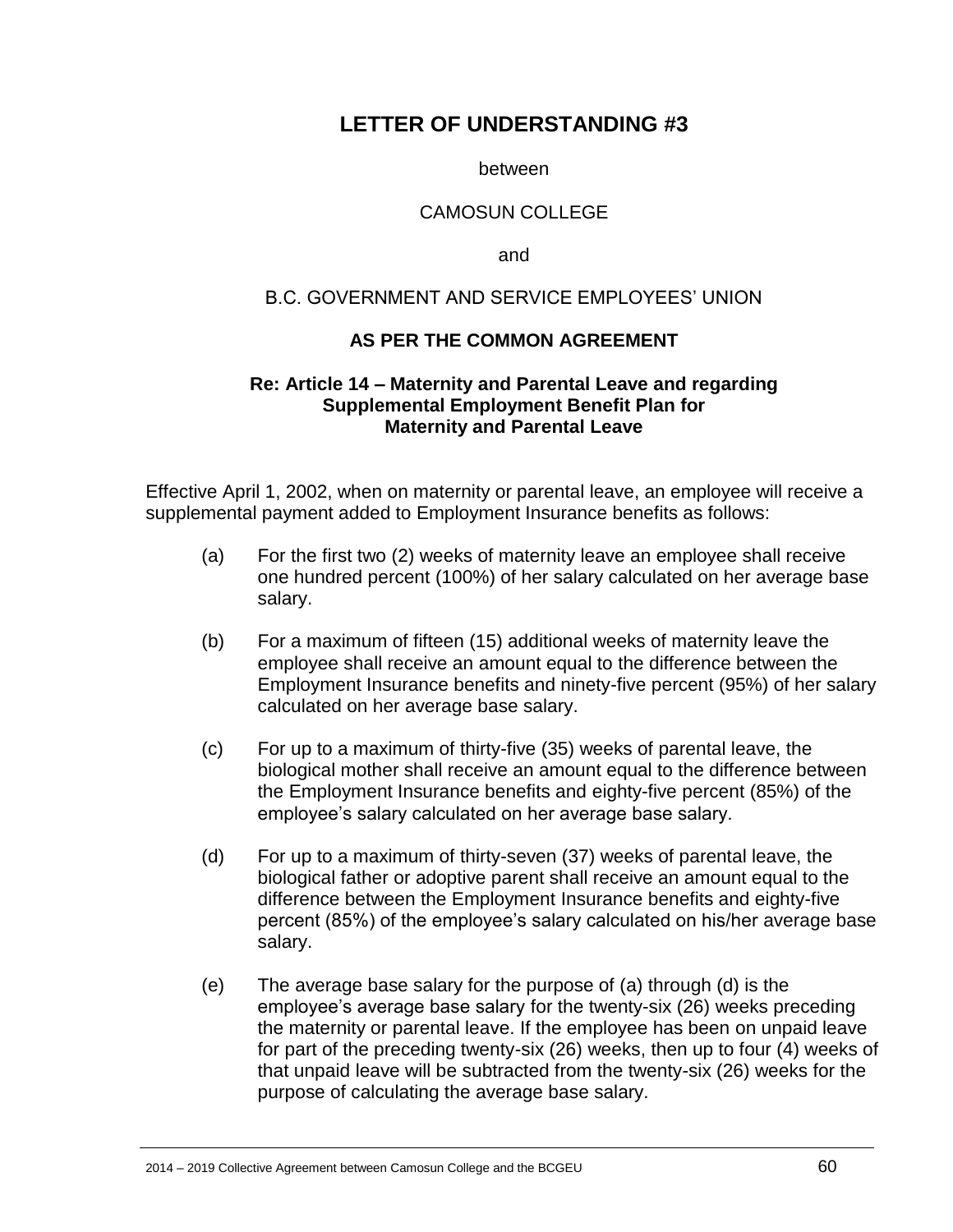An employee is not entitled to receive Supplemental Employment Benefits and disability benefits concurrently. To receive Supplemental Employment Benefits the employee shall provide the Employer with proof of application for and receipt of Employment Insurance benefits.

#### **SIGNED ON BEHALF OF:**

# **CAMOSUN COLLEGE BCGEU** Peter Lockie<br>
Interim President<br>
Al Pargaining L Bargaining Unit Chair Date Date Date Barb Severyn<br>
Executive Director, HR
Staff Representative Executive Director, HR

Date Date Date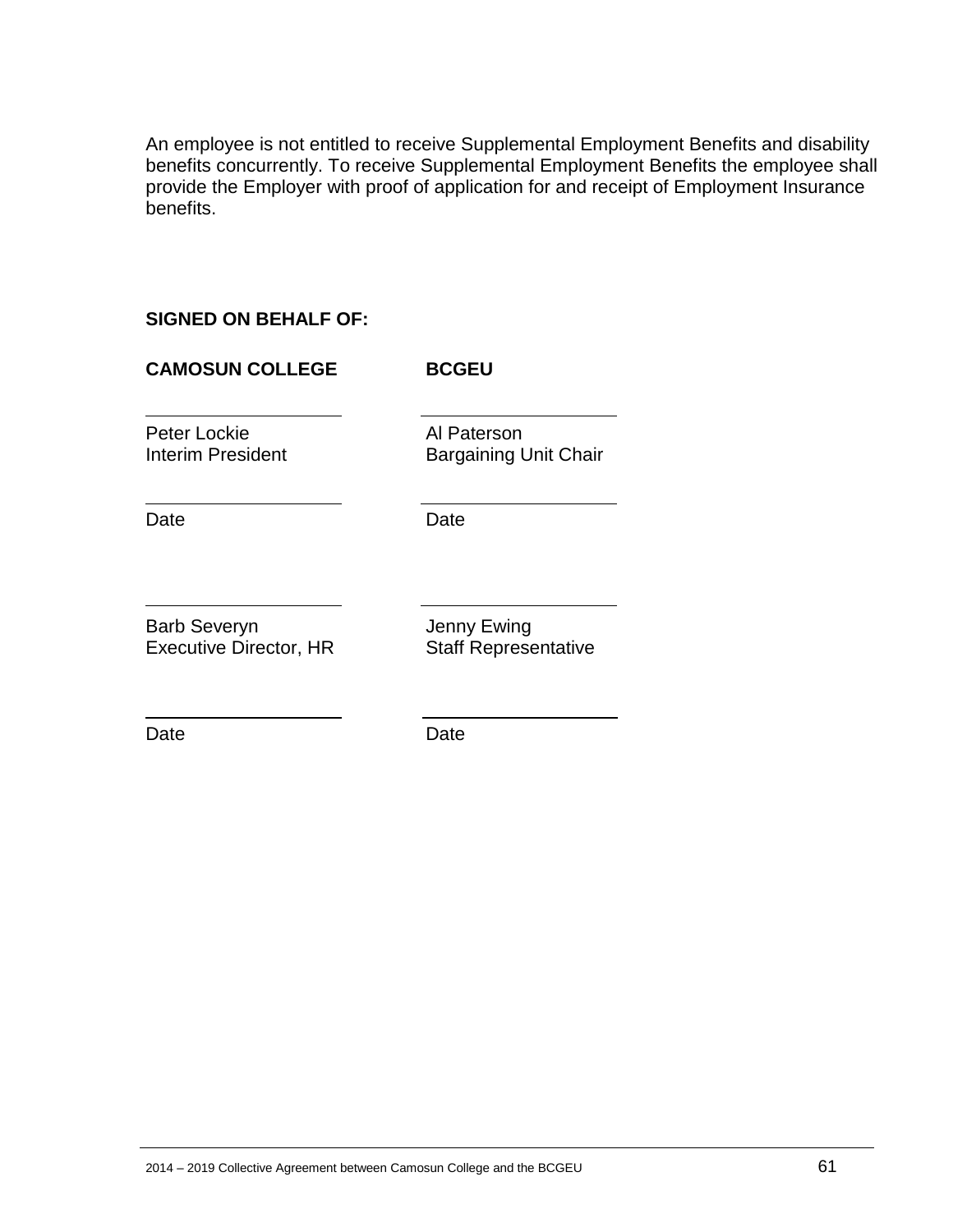# <span id="page-61-0"></span>**LETTER OF UNDERSTANDING #4** *(NEW)*

between

#### CAMOSUN COLLEGE

and

#### B.C. GOVERNMENT AND SERVICE EMPLOYEES' UNION

#### **Re: Alternative Transportation Incentive Program**

<span id="page-61-1"></span>The parties agree to attempt to negotiate within 18 months of the ratification of the 2014- 2019 Collective Agreement a letter of agreement for an Alternative Transportation Incentive Program. Prior to the implementation of that letter of agreement it will be subject to ratification by the parties' respective principals. The letter of agreement will be negotiated under the following parameters:

- The incentive will be cost neutral to the employer.
- The incentive will only be provided to those employees who decline the parking pass benefit under Article 19
- An Alternative Transportation subcommittee will be formed to attempt to negotiate the Letter of Agreement. The Subcommittee will be comprised of no more than six (6) committee members with up to three (3) committee members appointed by the Union and up to three (3) committee members appointed by the College.
- The parties recognize a common interest in the Employer coming to this same agreement with the BCGEU, CUPE, and the CCFA.

#### **SIGNED ON BEHALF OF:**

#### **CAMOSUN COLLEGE BCGEU**

Peter Lockie **Al Paterson** 

Interim President **Bargaining Unit Chair** 

Date **Date** Date

Barb Severyn **International Severyn** Jenny Ewing Executive Director, HR Staff Representative

Date **Date** Date